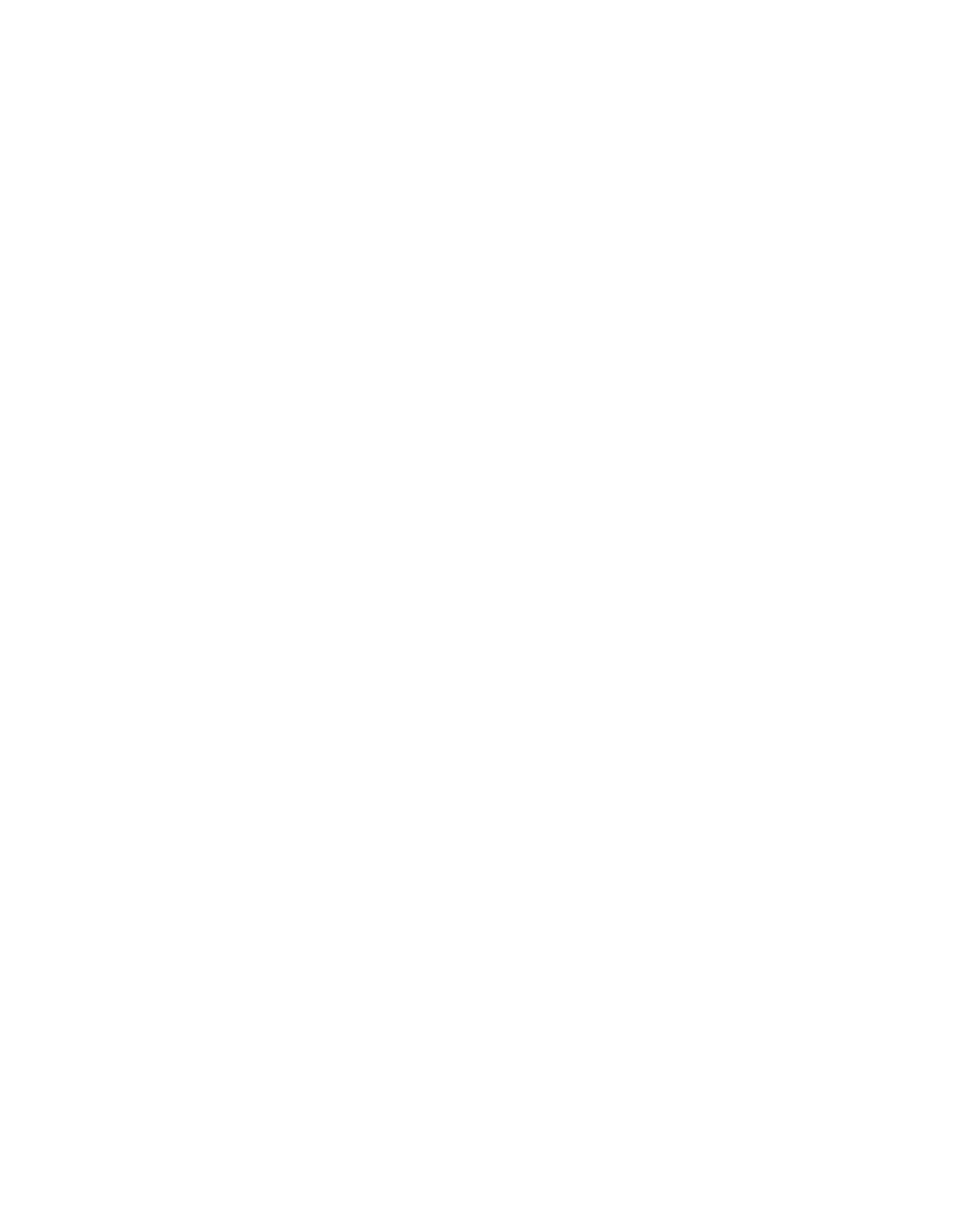## **Model 5330/5340 Endpoint Quick Reference Guide**

This guide provides information for frequently used features. For more information about these and other features, refer to the user guide. For voice mail information, refer to the voice mail user guide for your system.

### **Feature Buttons**

Most of the following feature codes work when your endpoint is idle. However, if you are on an active call or if the endpoint is off-hook, you may need to press  $\circledR$  (Special) to activate the feature before you enter the feature code.

If you make a mistake when entering numbers or characters, you can press  $\sum_{n=1}^{\infty}$  (Hold) to move the cursor to the left and delete the characters entered, or you can press **\*** to cancel the feature.

| <b>Button</b>             | <b>Action</b>                                                                                                                      |
|---------------------------|------------------------------------------------------------------------------------------------------------------------------------|
| (Up)                      | Provides volume control.                                                                                                           |
| $\sim$ (Down)             | Scrolls through feature options.                                                                                                   |
|                           | Activates Handsfree Mode.                                                                                                          |
| d) (Speaker)              | Activates features.                                                                                                                |
| $M$ (Mute)                | Mutes the microphone during a<br>call.                                                                                             |
| (Applications)            | Activates the Application menu<br>to view system information and<br>adjust Contrast and Brightness<br>settings.                    |
|                           | Activates features while on a<br>call.                                                                                             |
| (X) (Special)             | The $\left(\bigtimes\right)$ (Special) button does<br>not cancel features. To cancel<br>features, press the Star button<br>$(*)$ . |
| (Redial) رت <sup>23</sup> | Calls the last external number<br>dialed. You cannot redial<br>internal numbers.                                                   |
| $\Box$ m (Hold)           | Places the current call on hold.                                                                                                   |
|                           | Left/Backspace when entering<br>dialpad characters.                                                                                |
| ∧   5 (Transfer)          | Transfers the current call.                                                                                                        |
|                           | Right/Forward when entering<br>dialpad characters.                                                                                 |
| ষ্ট্য (Message)           | Connects to voice mailbox and<br>notifies when you have<br>messages.                                                               |
|                           | Toggles between Alpha Mode<br>and Numeric Mode.                                                                                    |

### **Commonly Used Feature Codes**

Contact your system administrator for more information about system features.

| <b>Feature</b>                       | Code |
|--------------------------------------|------|
| ACD Agent - Log In/Out               | 328  |
| Automatic IC Call Access - On/Off    | 361  |
| Automatic Trunk Call Access - On/Off | 360  |
| Background Music - On/Off            | 313  |
| Call Forward - All Calls             | 355  |
| Call Logging                         | 333  |
| Conference                           | 5    |
| <b>Default Station</b>               | 394  |
| Directory                            | 307  |
| Display Time And Date                | 300  |
| Do-Not-Disturb - On/Off              | 372  |
| Handsfree - On/Off                   | 319  |
| Headset - On/Off                     | 317  |
| Hold - Individual                    | 336  |
| Hold - System                        | 335  |
| Hunt Group - Remove/Replace          | 324  |
| Message - Cancel Left Message        | 366  |
| Message - Delete Message             | 368  |
| Message - Leave Message              | 367  |
| Message - View Messages Menu         | 365  |
| Microphone Mute - On/Off             | 314  |
| Page Receive - On/Off                | 325  |
| <b>Program Buttons</b>               | 397  |
| Program Station Password             | 392  |
| Programmable Buttons - Default       | 395  |
| Queue (Callback) Request             | 6    |
| Record-A-Call                        | 385  |
| Reverse Transfer (Call Pick-Up)      | 4    |
| <b>Ring Tone Selection</b>           | 398  |
| <b>Station Speed Dial</b>            | 382  |
| Station Speed Dial - Programming     | 383  |
| Switch Keymap                        | 399  |
| System Forward - On/Off              | 354  |
| System Speed Dial                    | 381  |
| <b>View Button Assignments</b>       | 396  |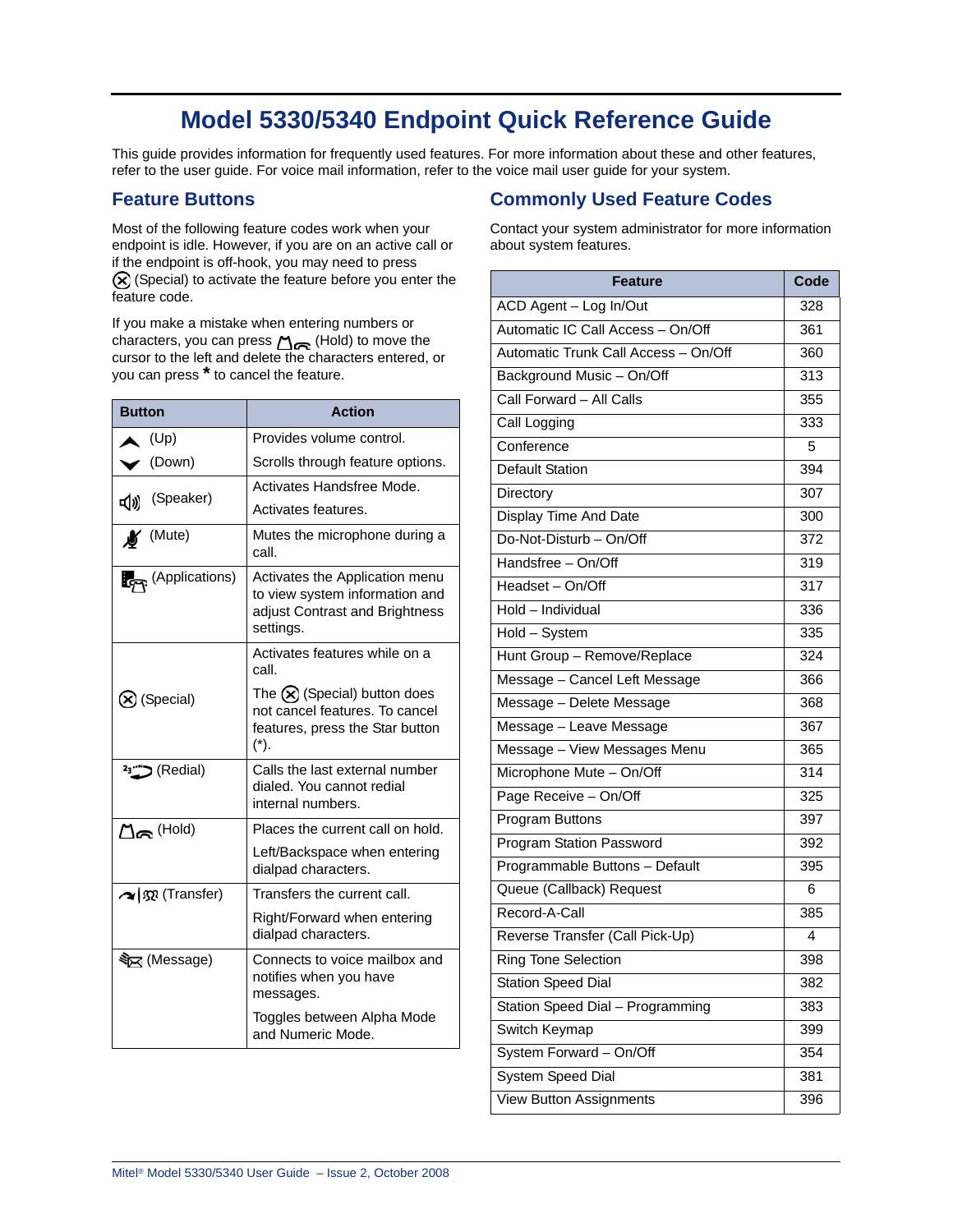### **Answering Calls**

Lift the handset, or press  $\Box$  (Speaker) to answer a call while using a headset or to answer a call in Handsfree Mode.

### **Placing Emergency Calls**

Dial the emergency number (911 U.S. or 999/112 Europe). The system immediately places the emergency call as soon as you dial the number, even if you do not select an outside line.

### **Placing Internal (Intercom) Calls**

With or without the handset lifted, dial the extension number. If you enter incorrect digits, you can press  $\sum_{\infty}$  (Hold) to move the cursor backward, deleting the last digits entered. If you are using Handsfree Mode, listen for the double tone, and then begin to speak.

### **Placing External Calls**

Press the **Outgoing** button, an unlit **Call** button, or enter the Outgoing Call access code (**8** is the default code), and then dial the number.

### **Redialing External Numbers**

With or without the handset lifted, press the (Redial). The system automatically selects a line and dials the number.

### **Transferring Calls to Other Extensions**

- 1. While on the call, press  $\sim$   $\sqrt{\Omega}$  (Transfer), and then enter the extension number.
- 2. Do one of the following:
	- Wait for an answer, announce the call, and then hang up. If the extension is unavailable, press the flashing **IC** or **Call** button to return to the caller.
	- Hang up to transfer the call and disconnect the call from your endpoint.

### **Forwarding Calls**

- 1. Press the **Fwd** button, and then enter the feature code, if applicable. ENTER FORWARD DEST appears.
- 2. Enter the extension number, or press the **Outgoing** button or enter the Outgoing Call access code (**8** is the default code), and then dial the telephone number.

### **Placing Conference Calls**

- 1. While on the first call, press the **Conf** button to place the call on hold. CALL NEXT PARTY TO CNF appears.
- 2. Place a call to the next conference party. For external calls, press the **Outgoing** button or enter the Outgoing Call access code (**8** is the default code), and then dial the number.
- 3. After the party answers, announce the conference, and then press the **Conf** button to place the call on hold. If necessary, repeat this step to add the remaining conference party.
- 4. Press the **Conf** button again to start the conference. CNF IN PROGRESS appears.

### **Viewing and Responding to Messages**

- 1. With the handset on-hook, press  $\frac{1}{\sqrt{2}}$  (Message) or the **VIEW MESSAGE** menu button (Model 5340 only). Messages are displayed as first in/ first out. If there is more than one message, you can repeatedly press  $\sqrt[3]{2}$  (Message) to scroll through the messages.
- 2. When the desired message is displayed, press #, or lift the handset for privacy, and then press **#** to respond. (If your handset is off-hook and you press  $\sqrt[8]{2}$  [Message], you automatically place a call to the party or message center who left the message.)

### **Using Do-Not-Disturb**

- 1. Press the **DND** button, and then do one of the following:
	- Press  $\triangle$  (Up) or  $\triangle$  (Down) to scroll through the messages.
	- Enter the two-digit number for the DND message.
- 2. If applicable*,* enter the additional text for the DND description.
- 3. Press  $\mathbf{I}(\mathbf{I})$  (Speaker), or lift and replace the handset.

### **Placing a Page Announcement**

- 1. Press 7.
- 2. Enter the page-zone number (**0** to **9**).
- 3. After the tone, make your announcement, and then hang up.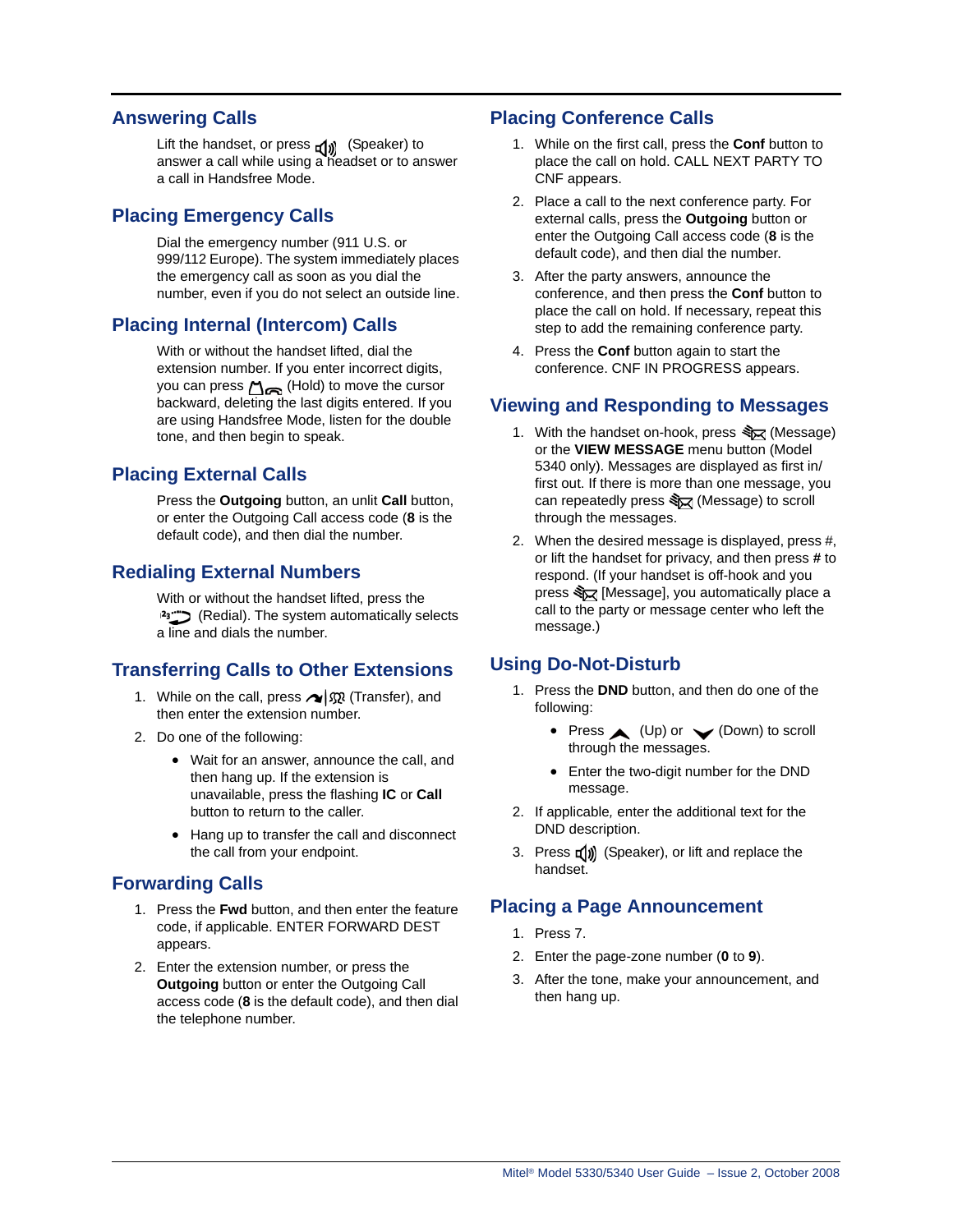### **Notice**

This guide is released by Mitel Networks Corporation and provides information necessary to use the Model 5330/5340 endpoints. The guide contents, which reflect current Mitel standards, are subject to revision or change without notice.

Some features or applications mentioned may require a future release and are not available in the initial release. Future product features and applications are subject to availability and cost. Some features or applications may require additional hardware, software, or system administrator assistance.

**For sales, service, or technical support, contact your local authorized provider:** 

Enter provider information above.

If you do not know the contact information for your local provider, use the "Strategic Partners & Resellers – Mitel Partner Locator" link at the top of the [Mitel home page](http://www.mitel.com) (www.mitel.com) to find a location near you.

If you have any questions or comments regarding this user guide or other technical documentation, contact the Technical Publications Department (USA) at:

 [tech\\_pubs@mitel.com](mailto:tech_pubs@mitel.com)

Mitel® is a registered trademark of Mitel Networks Corporation.

Inter-Tel® is a registered trademark of Inter-Tel (Delaware), Incorporated.

All other trademarks mentioned in this document are the property of their respective owners, including Mitel Networks Corporation and Inter-Tel (Delaware), Incorporated. All rights reserved.

© 2008 Mitel Networks Corporation

Personal use of this material is permitted. However, permission to reprint/republish this material for advertising or promotional purposes or for creating new collective works for resale or redistribution to servers or lists, or to reuse any copyrighted component of this work in other works must be obtained from Mitel.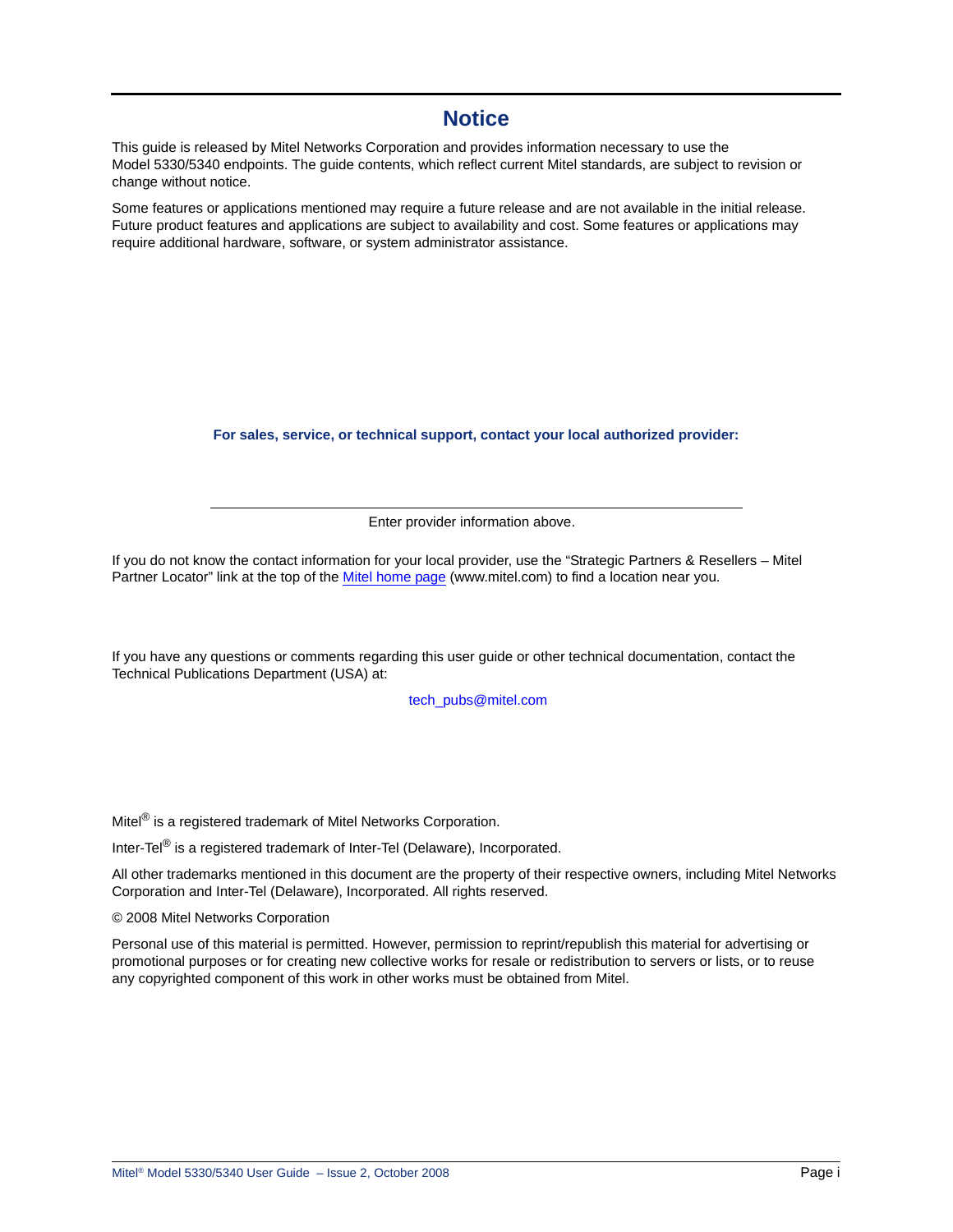## **Important Safety Instructions and Precautions**

Remember the following safety guidelines when using the endpoint.

## **Programming Emergency Numbers**

Make sure to do the following when programming emergency numbers and/or making test calls to emergency numbers:

- Remain on the line and briefly explain to the dispatcher the reason for the call.
- Perform tests during off-peak hours such as early morning or late evenings.

## **Safety Notices**

The following notices may appear on the product or in the technical documentation.

| <b>Notice</b><br><b>Description</b>                                                                                                                                                |                                                                                                                                                                                                 |
|------------------------------------------------------------------------------------------------------------------------------------------------------------------------------------|-------------------------------------------------------------------------------------------------------------------------------------------------------------------------------------------------|
| Caution indicates a potentially hazardous situation which, if not avoided, may result in minor<br><b>CAUTION</b><br>or moderate injury and/or damage to the equipment or property. |                                                                                                                                                                                                 |
| Warning indicates a potentially hazardous situation which, if not avoided, could result in<br><b>WARNING</b><br>death or serious injury.                                           |                                                                                                                                                                                                 |
| Danger indicates an imminently hazardous situation which, if not avoided, will result in death<br><b>DANGER</b><br>or serious injury.                                              |                                                                                                                                                                                                 |
|                                                                                                                                                                                    | The exclamation point within an equilateral triangle indicates that important operating and<br>maintenance (servicing) instructions are included in the literature accompanying the<br>product. |

## **Maintenance and Repair**

There are no user serviceable parts inside the endpoints. For repairs, return the endpoint to an authorized Mitel provider.

**NOTE** Changes or modifications not expressly approved by Mitel may void the user's right to operate the equipment.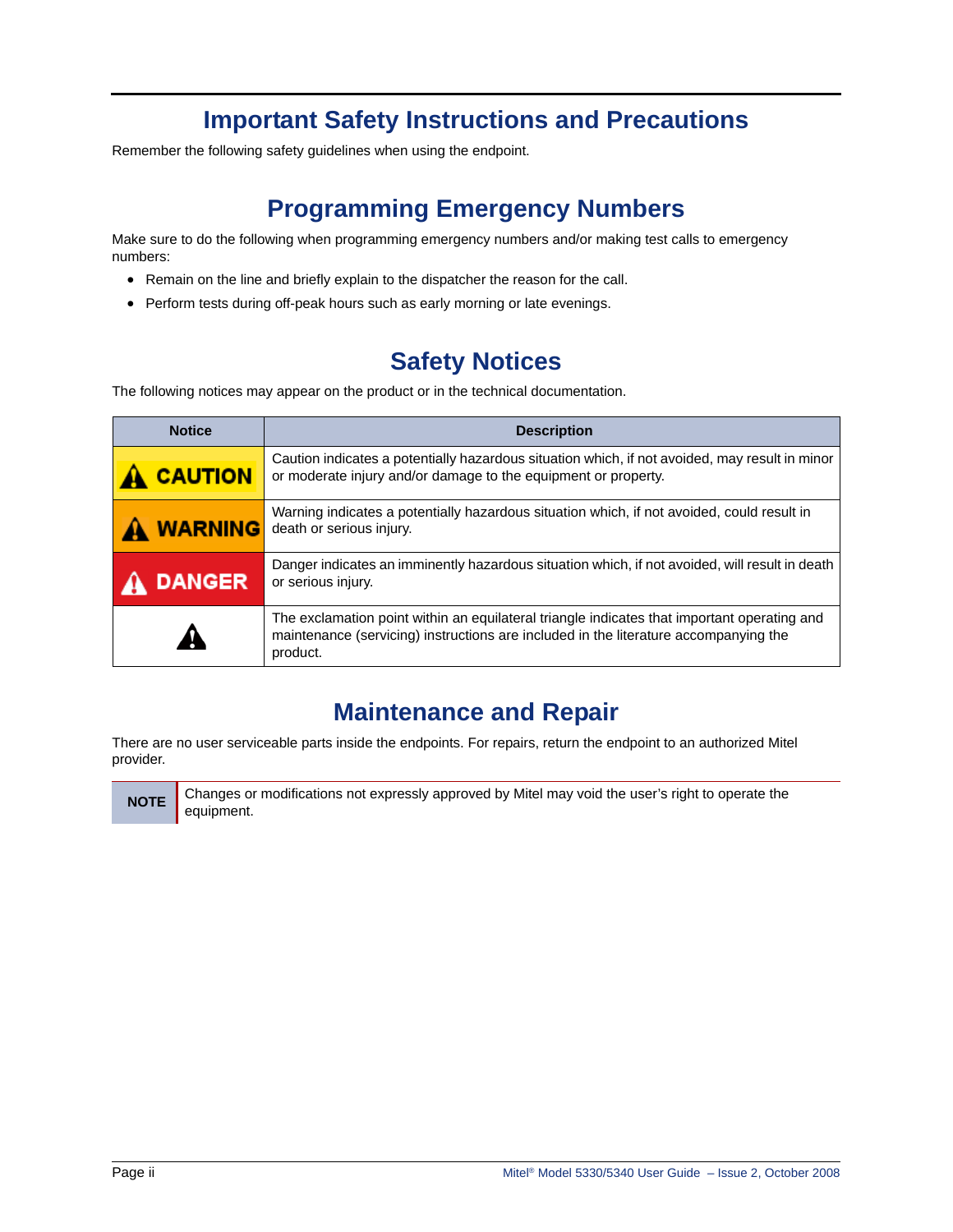## **Power Requirements**

## <span id="page-6-0"></span>**A** CAUTION

**Endpoint Damage Hazard**. To avoid damaging the endpoint, make sure the endpoint is connected to the proper power supply before powering on. Contact your system administrator for more information.

The endpoint requires *any* one of the following power supplies:

- Mitel 48-volt DC Ethernet power adaptor 100-240 volt AC 50-60Hz (ES) -part number 50005301
- An industry-standard IEEE 802.3af Power over Ethernet (PoE) power supply unit

If your endpoint uses a centralized PoE power supply unit, do *not* use the 48-volt DC Ethernet power adaptor. If necessary, contact your system administrator for assistance before connecting your endpoint to the centralized power source.

Make sure the endpoint is plugged into an uninterruptible power supply (UPS). If your endpoint is plugged into the UPS and the power fails, it should remain powered on for about 10 minutes. If the endpoint is not plugged into a UPS and the power fails, the current call is dropped and you will not be able to use the endpoint until the power is restored.

## **Software Updates**

## **A** CAUTION

**Endpoint Damage Hazard**. Do not use your endpoint or disconnect it from the power supply while it is updating software.

The endpoint may require occasional software updates when new versions are available. The endpoint is configured to download the updates automatically. Contact your system administrator for more information.

## **Product Disposal Instructions**



This symbol indicates that the product is classified as electrical or electronic equipment and should not be disposed of with other commercial or household waste at the end of its working life. For appropriate disposal and recycling instructions, contact your local Mitel provider.

*The Waste of Electrical and Electronic Equipment (WEEE) Directive (2002/96/EC) was established by the European Union to minimize negative impact on the environment, control hazardous substances, and curtail landfill expansion by using the best available recovery and recycling techniques.*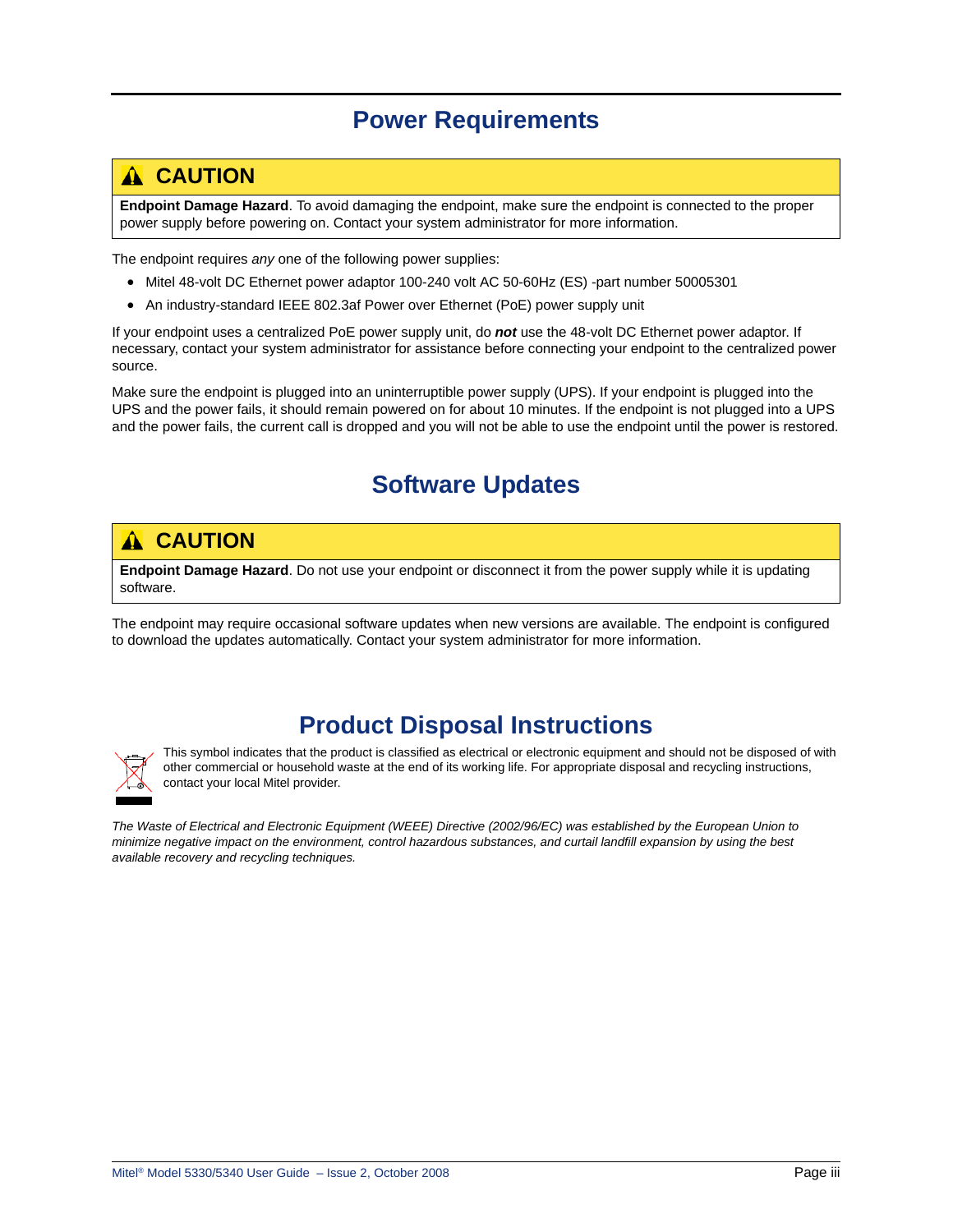## **Endpoint Usage**

This equipment is not for connection to the telephone network or public coin phone service. It is only for use when connected to Mitel systems.

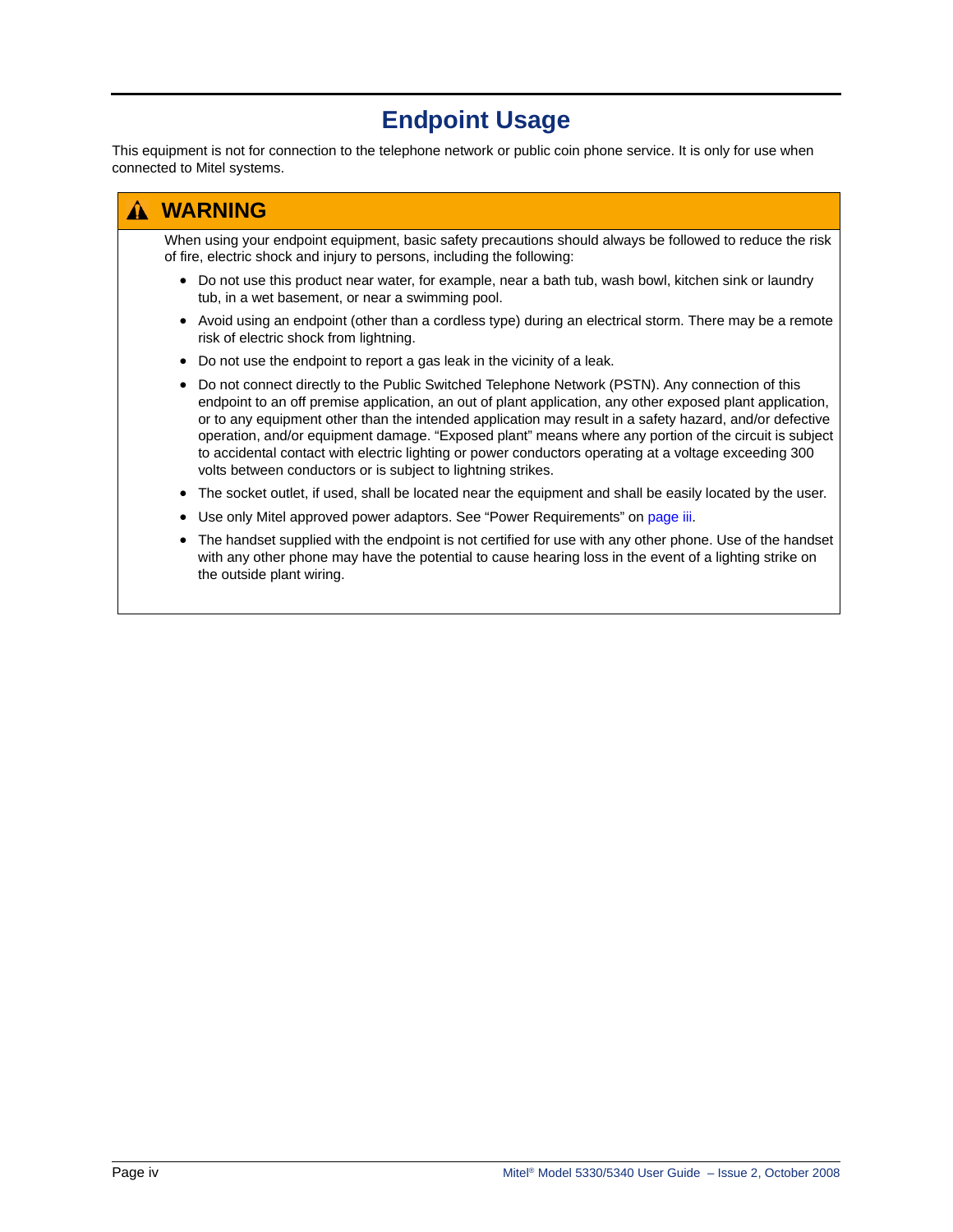## **Notice to Canadian Customers**

The Class B digital apparatus complies with Canadian ICES-003.

## **Notice to U.S. Customers**

This equipment has been tested and found to comply with the limits for a Class B digital device, pursuant to Part 15 of the FCC Rules. These limits are designed to provide reasonable protection against harmful interference in a residential installation. This equipment generates, uses, and can radiate radio frequency energy and, if not installed and used in accordance with the instructions, may cause harmful interference to radio communications. However, there is no guarantee that interference will not occur in a particular installation. If this equipment does cause harmful interference to radio or television reception, which can be determined by turning the equipment off and on, the user is encouraged to try to correct the interference by one or more of the following measures:

- Reorient or relocate the receiving antenna.
- Increase the separation between the equipment and receiver.
- Connect the equipment into an outlet on a circuit different from that to which the receiver is connected.
- Consult the dealer or an experienced radio/TV technician for help.

## **Notice to European Customers**



We, Mitel Networks LTD. Of, Mitel Castlegate Business Park **Portskewett** Caldicot NP26 5YR UK Declare that for the hereinafter mentioned product the presumption of

conformity with the applicable essential requirements of DIRECTIVE 1999/5/EC OF THE EUROPEAN PARLIAMENT (RTTE DIRECTIVE) AND OF THE COUNCIL is given.

Mitel Endpoints: 5330/5340

Any unauthorized modification of the product voids this Declaration.

For a copy of the original signed Declaration of Conformity (in full conformance with EN45014), please contact the Regulatory Approvals Manager at the above address.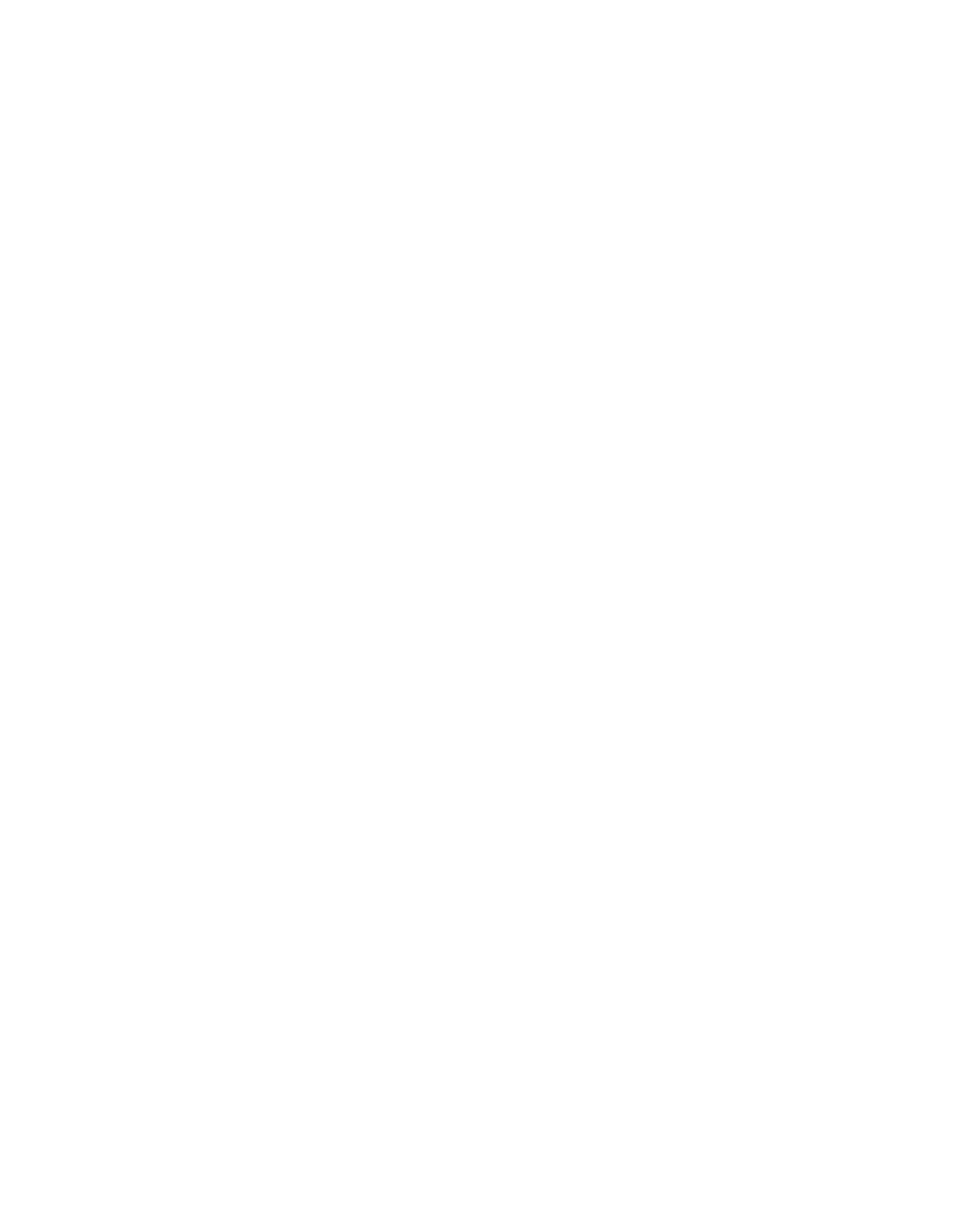# **Contents**

| <b>Getting Started</b> |  |  |
|------------------------|--|--|
|                        |  |  |

| <b>Personalizing Your Endpoint</b><br>9 |  |
|-----------------------------------------|--|
|                                         |  |
|                                         |  |
|                                         |  |
|                                         |  |
|                                         |  |
|                                         |  |
|                                         |  |
|                                         |  |
|                                         |  |
|                                         |  |
|                                         |  |
|                                         |  |
|                                         |  |
|                                         |  |
|                                         |  |
|                                         |  |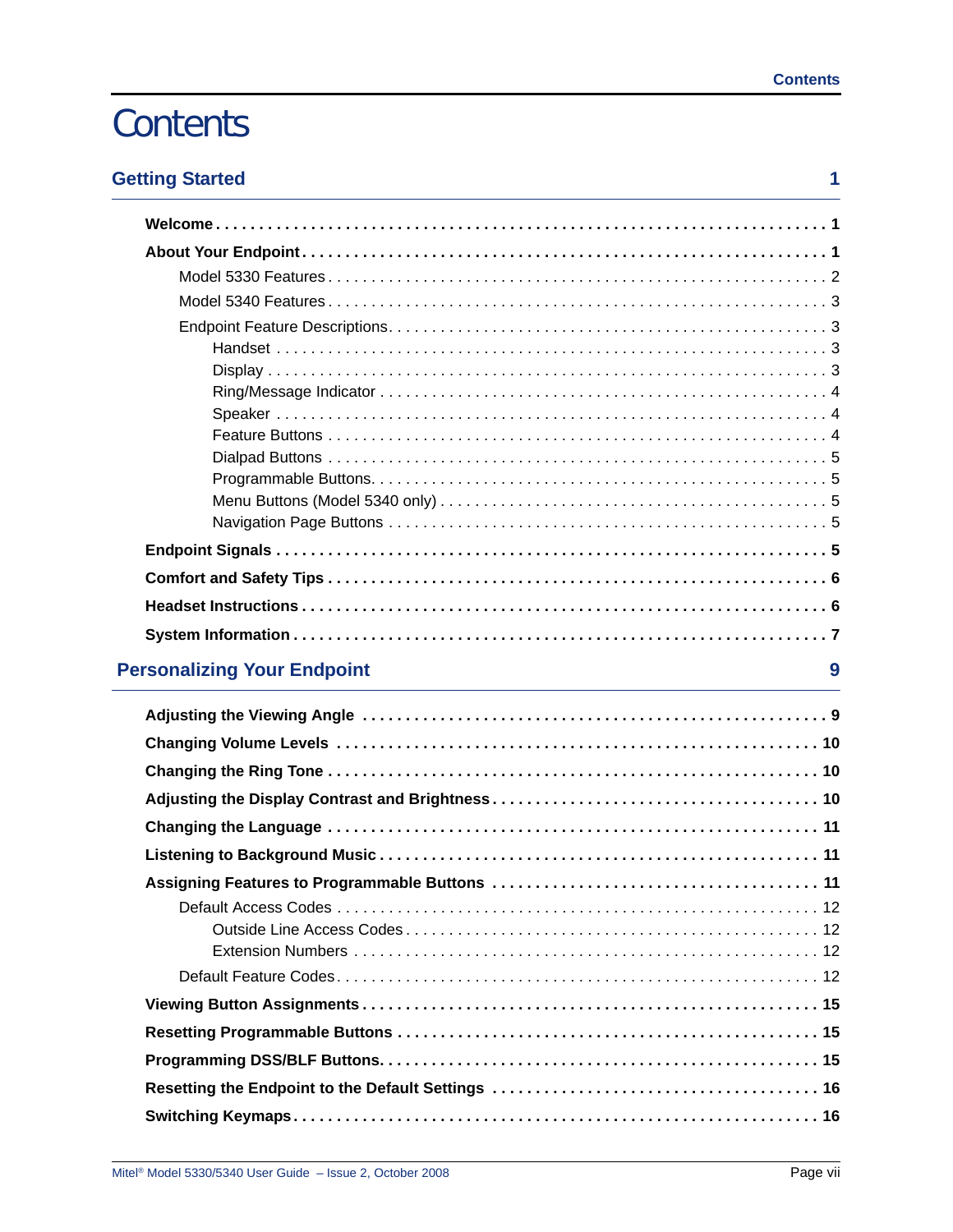### **Contents**

## **[Answering and Placing Calls 17](#page-30-0) and 17 and 17 and 17 and 17 and 17 and 17 and 17 and 17 and 17 and 17 and 17 and 17 and 17 and 17 and 17 and 17 and 17 and 17 and 17 and 17 and 17 and 17 and 17 and 17 and 17 and 17 and 17 a**

| <b>Call Features</b> | 27 |
|----------------------|----|
|                      |    |
|                      |    |
|                      |    |
|                      |    |
|                      | 28 |
|                      |    |
|                      |    |
|                      |    |
|                      |    |
|                      |    |
|                      |    |
|                      |    |
|                      |    |
|                      |    |
|                      |    |
|                      |    |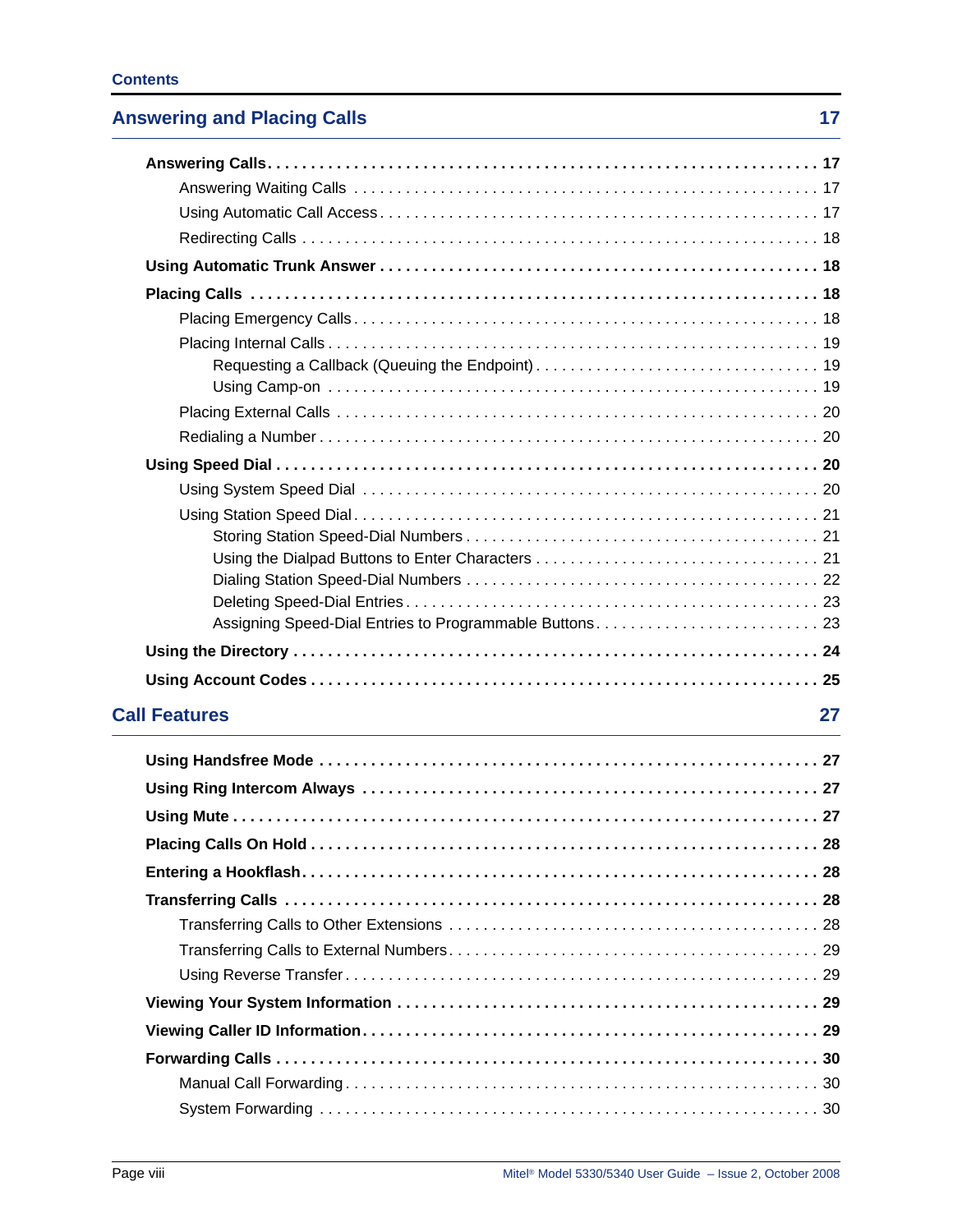| <b>Messages</b><br><u> 1989 - Johann Stoff, deutscher Stoffen und der Stoffen und der Stoffen und der Stoffen und der Stoffen und der</u> | 37 |
|-------------------------------------------------------------------------------------------------------------------------------------------|----|
|                                                                                                                                           |    |
|                                                                                                                                           |    |
|                                                                                                                                           |    |
|                                                                                                                                           |    |
|                                                                                                                                           |    |
|                                                                                                                                           |    |
|                                                                                                                                           |    |
|                                                                                                                                           |    |
|                                                                                                                                           |    |
| <b>Hunt Groups</b>                                                                                                                        | 43 |
|                                                                                                                                           |    |
|                                                                                                                                           |    |
|                                                                                                                                           |    |
|                                                                                                                                           |    |
|                                                                                                                                           |    |
|                                                                                                                                           |    |
|                                                                                                                                           |    |
|                                                                                                                                           |    |
|                                                                                                                                           |    |
|                                                                                                                                           |    |
|                                                                                                                                           |    |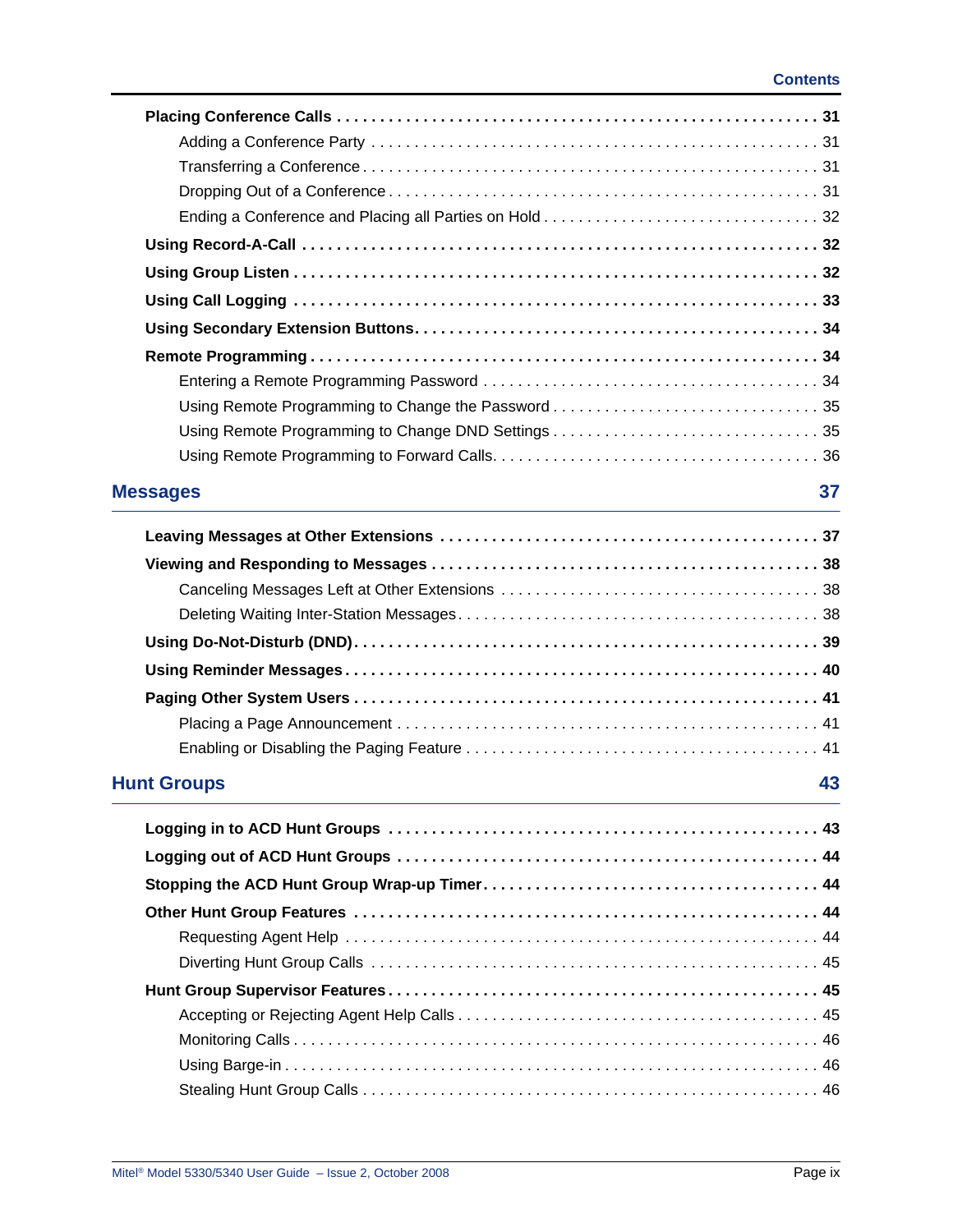### **Cordless Devices** 47

| <b>Troubleshooting</b> | 55 |
|------------------------|----|
|                        |    |
|                        |    |
|                        |    |
| <b>Index</b>           | 57 |
|                        |    |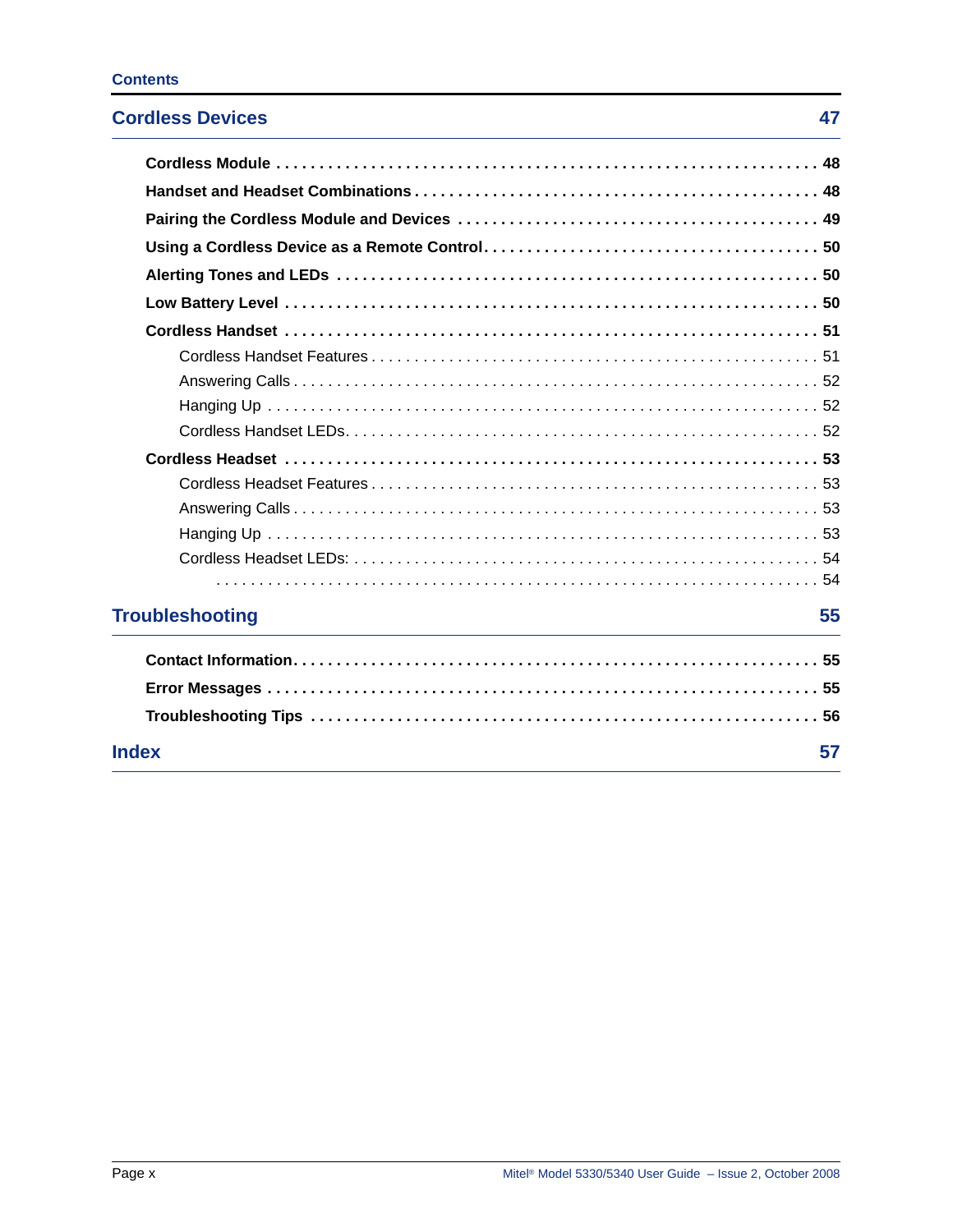# <span id="page-14-0"></span>Getting Started

## <span id="page-14-1"></span>**Welcome**

The instructions in this guide are for using the Mitel Model 5330/5340 Internet Protocol (IP) endpoint on the Mitel 5000 system. The *Quick Reference Guide* is an overview of frequently used features.

Your endpoint should be powered on and ready to use. If the display is blank, or if the display name, extension number, or time or date are incorrect, contact your system administrator for assistance.

Because a variety of voice mail products work with the Mitel 5000 system, this guide does not include voice mail instructions. For voice mail instructions, refer to the voice mail user guide for your system. For example, refer to the *Enterprise Messaging, Basic Voice Mail, and Embedded Voice Mail Card User Guide,* part number 835.3205, or the *NuPoint Messenger Messaging User Guide* on the [Mitel Web site](http://edocs.mitel.com) (http://edocs.mitel.com). Contact your system administrator for more information about your voice mail system.

**NOTE**

Because many endpoint features can be programmed to perform various tasks, some features may work differently than the descriptions in this guide. Contact your system administrator for more information.

## <span id="page-14-2"></span>**About Your Endpoint**

The Models 5330 and 5440 are full-feature, dual port endpoints that provide voice communication over an IP network. Both models have a 160 x 320 (pixels) liquid crystal display (LED), self-labeling feature buttons, on-hook dialing, and a Ring/Message Indicator.

For one-touch feature access, the Model 5330 has 33 programmable buttons and the Model 5340 has 42 programmable buttons.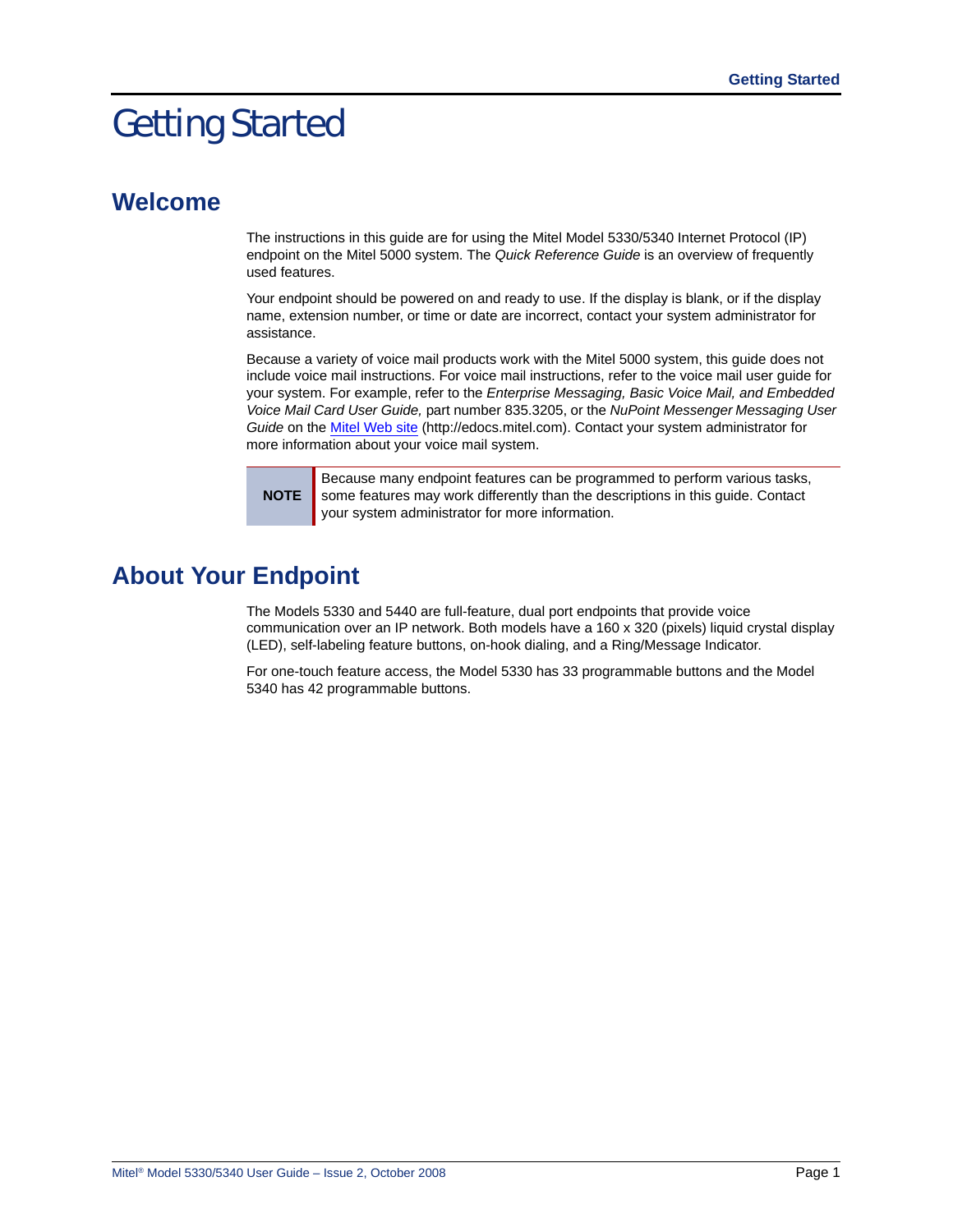## <span id="page-15-0"></span>**Model 5330 Features**

information about the endpoint features.

**1 2 3 4 HIMTEL**  $P$  Phons 3:01 pm 30-JAN-08<br>x1000 John Smith  $\alpha$ DND Outgoing **5** Call Key 1 Call Key 2  $\circledcirc$ **C**<sup>h</sup>  ${\rm IC}$  $\overline{\mathfrak{m}}$ Conference Fwd All  $ac$  2  $(a0)$  3 **6**  $-6$  $e_{\rm rms}$ ٠ o  $BOD$  $\ddot{\phantom{1}}$ **8 7**1 – Handset 5 – Feature buttons

The Model 5330 is shown here.<sup>1</sup> See ["Endpoint Feature Descriptions" on page 3](#page-16-1) for more

 $2 -$  Programmable buttons  $6 -$  Dialpad buttons 3 – Display 7 – Navigation page buttons 4 – Ring/Message Indicator 8 – External speaker

1. This image is an example of how your endpoint may be programmed.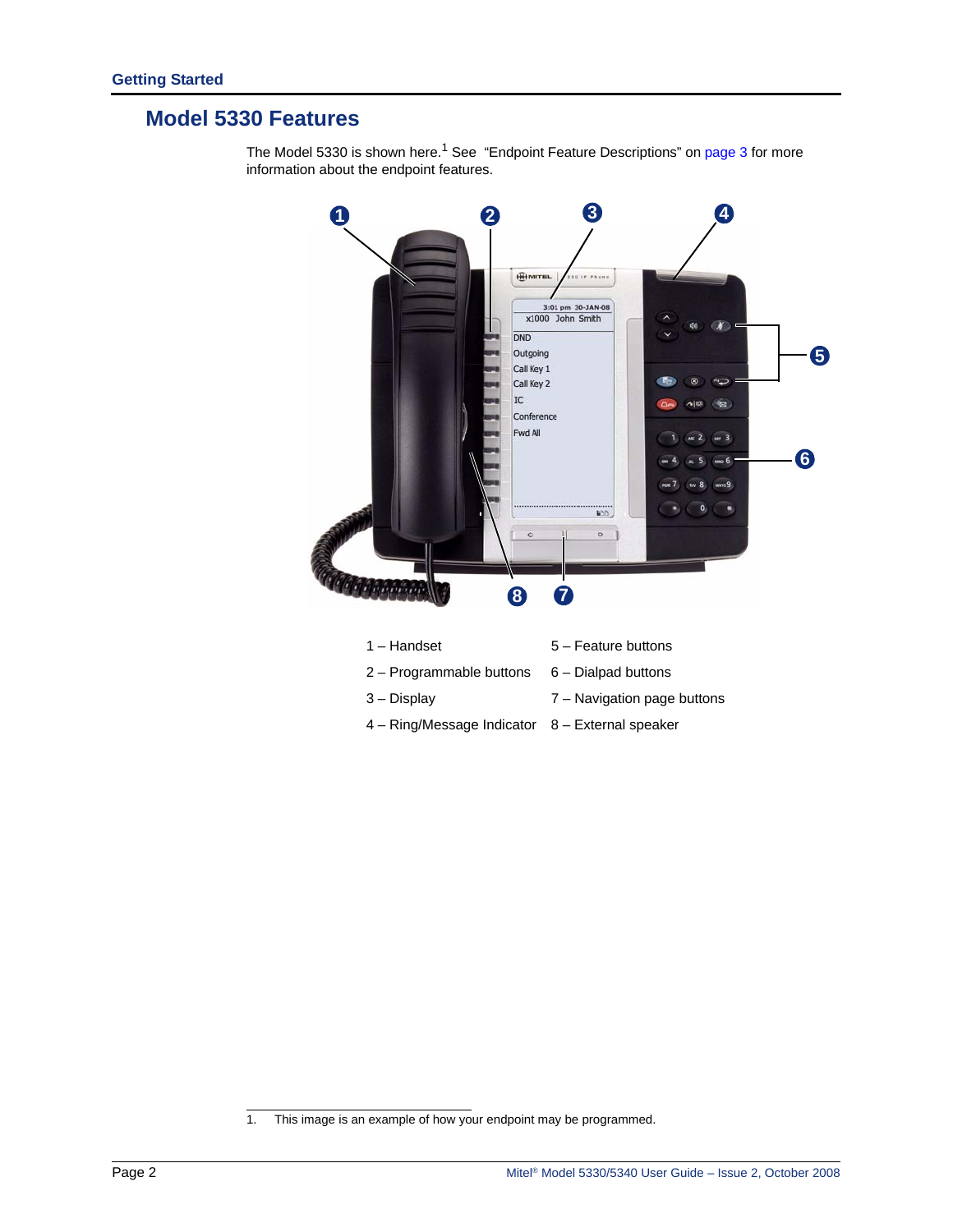### <span id="page-16-0"></span>**Model 5340 Features**



The Model 5340 is shown here.<sup>2</sup> See "[Endpoint Feature Descriptions"](#page-16-1) below for more information about the endpoint features.

### <span id="page-16-1"></span>**Endpoint Feature Descriptions**

| 1 – Handset | 6 – Dialpad buttons |
|-------------|---------------------|
|-------------|---------------------|

- 
- 
- 2 Display 7 Programmable buttons
- 3 Menu buttons 8 Navigation page buttons
- 4 Message Indicator lamp 8 External speaker
- 5 Feature buttons
- 
- The following sections describe default configurations. Your endpoint may be programmed differently. Contact your system administrator for more information. See ["Model 5330 Features"](#page-15-0)  [on page 2](#page-15-0)" and "[Model 5340 Features"](#page-16-0) above for endpoint feature locations.

### <span id="page-16-2"></span>**Handset**

The handset provided with this equipment is hearing aid compatible (HAC). If you are using a headset or if you are in Handsfree Mode, you do not need to use the handset. See ["Headset](#page-19-1)  [Instructions" on page 6](#page-19-1) and ["Using Handsfree Mode" on page 27](#page-40-4) for more information.

### <span id="page-16-3"></span>**Display**

The display provides a 160 x 320 (pixels) high-resolution viewing area for selecting and using features and identifying callers. When idle, the display shows user information, the system time and date, and feature button assignments.

<sup>2.</sup> This image is an example of how your endpoint may be programmed.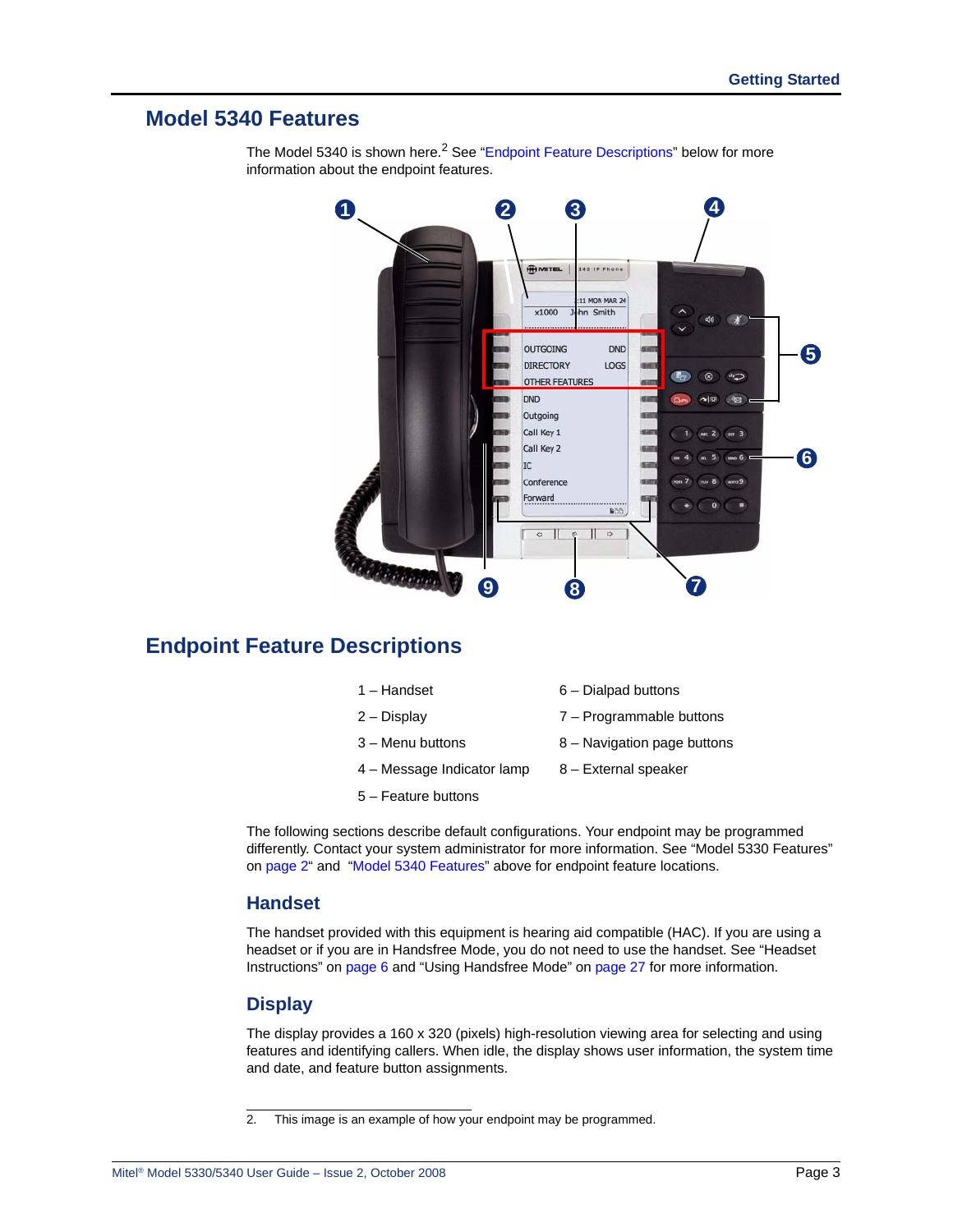### <span id="page-17-0"></span>**Ring/Message Indicator**

The Ring/Message Indicator flashes or stays lit to indicate call, message, and feature activity. For more information about messaging features, see ["Messages" on page 37.](#page-50-2) Ring/Message Indicator signals are described in the following table.

| <b>Indicator Signals</b> | <b>Description</b>                              |
|--------------------------|-------------------------------------------------|
| Rapidly flashing         | You have an incoming call.                      |
| Slowly flashing          | You have a waiting message or callback message. |
| On                       | You are on a call or using a feature.           |
| Off                      | Your endpoint is idle.                          |

### <span id="page-17-1"></span>**Speaker**

The speaker provides audio for handsfree calls and background music. See ["Using Handsfree](#page-40-4)  [Mode" on page 27](#page-40-4) for information about handsfree calls. See ["Listening to Background Music"](#page-24-3)  [on page 11](#page-24-3) for more information about background music.

### <span id="page-17-2"></span>**Feature Buttons**

Feature buttons provide quick access to commonly used features. See the following table for descriptions.

| <b>Button</b>                       | <b>Action</b>                                                                                                                                                                                                                                         |  |
|-------------------------------------|-------------------------------------------------------------------------------------------------------------------------------------------------------------------------------------------------------------------------------------------------------|--|
| $\bigwedge$ (Up) or $\bigvee$ (Down | Provides volume control for the ringer, handset, and speaker.                                                                                                                                                                                         |  |
|                                     | Scrolls through feature options.                                                                                                                                                                                                                      |  |
| d) (Speaker)                        | Activates Handsfree Mode (speakerphone). See "Using Handsfree<br>Mode" on page 27.                                                                                                                                                                    |  |
|                                     | Activates features.                                                                                                                                                                                                                                   |  |
| (Mute)                              | Temporarily turns off your microphone during a call.                                                                                                                                                                                                  |  |
| (Appliations)                       | Activates the Application menu to view system information and<br>adjust Contrast and Brightness settings. See "Dial 317 (Headset on/<br>off). HEADSET MODE OFF appears." on page 6 and "Adjusting the<br>Display Contrast and Brightness" on page 10. |  |
| (X) (Special)                       | Activates features while on a call. The $\chi$ (Special) button does not<br>cancel features. To cancel features, press the Star button $(*)$ .                                                                                                        |  |
| Redial                              | Calls the last external number dialed. You cannot redial internal<br>numbers.                                                                                                                                                                         |  |
| $\Box$ m (Hold)                     | Places the current call on hold.                                                                                                                                                                                                                      |  |
|                                     | Left/backspace when entering dialpad characters. See "Using the<br>Dialpad Buttons to Enter Characters" on page 21.                                                                                                                                   |  |
| ∧   双 (Transfer)                    | Transfers the current call.                                                                                                                                                                                                                           |  |
|                                     | Right/forward when entering dialpad characters. See "Using the<br>Dialpad Buttons to Enter Characters" on page 21.                                                                                                                                    |  |
| <b>ষ্ট্য</b> ে (Message)            | Connects to your voice mailbox and flashes to notify you of waiting<br>messages.                                                                                                                                                                      |  |
|                                     | Toggles between Alpha Mode and Numeric Mode when entering<br>dialpad characters.                                                                                                                                                                      |  |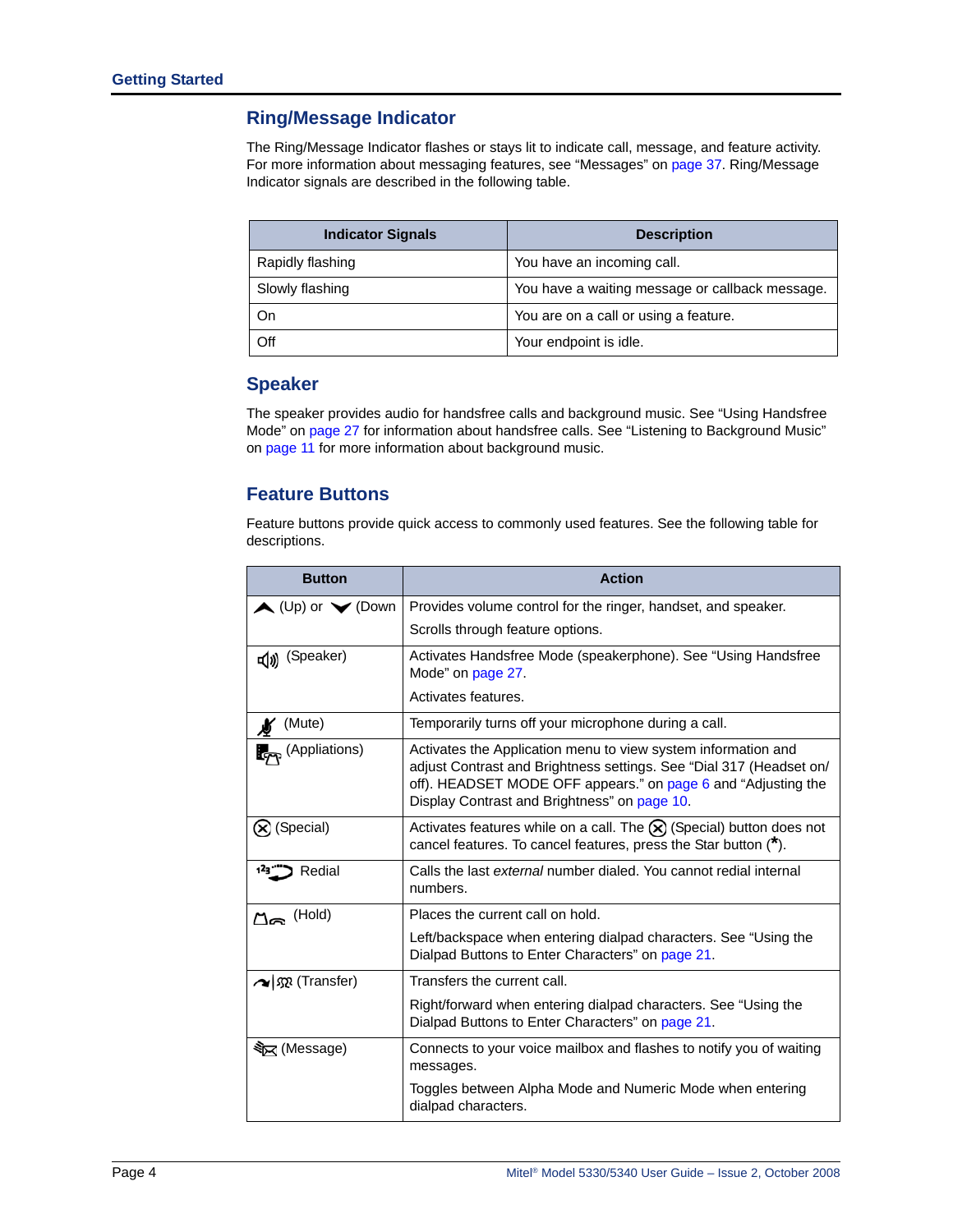### <span id="page-18-0"></span>**Dialpad Buttons**

Use the dialpad buttons to dial phone numbers, enter feature codes, and to enter characters when using features that require text input.

#### <span id="page-18-5"></span><span id="page-18-1"></span>**Programmable Buttons**

The Models 5330 and 5340 have self-labeling, programmable buttons. The Model 5330 has 33 programmable buttons. The Model 5340 has 42 programmable buttons. Each model has seven buttons that are programmed by the system administrator and cannot be reprogrammed; however, you can program the remaining buttons for quick access to features or speed-dial entries. See ["Assigning Features to Programmable Buttons" on page 11.](#page-24-4)

### <span id="page-18-2"></span>**Menu Buttons (Model 5340 only)**

The Model 5340 has eight dynamic menu buttons at the top of the Display that change depending on the feature and menu currently displayed. You can use the menu buttons to view and select feature options.

#### <span id="page-18-3"></span>**Navigation Page Buttons**

The Models 5330 and 5340 have three Navigation Page icons located in the bottom right hand corner of the display to navigate between the endpoint's three display pages. When a page icon in the bottom right-hand corner of the Display blinks, it means that there is real-time activity on the page where the number or feature is located.

If you navigate to the second or third pages, you must use the Navigation Page buttons to return to the first page. You are not automatically returned to the first page after using features or when the endpoint is idle. You can also press the  $\bigoplus$  (Home) button on the Model 5340 (only) to return to the first page.

## <span id="page-18-4"></span>**Endpoint Signals**

The Model 5330/5340 has several audio and visual signals to indicate feature activity. The following are a few helpful tips:

- Lit or blinking buttons indicate call or feature activity.
- All endpoint button lamps illuminate at the same time for a few seconds when the endpoint is reset or powered on.
- The following actions may cause an error tone:
	- o Pressing an invalid button combination.
	- o Selecting a restricted feature.
	- o Dialing a restricted or invalid number.
	- o Dialing too slowly between digits.
	- o Waiting too long before performing the next step.

To correct an error tone, hang up and try again.

- Many features "time-out" if you wait too long before performing the next step. If this happens, you must start over.
- "Off-hook" means the handset is lifted. "On-hook" means the handset is in the cradle.
- If your endpoint does not have a lamp under the speaker button, the large message indicator lamp on the top right of the endpoint indicates that the speakerphone is in use.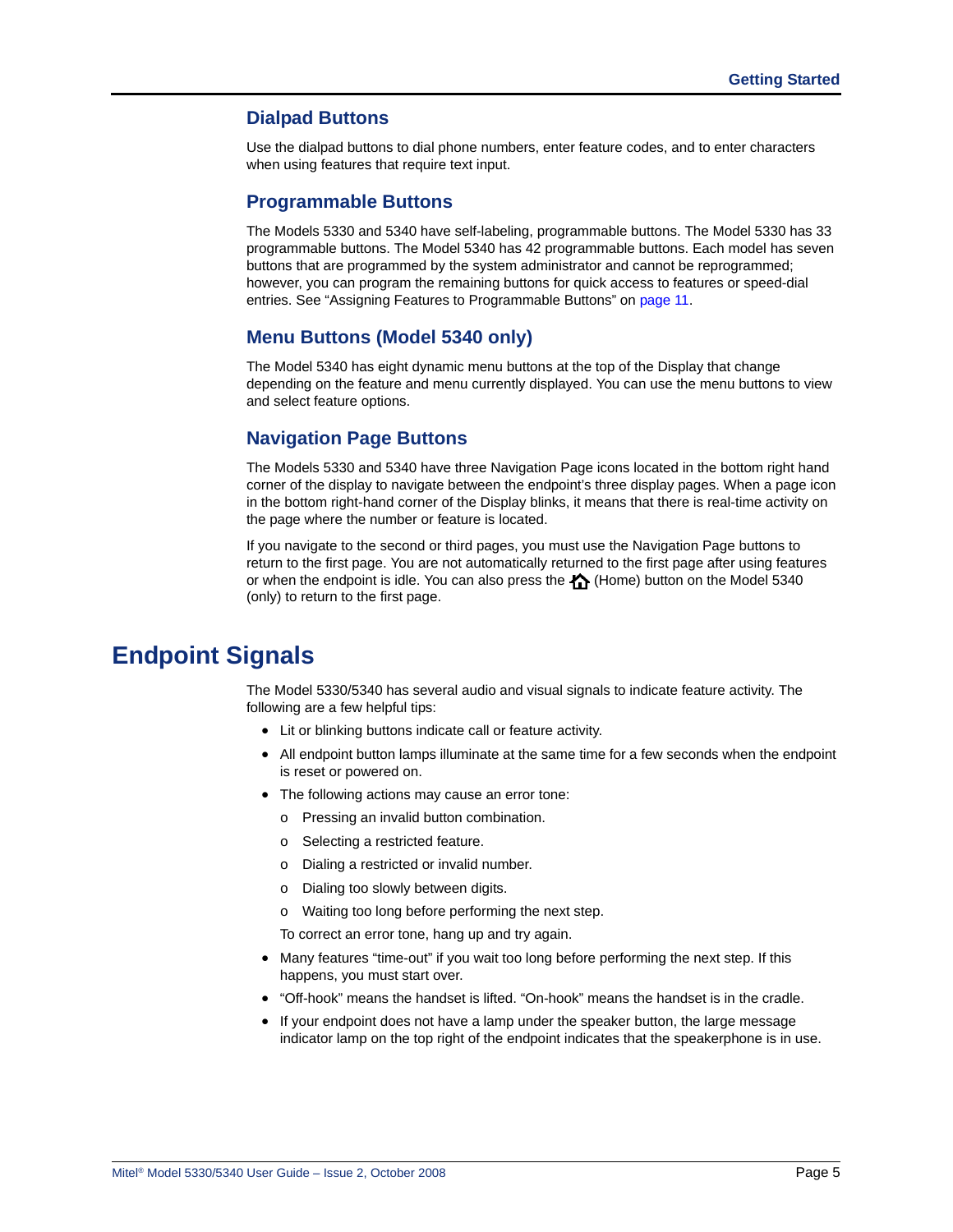## <span id="page-19-0"></span>**Comfort and Safety Tips**

Observe the following comfort and safety tips when using the endpoint:

- **Do not cradle the handset**: Prolonged use of the handset can lead to neck, shoulder, or back discomfort, especially if you cradle the handset between your neck and shoulder. If you frequently use the endpoint, you might find a headset more comfortable. See "[Headset Instructions"](#page-19-1) below.
- **Adjust the viewing angle**: The built-in stand tilts to give you a better view of the buttons. See ["Adjusting the Viewing Angle" on page 9](#page-22-2).
- **Protect your hearing**: Because prolonged exposure to loud sounds can contribute to hearing loss, keep the volume at a moderate level. You can adjust the volume levels of the handset receiver or headset. See ["Changing Volume Levels" on page 10](#page-23-4).

## <span id="page-19-3"></span><span id="page-19-1"></span>**Headset Instructions**

When using a headset, press  $\mathbf{f}(\mathbf{y})$  (Speaker) to connect to or disconnect from calls. The Headset icon  $\bigcap$  appears when the headset is in use. You cannot use the handset or speakerphone when the endpoint is in Headset Mode. Disconnecting the headset automatically enables the handset.

The headset must be hearing aid compatible (HAC).

**NOTES** If your headset has a power-saver mode, make sure the system administrator has enabled the "Headset Connect Tone" feature. If this is not enabled, you may miss the first few seconds of an incoming call.

#### **To connect and activate the headset:**

- 1. Insert the headset jack into the Headset port  $\bigcap$  located on the back of the endpoint.
- 2. Dial **317** (Headset on/off). HEADSET MODE ON appears.



**To turn off Headset Mode and activate the handset and speakerphone:**

<span id="page-19-2"></span>Dial 317 (Headset on/off). HEADSET MODE OFF appears.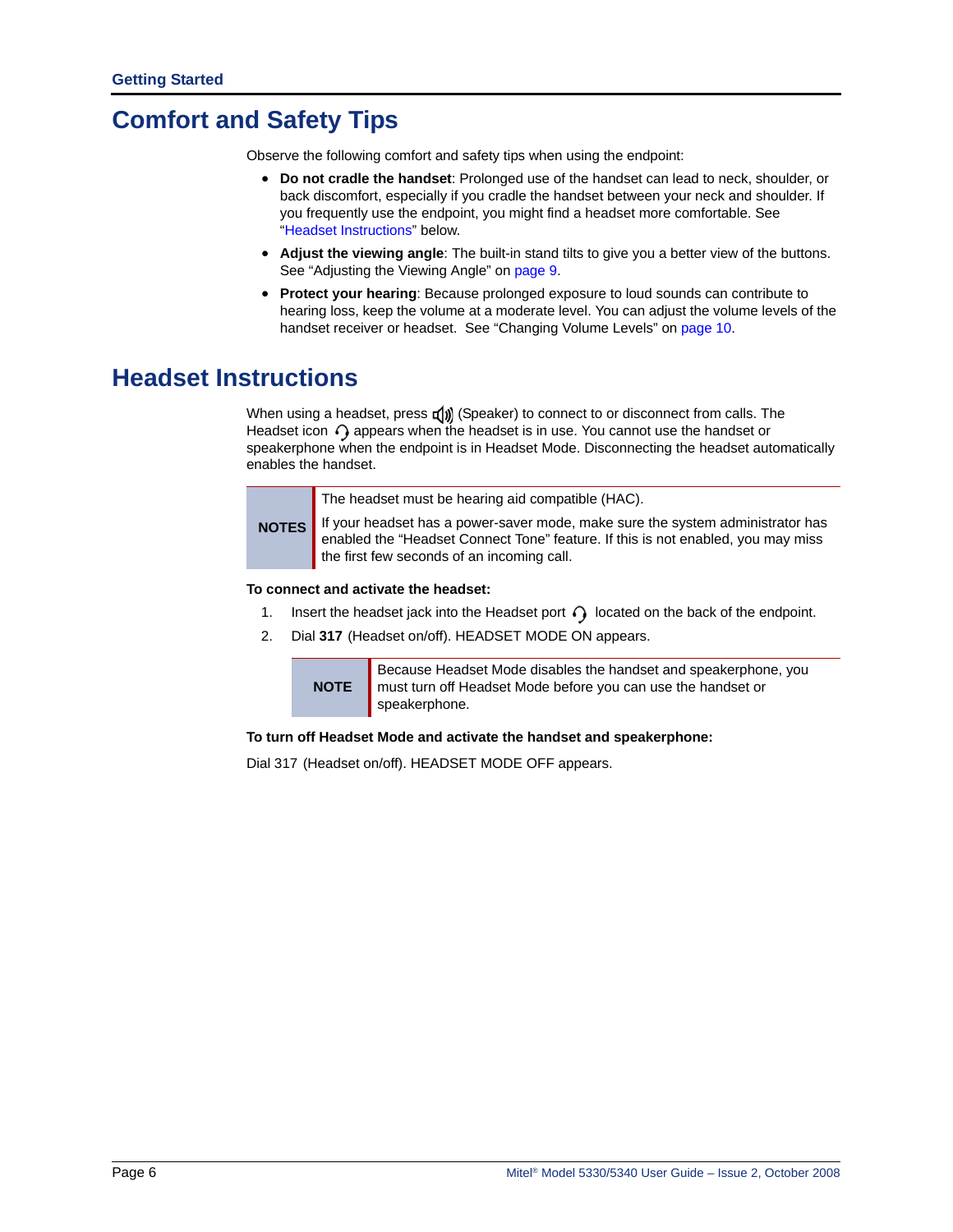## <span id="page-20-0"></span>**System Information**

You can use the endpoint to view system or endpoint information.

#### **To view system information:**

- 1. Press <sub>(Applications)</sub>.
- 2. Press **About 5330/5340 IP Phone**. A screen similar to the following appears.

| M<br>п<br>п                   |
|-------------------------------|
| <b>MITEL</b><br>5340 IP Phone |
| Release 1.3                   |
| Load: 01.03.40.48             |
| Hardware Rev.: C.05           |
| ICP Rev.: 2.4.1.13            |
| Copyright @ 2007              |
| Mitel Corporation             |
| All rights reserved           |
| Close                         |
|                               |

3. Press **Close** to exit the Applications menu.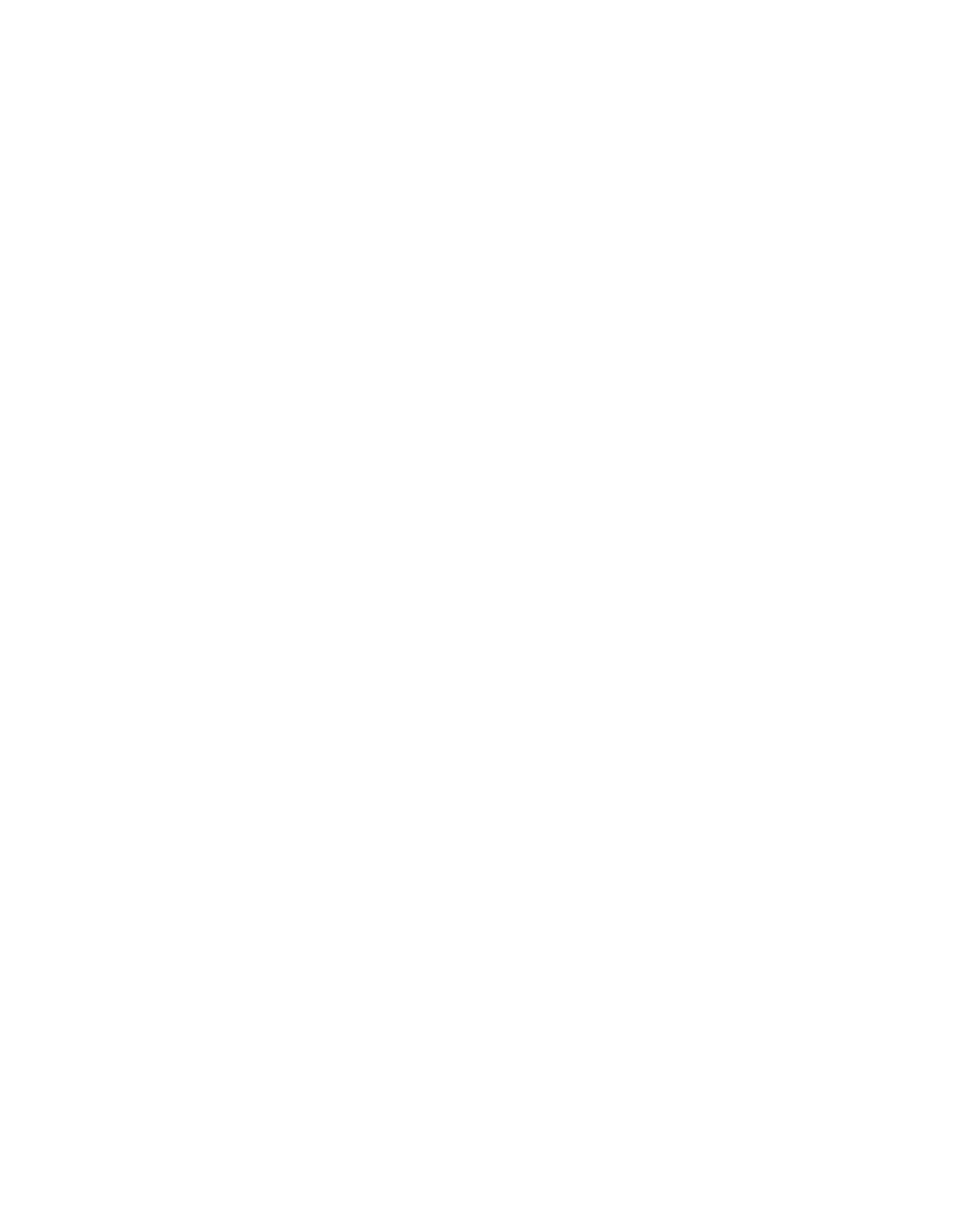# <span id="page-22-0"></span>Personalizing Your Endpoint

This chapter describes features you can use to personalize your endpoint.

## <span id="page-22-2"></span><span id="page-22-1"></span>**Adjusting the Viewing Angle**

You can tilt the endpoint stand for a better view of the buttons and display.



#### **To adjust the viewing angle:**

- 1. Turn the endpoint so it faces away from you.
- 2. Hold the base firmly, and then press the tabs on the sides of the stand to release and detach the base unit.
- 3. Hinge the hooks on the base unit into the notches on the back of the endpoint, and then snap into place as follows:
	- *For a high-angle mount,* hinge the two lower hooks into the bottom set of notches, and then snap the two upper hooks into the middle set of notches.
	- *For a low-angle mount,* hinge the two lower hooks into the middle set of notches, and then snap the two upper hooks into the top set of notches.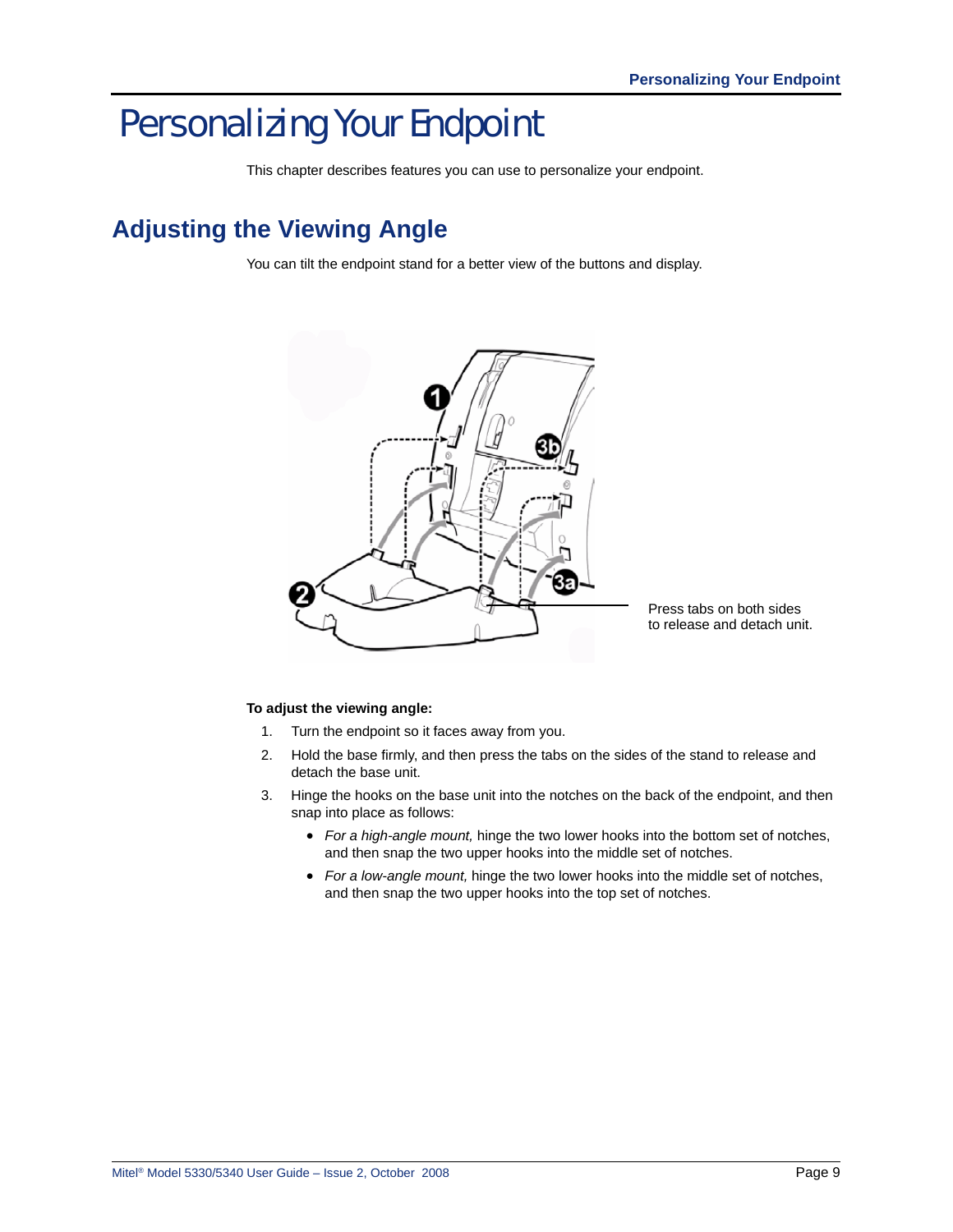## <span id="page-23-4"></span><span id="page-23-0"></span>**Changing Volume Levels**

You can change the following volume levels:

- Ringer (alerting tone)
- Handset
- Headset
- Background music
- External speaker

**NOTE** Turning the external speaker volume down to the lowest levels may prevent you from hearing the feature "warning tones" that notify you when errors occur (for example, when you enter an incorrect feature code).

You must be using the feature to change the volume level. For example, if you want to change handset volume level, you must be using the handset. However, you can adjust the ringer (alerting tone) volume level when the endpoint is idle.

#### **To change a volume level:**

While using the feature, press  $\triangle$  (Up) to increase the volume or press  $\blacktriangledown$  (Down) to decrease the volume. The volume level is automatically saved.

## <span id="page-23-1"></span>**Changing the Ring Tone**

You can select one of nine different ring tones.

#### **To change the ring tone:**

- 1. With the handset on-hook, dial **398**.
- 2. Do one of the following to listen to (or turn off) ring tones:
	- Press **0** or the **RINGER OFF** menu button (Model 5340 only) to turn the ringer off.
	- Press (Up) or (Down) or **1** to **9** to listen to ring tones.
	- Press the **PREVIOUS** or **NEXT** menu buttons (Model 5340 only) to listen to and select a ring tone.
- 3. Press  $\mathbf{I}(\mathbf{y})$  (Speaker), #, the **ACCEPT** menu button (Model 5340 only), or lift and replace the handset to select the ring tone.

## <span id="page-23-3"></span><span id="page-23-2"></span>**Adjusting the Display Contrast and Brightness**

You can adjust the display Contrast and Brightness levels.

**NOTE** By default, the endpoint display dims to 20 percent of the maximum brightness level after 5 minutes of inactivity (no button presses or audio, including background music). If the brightness is set at the lowest level, you may not notice when the display dims.

#### **To adjust the Contrast or Brightness levels:**

- 1. Press <sub>c</sub><sub>p</sub> (Applications).
- 2. Press **Brightness and Contrast**.
- 3. Press (**Contrast** or **Brightness**) **+** or **–** to find the desired level.
- 4. Press **#** or **Save** to save the setting.
- 5. Press **Close** to exit the Applications menu.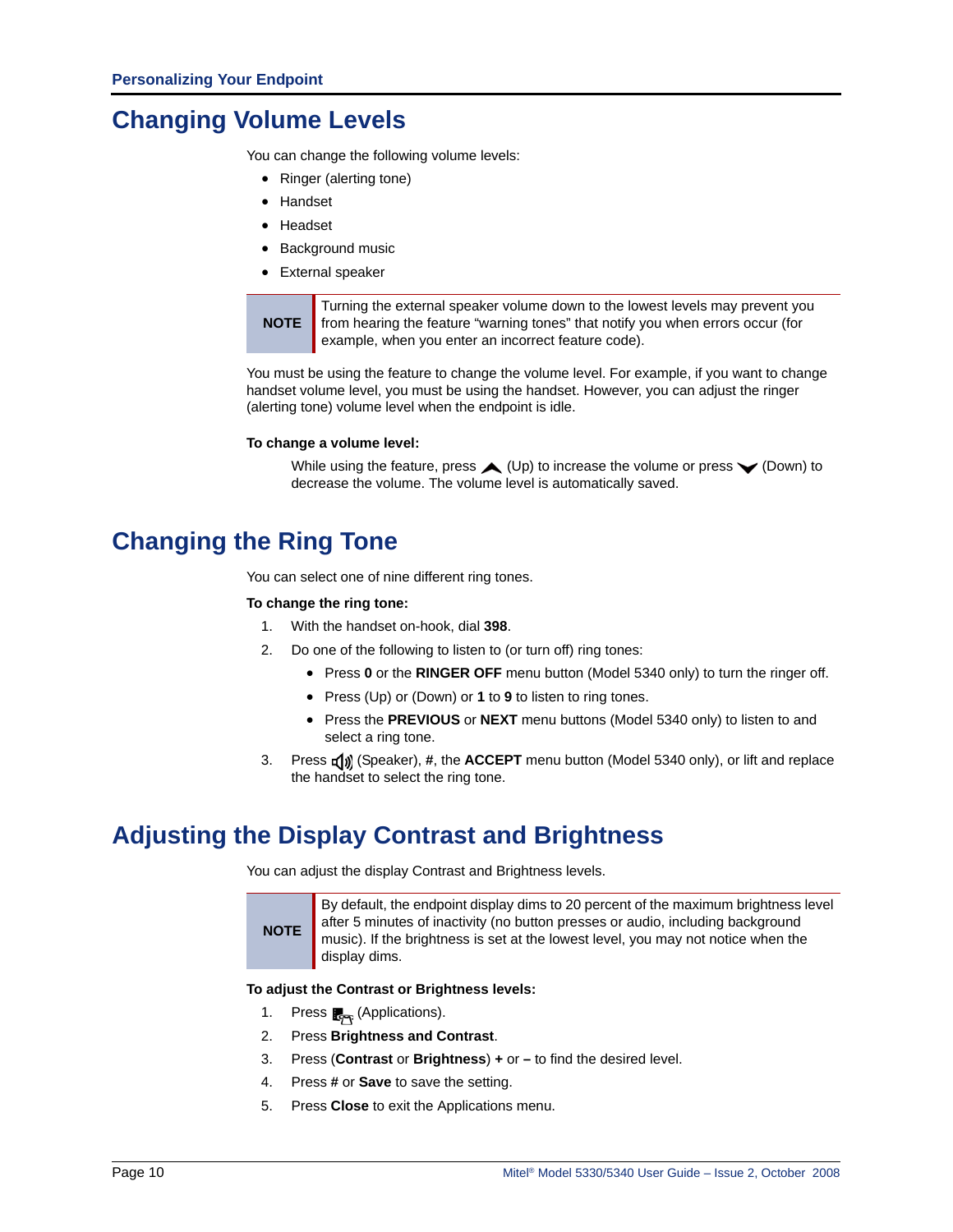## <span id="page-24-0"></span>**Changing the Language**

Your system administrator can select two of the following languages as the primary and secondary languages to display text.<sup>1</sup>

- American English
- British English
- Spanish

For example, if your system administrator programmed your endpoint with American English as the primary language, American English is used for display text. You can change the language by selecting the secondary language. Contact your system administrator for more information.

#### **To change the language:**

Dial **301** to select either the primary or secondary language. The display shows text in the selected language.

## <span id="page-24-3"></span><span id="page-24-1"></span>**Listening to Background Music**

If your system is equipped with a music source, you can listen to background music or system audio (for example, organizational conference calls) through the external speaker.

#### **To turn on or turn off background music:**

Dial **313** (on/off). BACKGROUND MUSIC ON (or OFF) appears.

## <span id="page-24-4"></span><span id="page-24-2"></span>**Assigning Features to Programmable Buttons**

For quick access, you can assign feature codes, extensions, or speed-dial numbers to your programmable buttons. The new button assignments are self labeled, which means the button labels automatically appear on the Display when the buttons are programmed. You can then press the programmed buttons to activate features or place calls. See [Default Access Codes](#page-25-0)  below and ["Default Feature Codes" on page 12](#page-25-3) for code lists.

**NOTES** Before assigning a speed-dial number to a programmable button, the number must be stored with either a Station or System speed-dial code. See ["Using Speed Dial"](#page-33-4)  [on page 20.](#page-33-4)

> You cannot reprogram the default button assignments. See ["Programmable](#page-18-5)  [Buttons" on page 5.](#page-18-5)

#### **To assign a feature, extension number, or speed-dial code to a button:**

- 1. With the handset on-hook, dial **397**.
- 2. Press the button that you want to program. UNDEFINED KEY appears. If the button is not programmable, NON-PROGRAMMABLE KEY appears.
- 3. Enter the feature code, extension number, or speed-dial code (**0** to **9**) to be assigned to the button.

<sup>1.</sup> This feature may or may not be enabled for your system.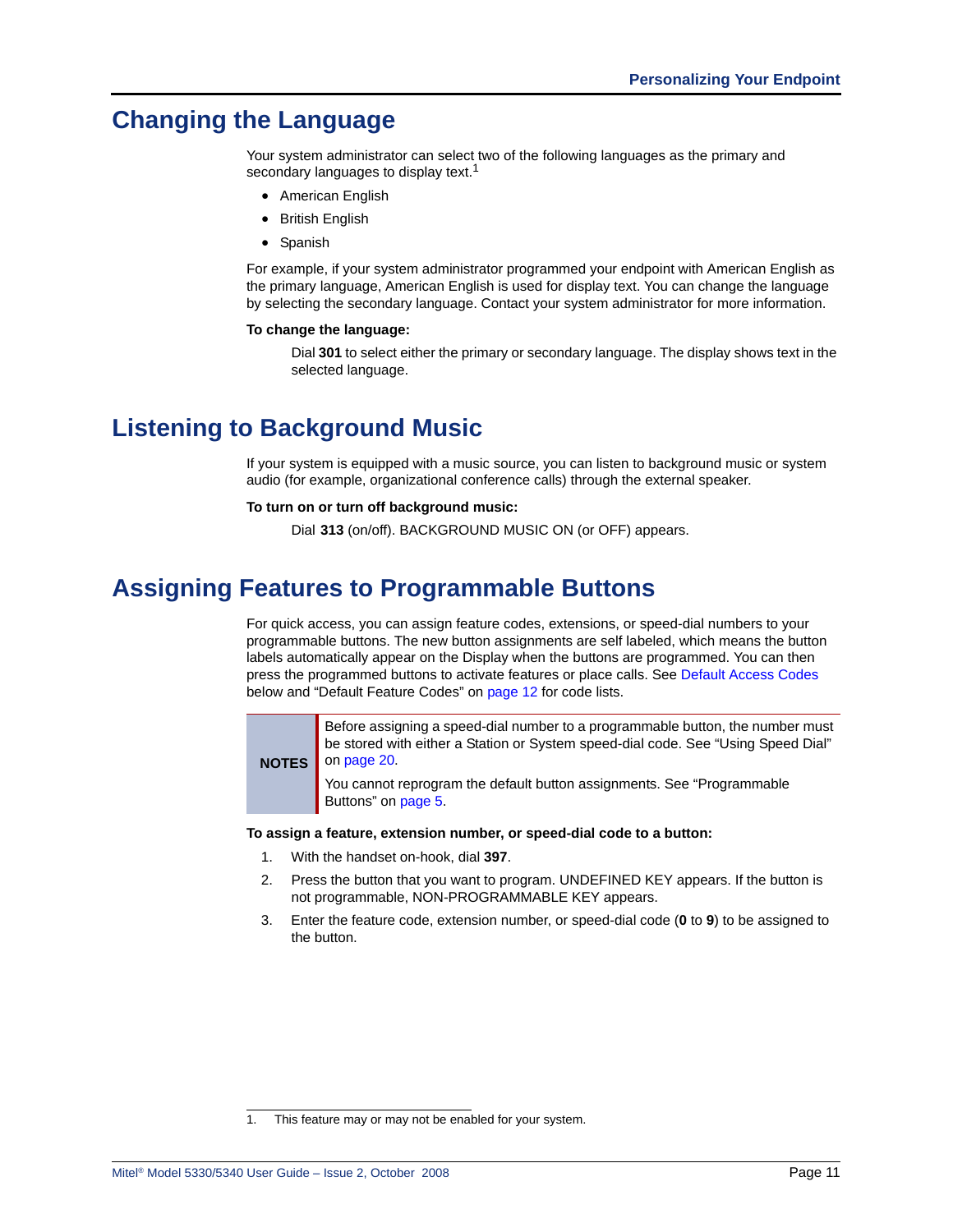### <span id="page-25-0"></span>**Default Access Codes**

The following are default system access codes. If your system uses different codes, record the codes in the "New Code" column for reference.

### <span id="page-25-1"></span>**Outside Line Access Codes**

| <b>Code Type</b>                 | Code                 | <b>New Code</b> |
|----------------------------------|----------------------|-----------------|
| <b>Emergency Call</b>            | 911 (999/112 Europe) |                 |
| Outgoing Call (Default)          |                      |                 |
| Select Line Group 1 to 208       | 92001 to 92208       |                 |
| <b>Automatic Route Selection</b> | 92000                |                 |

### <span id="page-25-2"></span>**Extension Numbers**

| Code Type                  | Code         | <b>New Code</b> |
|----------------------------|--------------|-----------------|
| Attendant                  |              |                 |
| <b>Endpoint Extensions</b> | 1000 to 1999 |                 |
| <b>Hunt Groups</b>         | 2000 to 2299 |                 |

### <span id="page-25-3"></span>**Default Feature Codes**

**NOTES**

The following table lists default feature codes. If your system administrator changes any of the default codes, you can record the new codes in the "New Code" column for reference.

> Most of the following feature codes work when your endpoint is idle. However, if you are on an active call or if the endpoint is off-hook, you may need to press (Special) before you enter the feature code to activate the feature.

If you make a mistake when entering a feature code, you can press  $\bigcap_{\Omega}$  (Hold) to move the cursor to the left and delete the characters entered, or you can press **\*** to cancel the feature.

| <b>Feature</b>                  | Page | Code | <b>New Code</b> |
|---------------------------------|------|------|-----------------|
| Account Code - Follow Calls     | 25   | 391  |                 |
| Account Code - Optional         | 25   | 390  |                 |
| ACD Agent - Log In              | 43   | 326  |                 |
| ACD Agent - Log In/Out          | 43   | 328  |                 |
| ACD Agent - Log Out             | 43   | 327  |                 |
| ACD Agent - Wrap-up Terminate   | 44   | 329  |                 |
| Agent Help - Reject             | 44   | 376  |                 |
| Agent Help - Request            | 44   | 375  |                 |
| Answer Ringing Call             | 17   | 351  |                 |
| Automatic IC Access - On/Off    | 17   | 361  |                 |
| Automatic Trunk Access - On/Off | 17   | 360  |                 |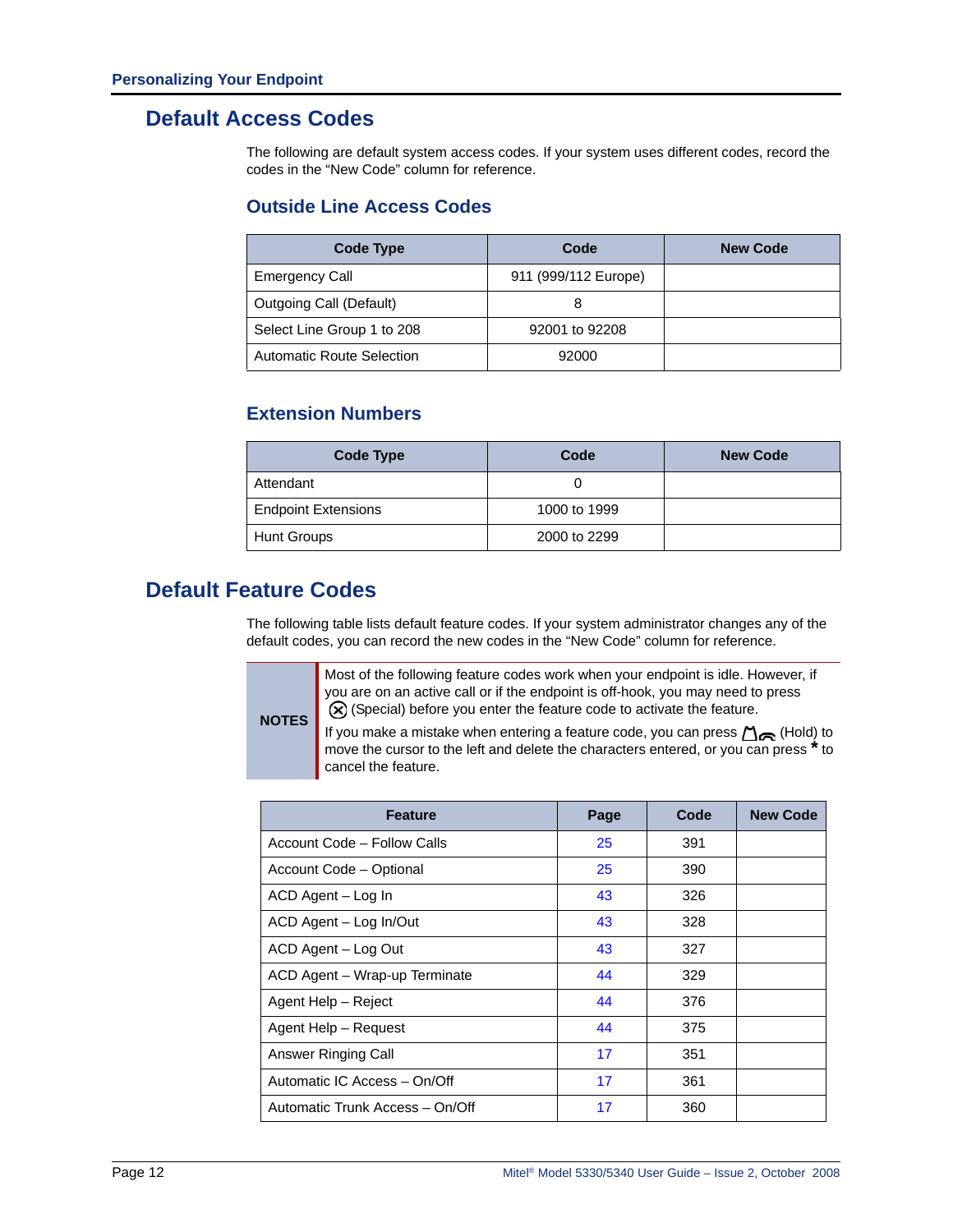| <b>Feature</b>                        | Page | Code | <b>New Code</b> |
|---------------------------------------|------|------|-----------------|
| <b>Automatic Trunk Answer</b>         | 18   | 350  |                 |
| Background Music - On/Off             | 11   | 313  |                 |
| Barge-in                              | 46   | 386  |                 |
| Call Forward - All Calls              | 30   | 355  |                 |
| Call Forward - If Busy                | 30   | 357  |                 |
| Call Forward - If No Answer           | 30   | 356  |                 |
| Call Forward - No Answer/Busy         | 30   | 358  |                 |
| Call Logging                          | 33   | 333  |                 |
| Change Language                       | 11   | 301  |                 |
| Conference                            | 31   | 5    |                 |
| <b>Default Station</b>                | 16   | 394  |                 |
| Directory                             | 24   | 307  |                 |
| Display Time And Date                 | 29   | 300  |                 |
| Do-Not-Disturb                        | 39   | 370  |                 |
| Do-Not-Disturb - Cancel               | 39   | 371  |                 |
| Do-Not-Disturb - On/Off               | 39   | 372  |                 |
| Do-Not-Disturb - Override             | 39   | 373  |                 |
| Group Listen                          | 32   | 312  |                 |
| Handsfree - On/Off                    | 27   | 319  |                 |
| Headset – Off                         | 6    | 316  |                 |
| Headset - On                          | 6    | 315  |                 |
| Headset - On/Off                      | 6    | 317  |                 |
| Hold - Individual                     | 28   | 336  |                 |
| Hold - System                         | 28   | 335  |                 |
| Hookflash (Recall in Europe)          | 28   | 330  |                 |
| Hunt Group - Remove                   | 45   | 322  |                 |
| Hunt Group - Remove/Replace           | 45   | 324  |                 |
| Hunt Group - Replace                  | 45   | 323  |                 |
| Display Contrast Control              | 10   | 303  |                 |
| Message - Cancel Left Message         | 38   | 366  |                 |
| Message - Delete Message              | 38   | 368  |                 |
| Message - Leave Inter-station Message | 37   | 367  |                 |
| Message - View Messages               | 38   | 365  |                 |
| Microphone Mute - On/Off              | 27   | 314  |                 |
| Page                                  | 41   | 7    |                 |
| Page Receive - On/Off                 | 41   | 325  |                 |
| Program Buttons                       | 11   | 397  |                 |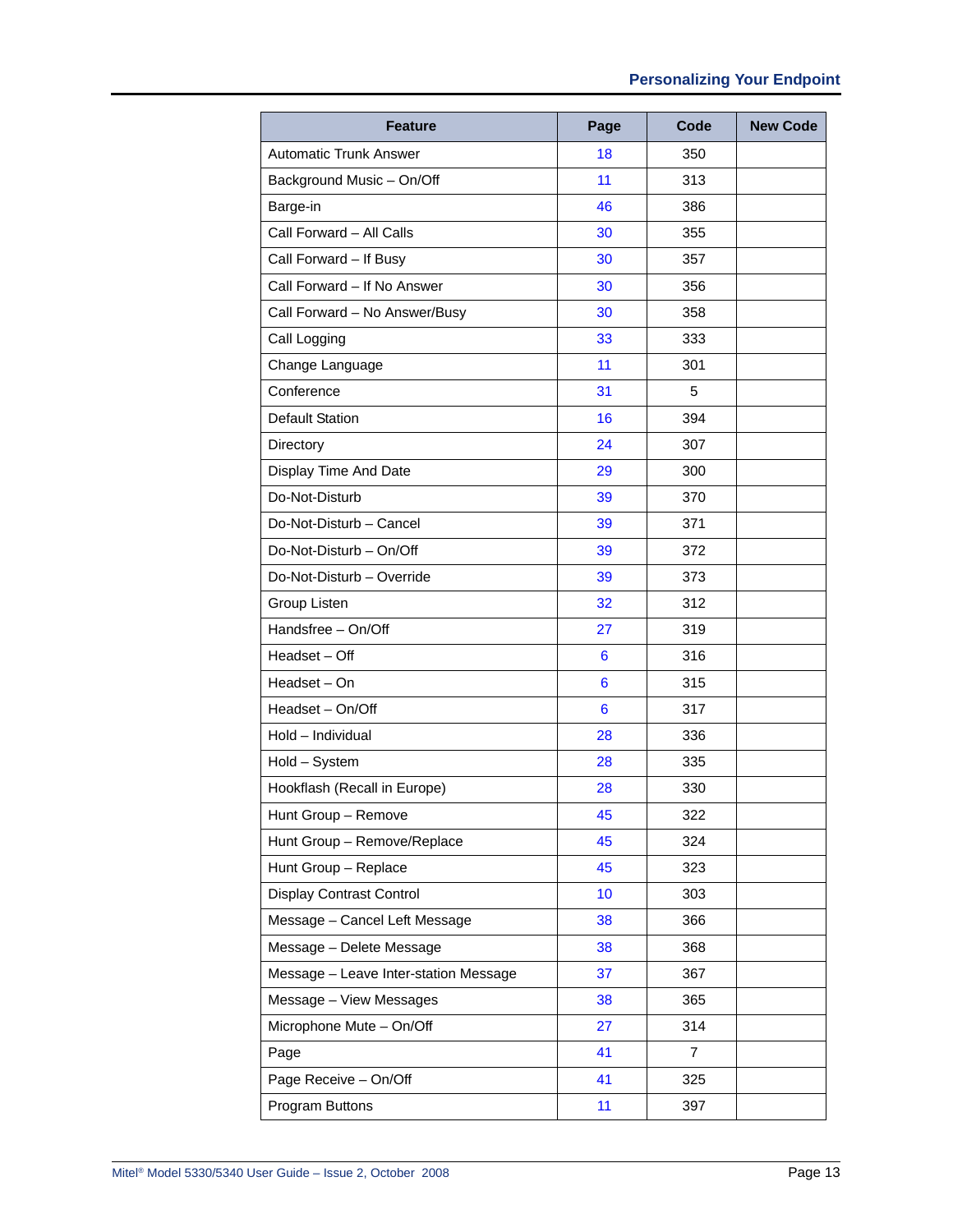| <b>Feature</b>                           | Page | Code | <b>New Code</b> |
|------------------------------------------|------|------|-----------------|
| Program Station Password                 | 34   | 392  |                 |
| Programmable Buttons - Return to Default | 15   | 395  |                 |
| Queue (Callback) Request                 | 19   | 6    |                 |
| Record-A-Call                            | 32   | 385  |                 |
| Redial                                   | 20   | 380  |                 |
| <b>Redirect Call</b>                     | 18   | 331  |                 |
| Reminder Message                         | 39   | 305  |                 |
| Reminder Message - Cancel                | 39   | 306  |                 |
| Remote Programming                       | 34   | 359  |                 |
| Reverse Transfer (Call Pick-Up)          | 29   | 4    |                 |
| Ring Intercom Always - On/Off            | 27   | 377  |                 |
| <b>Ring Tone Selection</b>               | 10   | 398  |                 |
| <b>Station Monitor</b>                   | 46   | 321  |                 |
| <b>Station Speed Dial</b>                | 21   | 382  |                 |
| Station Speed Dial - Programming         | 21   | 383  |                 |
| <b>Steal Call</b>                        | 46   | 387  |                 |
| System Forward - Off                     | 30   | 353  |                 |
| System Forward - On                      | 30   | 352  |                 |
| System Forward - On/Off                  | 30   | 354  |                 |
| System Speed Dial                        | 22   | 381  |                 |
| Switch Keymap                            | 16   | 399  |                 |
| <b>Transfer To Hold</b>                  | 28   | 346  |                 |
| <b>Transfer To Ring</b>                  | 28   | 345  |                 |
| View Programmable Button Assignments     | 15   | 396  |                 |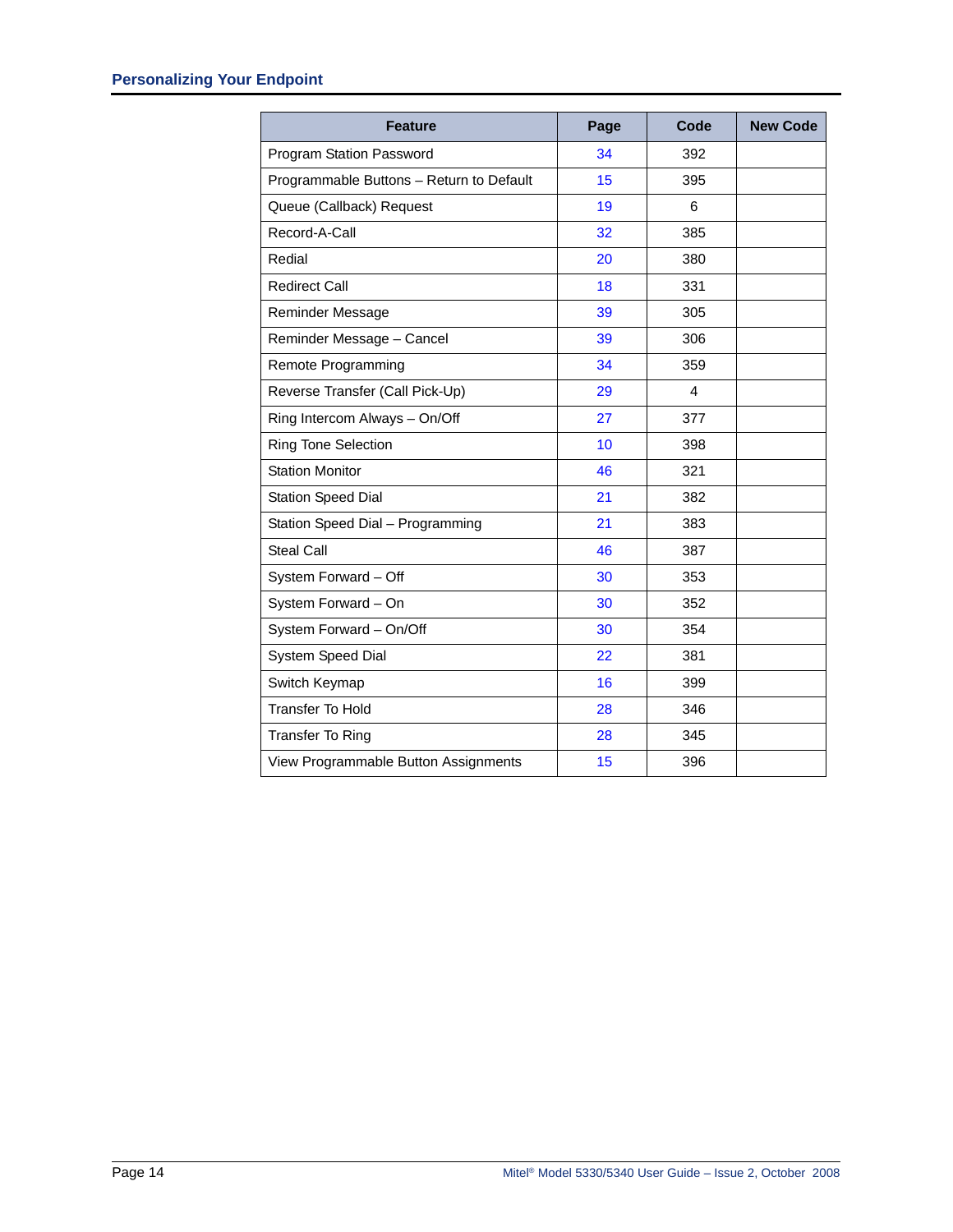## <span id="page-28-0"></span>**Viewing Button Assignments**

You can view programmable button (key) feature assignments.

#### **To view button assignments:**

- 1. With the handset on-hook, dial **396**. PRESS THE KEY TO REVIEW appears.
- 2. Press any of the feature buttons to display the assignment.
- 3. Press # or  $\pi(x)$  (Speaker) to exit.

## <span id="page-28-1"></span>**Resetting Programmable Buttons**

You can reset all buttons (keys) that you have programmed to the default assignments. Resetting the programmable buttons does not reset button assignments programmed by the system administrator.

#### **To reset the feature buttons to the default values:**

With the handset on-hook, dial **395**. FEATURE KEYS DEFAULTED appears.

## <span id="page-28-2"></span>**Programming DSS/BLF Buttons**

You can use programmable buttons as Direct Station Selection/Busy Lamp Field (DSS/BLF) buttons. DSS/BLF buttons must be enabled by your system administrator.

After you program a DSS/BLF button, you can:

- Press the button to place a call to the assigned extension.
- Press the button and then hang up to transfer a call to the assigned extension. If the call is transferred to voice mail you hear repeating double tones.
- Visually monitor the call activity of the assigned extension.

The following table describes the lamp signals and the indicated call activity:

| <b>Lamp Signals</b>   | <b>Description</b>                                          |
|-----------------------|-------------------------------------------------------------|
| Continuously Lit      | The extension is busy or off-hook.                          |
| Slowly flashing       | The extension is in Do-Not-Disturb (DND).                   |
| Quickly flashing      | The extension has a call ringing in.                        |
| Continuously flashing | The extension is causing a "Station Off-Hook" system alarm. |

#### **To assign a DSS/BLF button:**

- 1. With the handset on-hook, dial **397**.
- 2. Press the programmable button, and then enter the extension number to be assigned to the button.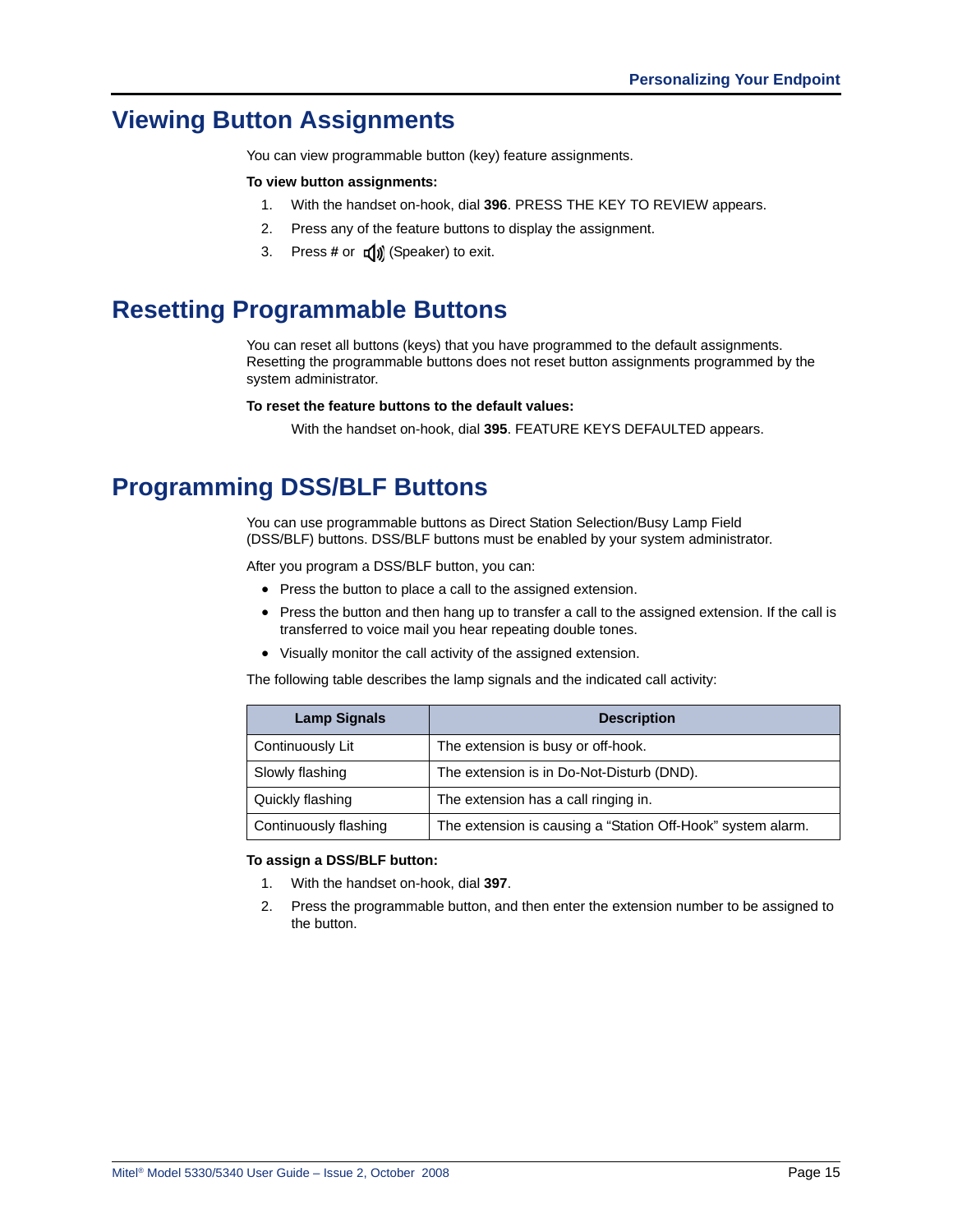## <span id="page-29-0"></span>**Resetting the Endpoint to the Default Settings**

Resetting the endpoint to the default settings does the following:

- Returns all volume settings to the default levels. See ["Changing Volume Levels" on](#page-23-0)  [page 10](#page-23-0).
- Cancels Background Music. See ["Listening to Background Music" on page 11](#page-24-1).
- Cancels Callback (queue) requests. See ["Requesting a Callback \(Queuing the Endpoint\)"](#page-32-3)  [on page 19.](#page-32-3)
- Restores Handsfree Mode. ["Using Handsfree Mode" on page 27](#page-40-4).
- Cancels Manual Call Forwarding. See ["Manual Call Forwarding" on page 30.](#page-43-4)
- Cancels System Forwarding. See ["System Forwarding" on page 30.](#page-43-3)
- Cancels Do-Not-Disturb (DND). See ["Using Do-Not-Disturb \(DND\)" on page 39](#page-52-1).
- Restores Page settings. See ["Paging Other System Users" on page 41](#page-54-3).
- Resets hunt group calls. See ["Hunt Groups" on page 43](#page-56-3).

#### **To reset your endpoint to the default settings:**

Dial **394**. Station DEFAULTED appears.

## <span id="page-29-1"></span>**Switching Keymaps**

Keymaps are the default button assignments on your endpoint. Your system may have programmed an alternate keymap, allowing you to switch between keymap assignments. Contact your system administrator for more information.

#### **To switch between keymaps when your endpoint is idle:**

With the handset on-hook, dial **399**. The display shows either ALTERNATE (or) STANDARD KEYMAP IS ACTIVE.

#### <span id="page-29-2"></span>**To switch between keymaps during a call:**

Press (Special), and then dial **399**.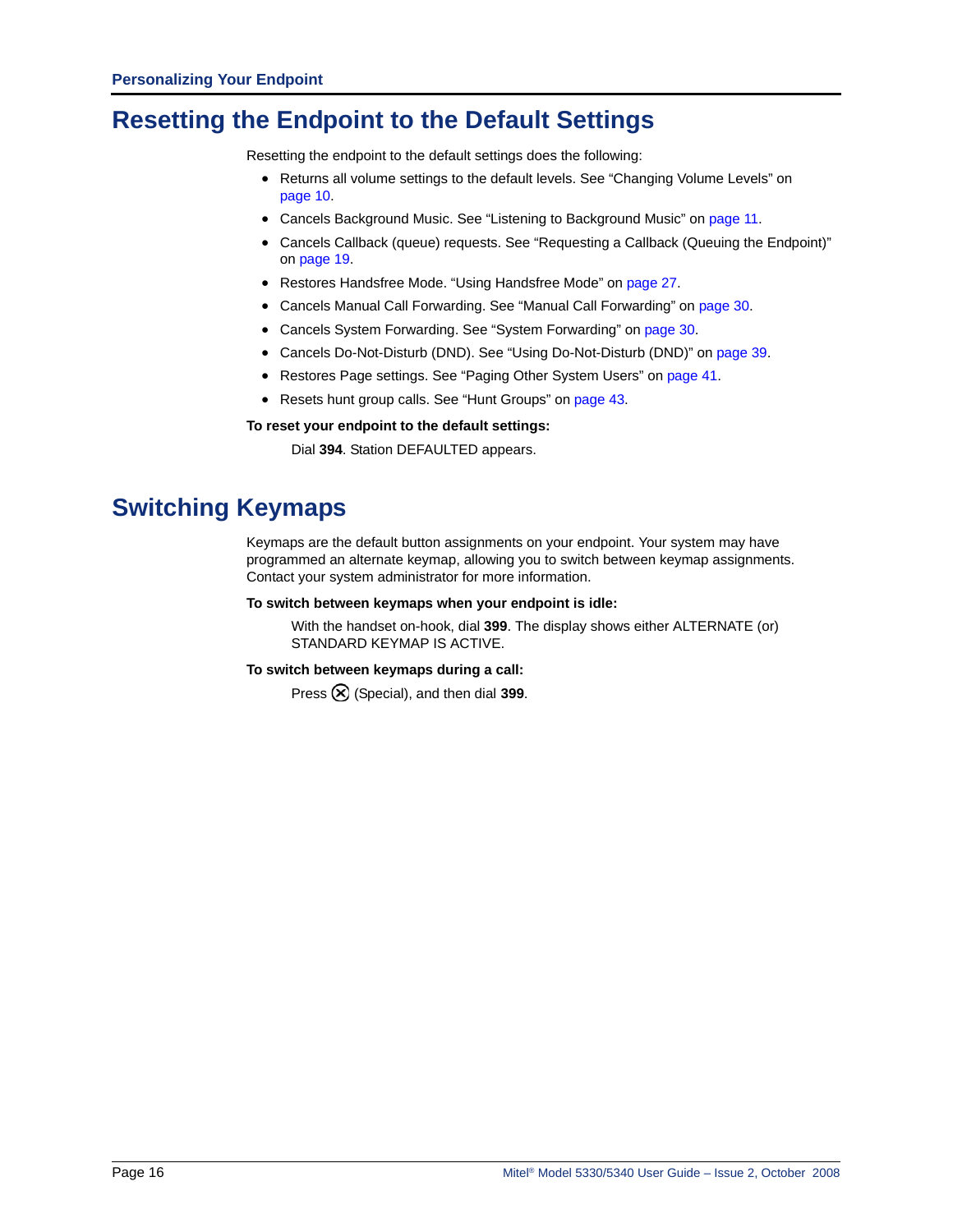# <span id="page-30-0"></span>Answering and Placing Calls

The following instructions describe how to answer and place internal and external calls and how to use related features.



**NOTE** By default, internal (intercom) calls are assigned to the **IC** button, and external calls are assigned to the **Call Key** buttons.

## <span id="page-30-4"></span><span id="page-30-1"></span>**Answering Calls**

Your endpoint may be preset to automatically answer incoming internal calls in Handsfree Mode. To disable Handsfree Mode, see ["Using Handsfree Mode" on page 27](#page-40-4). After disabling Handsfree Mode, you can use your handset or headset to answer incoming calls.

#### **To answer a call:**

Lift the handset, or press  $\left(\frac{1}{2}\right)$  (Speaker) to answer a call while using a headset or to answer a call in Handsfree Mode. See ["Using Handsfree Mode" on page 27.](#page-40-4)

If you are currently on a call, press the flashing **IC** or **Call Key** button to answer a waiting call. See ["Answering Waiting Calls"](#page-30-2) below.

### <span id="page-30-2"></span>**Answering Waiting Calls**

If you receive a call while you are on another call, you hear a "call waiting" tone, the **IC** or **Call** button flashes, and the display shows the Caller ID information (if available).

#### **To answer a waiting call:**

Press the flashing **IC** or **Call Key** button. This places the first call on hold and connects you to the waiting call. You can also place the first call on hold before you answer the waiting call. See ["Placing Calls On Hold" on page 28](#page-41-4).

## <span id="page-30-5"></span><span id="page-30-3"></span>**Using Automatic Call Access**

Automatic Call Access connects you to incoming internal or external calls when you pick up the handset or press  $\llbracket \text{M} \rrbracket$  (Speaker). When Automatic Call Access is turned off, you must press the flashing **IC** or **Call Key** button to answer incoming calls.

#### **To use Automatic Call Access for incoming IC calls:**

With the handset on-hook, dial **361** to turn on (or off). AUTO IC ACCESS ON (or OFF) appears.

#### **To use Automatic Call Access for incoming external (trunk) calls:**

With the handset on-hook, dial **360** to turn on or off. AUTO TRNK ACCESS ON (or OFF) appears.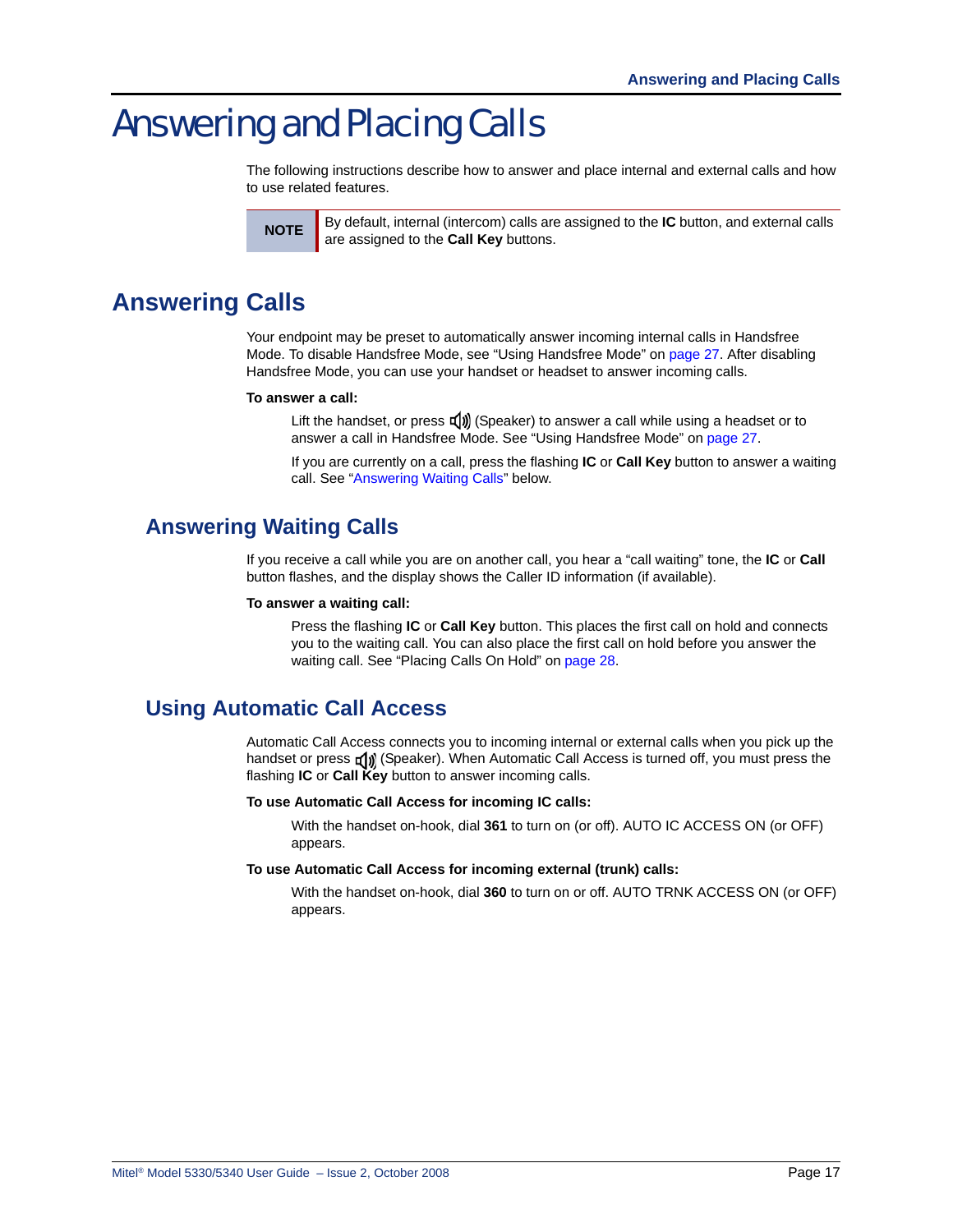## <span id="page-31-5"></span><span id="page-31-0"></span>**Redirecting Calls**

You can redirect calls to another extension or external number. If you have a Model 5340, you can use the menu buttons to redirect calls to the following destinations:

- **SEND TO V-MAIL**: Sends the call directly to your voice mailbox. You must have a mailbox to use this destination.
- **IC CALL TO DND**: Places your endpoint in DND Mode and blocks the call. See ["Using](#page-52-1)  [Do-Not-Disturb \(DND\)" on page 39](#page-52-1).
- **SEND TO DEST**: Redirects the call to the extension or phone number entered.

#### **To redirect calls:**

- 1. While a call is ringing, dial **331** or press the menu button as described above (Model 5340 only).
- 2. If applicable, enter the extension number or press the **Outgoing** button ( **8** is the default code), and then enter the external number, or enter the DND code (see [page 39](#page-52-1)). The call is redirected to the destination specified.

## <span id="page-31-4"></span><span id="page-31-1"></span>**Using Automatic Trunk Answer**

You can use Automatic Trunk Answer to answer incoming external calls for other internal parties who are members of an "Answer Access" list. Your system administrator creates Answer Access lists. Contact your system administrator for Answer Access list extensions.<sup>1</sup>

Automatic Trunk Answer answers calls in the order they are received (that is, the first call received by any extension in the Answer Access list is the first one answered).

#### **To use Automatic Trunk Answer:**

- 1. While an incoming external call is ringing at another Answer Access list extension, lift the handset or press  $\mathbb{I}(\mathbb{I})$  (Speaker).
- 2. Dial **350** or press the flashing **Trunk** <*number*> button.

## <span id="page-31-2"></span>**Placing Calls**

The following instructions describe how to place calls and related features.

## <span id="page-31-3"></span>**Placing Emergency Calls**

### **WARNING**

Contact your system administrator and your local Mitel provider for important information about dialing emergency services before using your endpoint.

When dialing an emergency number (911 U.S. or 999/112 Europe), you do *not* have to press the **Outgoing** button or enter the Outgoing Call access code (**8** is the default code). The system automatically places emergency calls immediately after you dial the number, even if you do not select an outside line.

<sup>1.</sup> This feature may or may not be enabled for your system.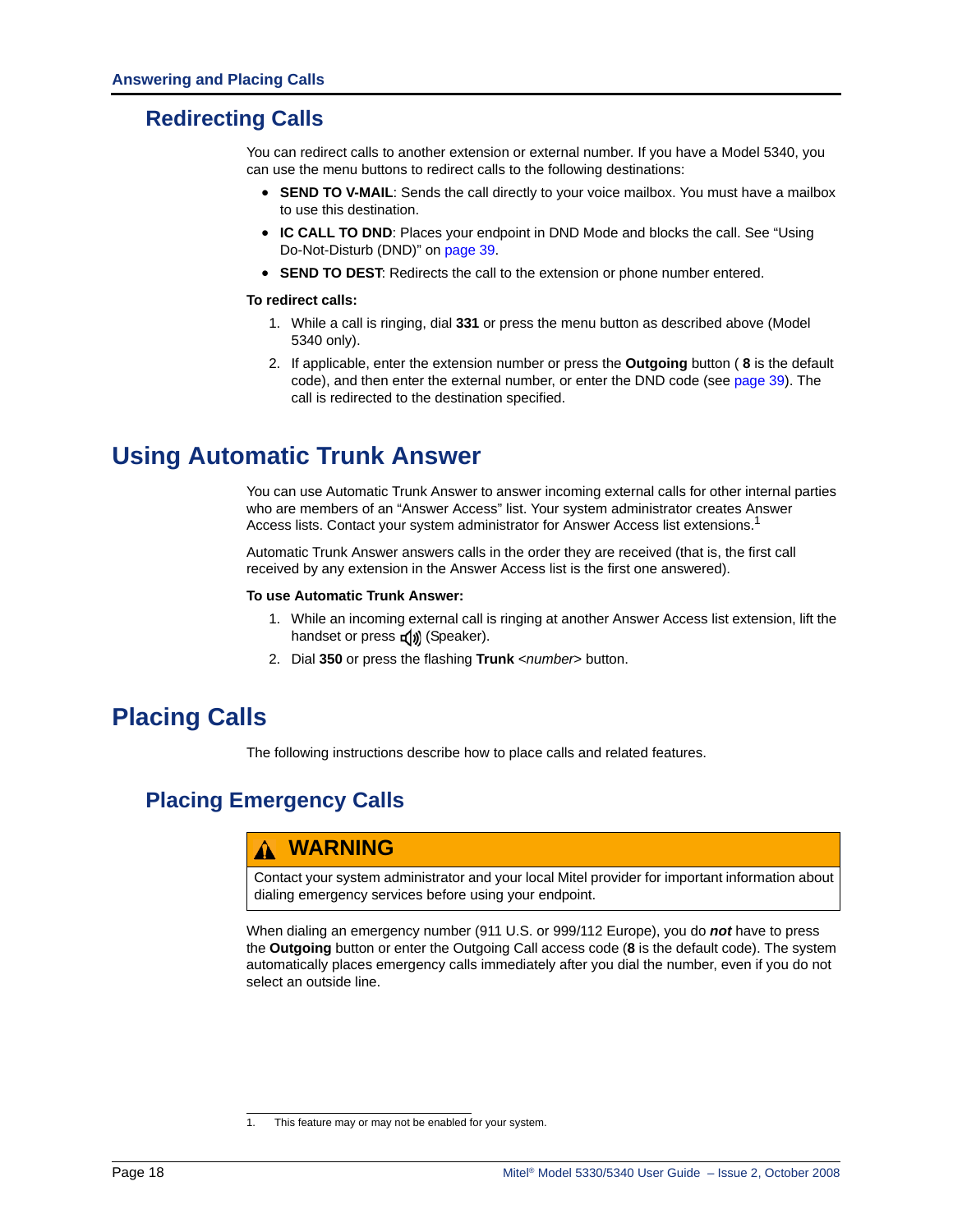### <span id="page-32-0"></span>**Placing Internal Calls**

Internal calls are calls placed to other extensions in the system. Internal calls are assigned to the Intercom (IC) button on your endpoint. Contact your system administrator for a list of extension numbers.

#### **To place an internal call:**

With or without the handset lifted, dial the extension number. If you enter incorrect digits, you can press  $\Delta_{\bigodot}$  (Hold) to move the cursor backward, deleting the last digits entered.

If you are using Handsfree Mode, speak after you hear a double tone.

If there is no answer or if the extension is busy, you can do the following:

- Request a callback (queue). See "[Requesting a Callback \(Queuing the Endpoint\)](#page-32-1)" below.
- Camp-on to the busy extension. See "[Using Camp-on](#page-32-2)" below.
- Leave a message. See ["Leaving Messages at Other Extensions" on page 37](#page-50-3).

### <span id="page-32-3"></span><span id="page-32-1"></span>**Requesting a Callback (Queuing the Endpoint)**

When you request a callback (queue the endpoint), the system calls you when the extension is available and places a call to the endpoint.

#### **To request a callback:**

If there is no answer or if the extension is busy, press  $\circledR$  (Special) followed by 6 or the **QUEUE** menu button (Model 5340 only), and then hang up. QUEUE REGISTERED FOR <*name*> appears. When the extension becomes available, your extension rings.

#### **To cancel the callback request:**

Press **6** or the **CANCEL QUEUE** menu button (Model 5340 only). QUEUE REQUEST CANCELED appears.

### <span id="page-32-2"></span>**Using Camp-on**

Camp-on keeps you connected to the called extension until it becomes available. You cannot use Camp-on if the called extension is in DND, or if the call is forwarded to voice mail. See ["Using Do-Not-Disturb \(DND\)" on page 39](#page-52-1).

#### **To use Camp-on:**

Stay on the line and wait for the extension to become available. Do not hang up. If Campon is enabled, you hear Music-on-Hold while you are waiting.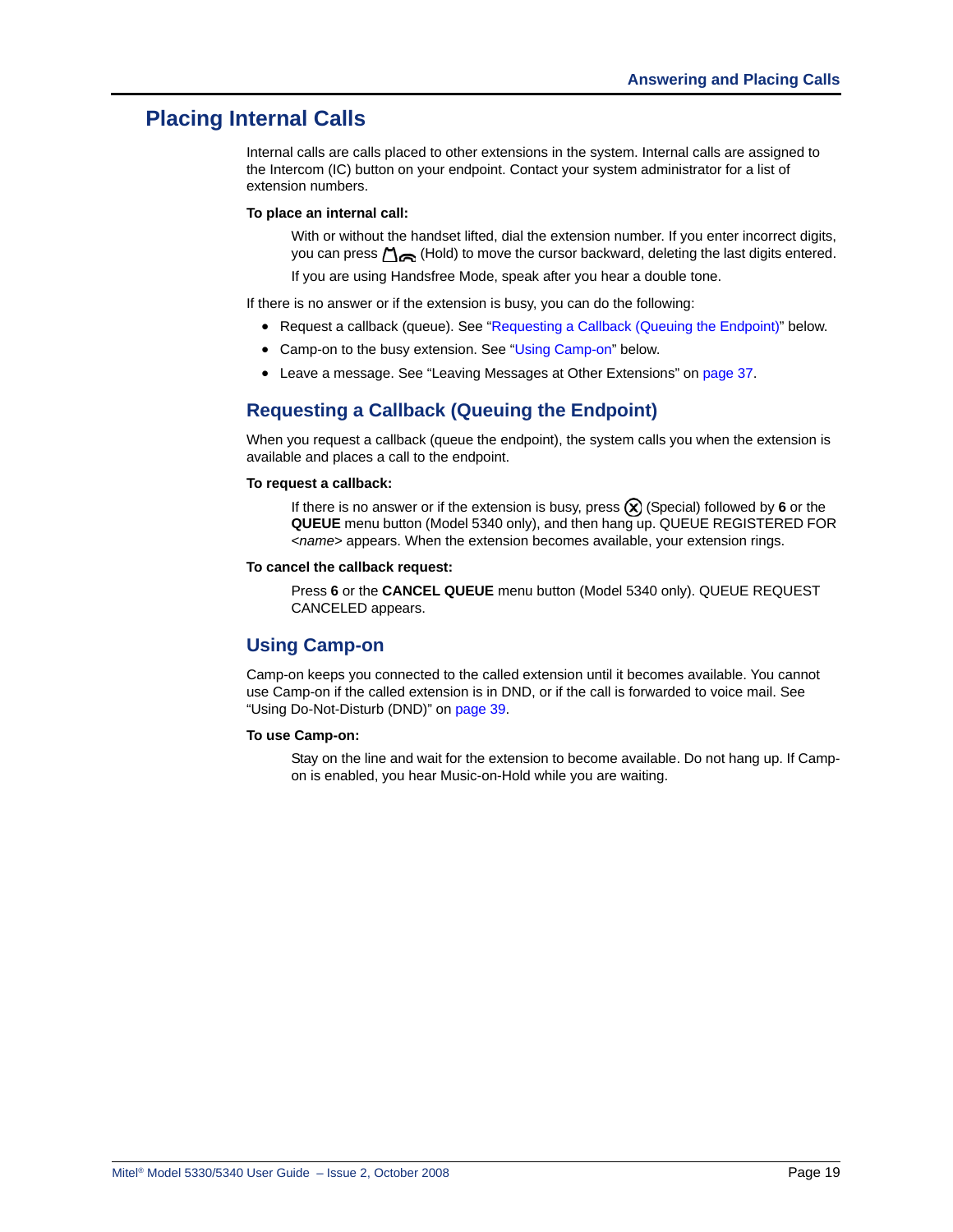## <span id="page-33-0"></span>**Placing External Calls**

The following sections describe features used when placing external calls.

#### **To place an external call:**

- 1. Press the **Outgoing** button, an unlit **Call Key** button, or enter the Outgoing Call access code (**8** is the default code).
- 2. Dial the number.

**NOTES** If you cannot place an external call because all outgoing lines are busy, you can request a callback, which prompts the system to contact you when a line becomes available. See ["Requesting a Callback \(Queuing the](#page-32-1)  [Endpoint\)" on page 19](#page-32-1) ".

> If you are prompted for an account code (indicated by a single beep), you must enter an account code before you can place your call. See ["Using](#page-38-0)  [Account Codes" on page 25](#page-38-0).

Depending on system configuration, you may also be able to use one of the following methods to select an outgoing line:

- Enter the Select Line Group feature code. The default codes are 92001 to 92208.
- Enter the Automatic Route Selection (ARS) feature code. The default code is 92000.

Contact your system administrator for more information about using Select Line Group or ARS access codes.

### <span id="page-33-5"></span><span id="page-33-1"></span>**Redialing a Number**

You can quickly redial the last *external* number dialed. You cannot redial extension numbers.

#### **To use Redial:**

With or without the handset lifted, press **REDIAL**. The system automatically selects a line and dials the number.

## <span id="page-33-4"></span><span id="page-33-2"></span>**Using Speed Dial**

You can use speed dial to quickly dial stored phone numbers. Speed-dial numbers are either stored in the system (System Speed Dial), or in your endpoint (Station Speed Dial).

## <span id="page-33-3"></span>**Using System Speed Dial**

Your system administrator assigns Speed-Dial location numbers, which are available to anyone in the system. Contact your system administrator for more information.

#### **To view or dial System Speed-Dial numbers:**

- 1. Dial **381**. REVIEW SYS SPEED # <*code range*> appears.
- 2. Do one of the following:
	- Press  $\triangle$  (Up) or  $\triangle$  (Down) to scroll through the speed-dial locations.
	- Enter the speed-dial location (**000** to **999** or **0000** to **4999**).
- 3. Press **#** or the **ACCEPT** menu button (Model 5340 only) to dial the number.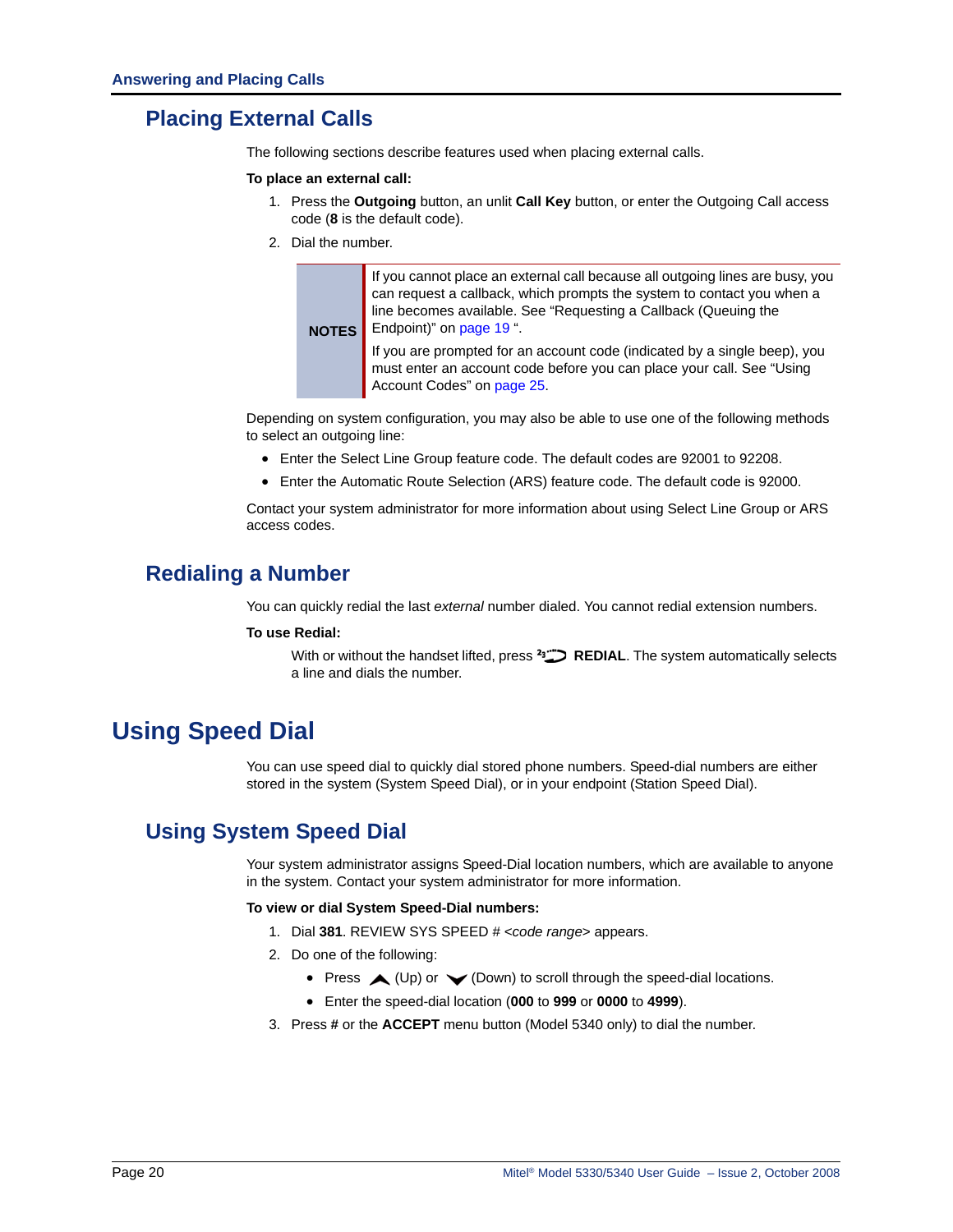### <span id="page-34-0"></span>**Using Station Speed Dial**

You can use Station Speed Dial to store phone numbers for your personal use. Other system users do not have access to your Station Speed-Dial numbers.

### <span id="page-34-4"></span><span id="page-34-1"></span>**Storing Station Speed-Dial Numbers**

You can store up to 10 station Speed-Dial numbers.

#### **To store a Station Speed-Dial number:**

- 1. With the handset on-hook, dial **383**. PROGRAM STN SPD (0-9) OR SCROLL appears.
- 2. Do one of the following:
	- Press  $\triangle$  (Up) or  $\triangle$  (Down) to scroll through the speed-dial locations.
	- Enter the speed-dial location (**0** to **9**).

Press **#** or the **ACCEPT** menu button (Model 5340 only) to select the location.

- 3. Enter the name of the speed-dial contact (up to 10 characters). For dialpad character descriptions, see ["Using the Dialpad Buttons to Enter Characters" on page 21.](#page-34-2)
- 4. Press **#** or the **ACCEPT** menu button (Model 5340 only) to save the name.
- 5. Enter the extension number or external number. If you are storing an external number, enter the Outgoing Call access code (**8** is the default code) before you enter the number. Do not use hyphens or colons in stored speed-dial numbers.
- 6. Press **#** or the **ACCEPT** menu button (Model 5340 only) to save the location. STN SPD BIN # <*number*> UPDATED appears.

### <span id="page-34-3"></span><span id="page-34-2"></span>**Using the Dialpad Buttons to Enter Characters**

You can use the dialpad buttons to enter text or numbers for features such as Do-Not-Disturb (see [page 39](#page-52-1)) and Station Speed Dial (see [page 21](#page-34-0)).

The following are guidelines when entering dialpad characters:

- Press জীব্ৰ (Message) to switch from Alpha Mode to Numeric Mode. The জীব্ৰ (Message) button stays lit in Alpha Mode and is off in Numeric Mode.
- Press  $\Delta_{\bigodot}$  (Hold) to move the cursor to the left and delete characters.
- Press  $\sim$   $\sqrt{\Omega}$  (Transfer) to move the cursor to the right.
- In Numeric Mode, press **#** for a hyphen (-).
- In Numeric Mode, press<sup>\*</sup> for a colon (:).
- Press #,  $\mathbb{q}$  (Speaker), or lift and replace the handset to save entries.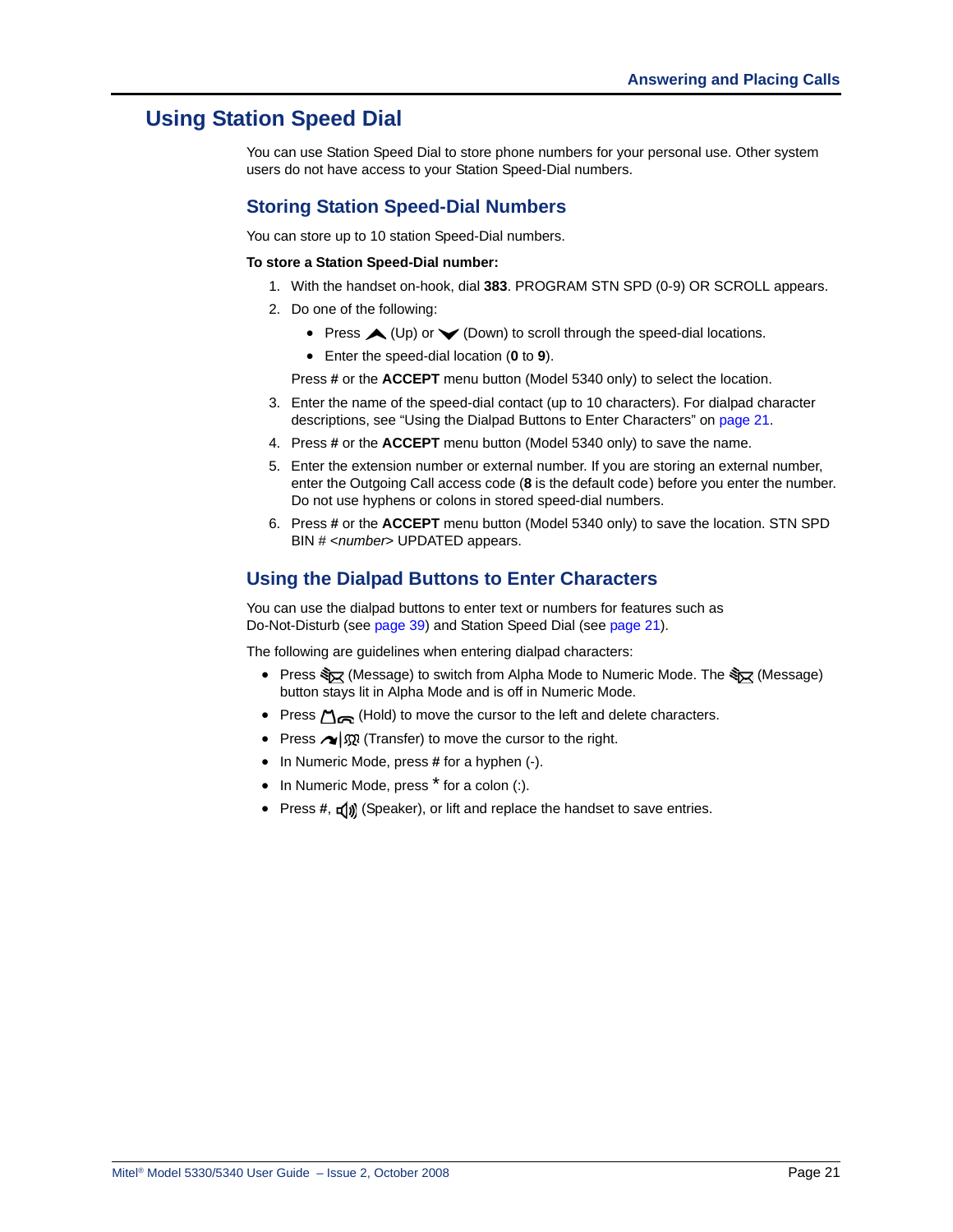#### **To use the dialpad to enter characters:**

Press the dialpad buttons as shown in the following table.

| <b>Button</b>  | <b>Characters Represented</b><br>(in Alpha Mode) |
|----------------|--------------------------------------------------|
| 0              | $@:$ ., 0                                        |
| 1              | - & ( ) 1                                        |
| $\overline{2}$ | ABC'2                                            |
| 3              | DEF13                                            |
| 4              | $GHI*4$                                          |
| 5              | JKL#5                                            |
| 6              | MNOñ6                                            |
| 7              | PQRS7                                            |
| 8              | <b>TUV?8</b>                                     |
| 9              | WXYZ9                                            |

For example, to enter **May 31**, you could use the following sequence:

- 1. In Alpha Mode ( $\sum_{i=1}^{\infty}$  [Message] button is lit), press 6 once to enter an "M."
- 2. Press **2** once to enter an "A."
- 3. Press **9** three times to enter a "Y."
- 4. Press (Transfer) to enter a space.
- 5. Press Som (Message) to switch to Numeric Mode.
- 6. Press **3**.
- 7. Press **1**.
- 8. Press  $\mathbf{r}(\mathbf{j})$  (Speaker), #, or lift the handset to save the entry.

### <span id="page-35-0"></span>**Dialing Station Speed-Dial Numbers**

#### **To dial a Station Speed-Dial number:**

Do one of the following:

- Dial **382**, and then enter the Station Speed-Dial location number (**0** to **9**). The system dials the number.
- Press  $\triangle$  (Up) or  $\triangleleft$  (Down) to scroll through the speed-dial locations, and then press **#** to select the location and dial the number.

**NOTE**

<span id="page-35-1"></span>You can also use a Station Speed-Dial button assigned to the number you are dialing. See ["Assigning Speed-Dial Entries to Programmable](#page-36-1)  [Buttons" on page 23](#page-36-1).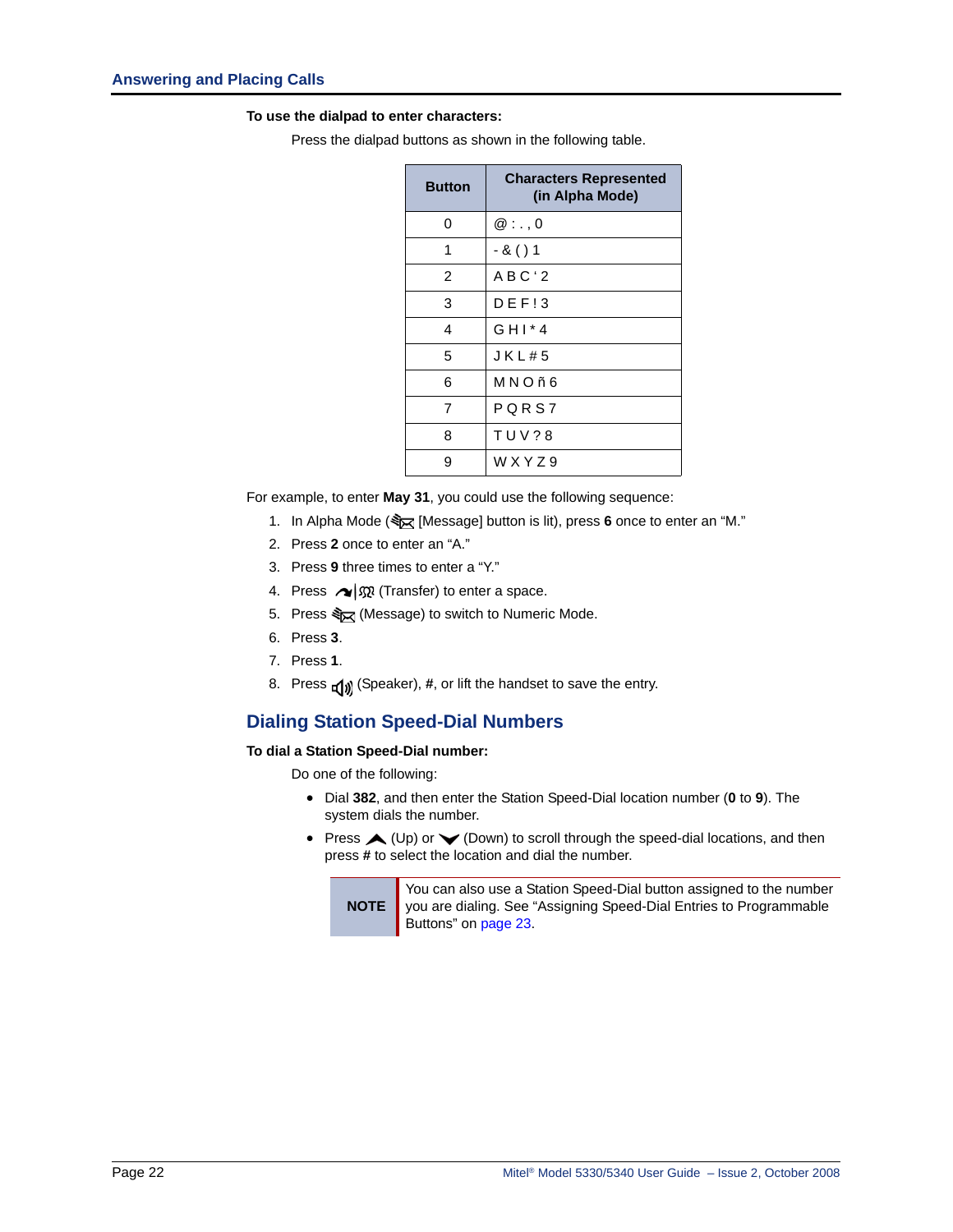### **Deleting Speed-Dial Entries**

#### **To delete a Station Speed-Dial entry:**

- 1. With the handset on-hook, dial **383**. PROGRAM STN SPD (0-9) OR SCROLL appears.
- 2. Do one of the following:
	- Press  $\triangle$  (Up) or  $\triangle$  (Down) to scroll through the speed-dial locations.
	- Enter the speed-dial location (**0** to **9**).
- 3. Press **#** or the **ACCEPT** menu button (Model 5340 only) to select the location.
- 4. Press (Hold) repeatedly until the name is erased, and then press **#** or the **ACCEPT** menu button (Model 5340 only) to continue.
- 5. Press (Hold) repeatedly until the number is erased, and then press **#** or the **ACCEPT** menu button (Model 5340 only). STN SPD BIN # <*number*> UPDATED appears.

### **Assigning Speed-Dial Entries to Programmable Buttons**

You can assign Station or System Speed-Dial numbers to your programmable buttons.

**NOTE** Before assigning the speed-dial number to a programmable button, make sure the number has either a Station or System Speed-Dial code assigned to it.

#### **To program a System/Station Speed-Dial button:**

- 1. With the handset on-hook, dial **397**. PRESS THE BUTTON TO PROGRAM appears.
- 2. Press the feature button that you want to program as a speed-dial button.
- 3. Dial **382** (Station Speed Dial) or **381** (System Speed Dial).
- 4. Do one of the following:
	- Press  $\triangle$  (Up) or  $\triangle$  (Down) to scroll through the speed-dial locations.
	- Enter the speed-dial location (**0** to **9** for Station Speed-Dial or **000** to **999** or **0000** to **4999** for System Speed Dial), or select the menu button designation from the display (Model 5340 only).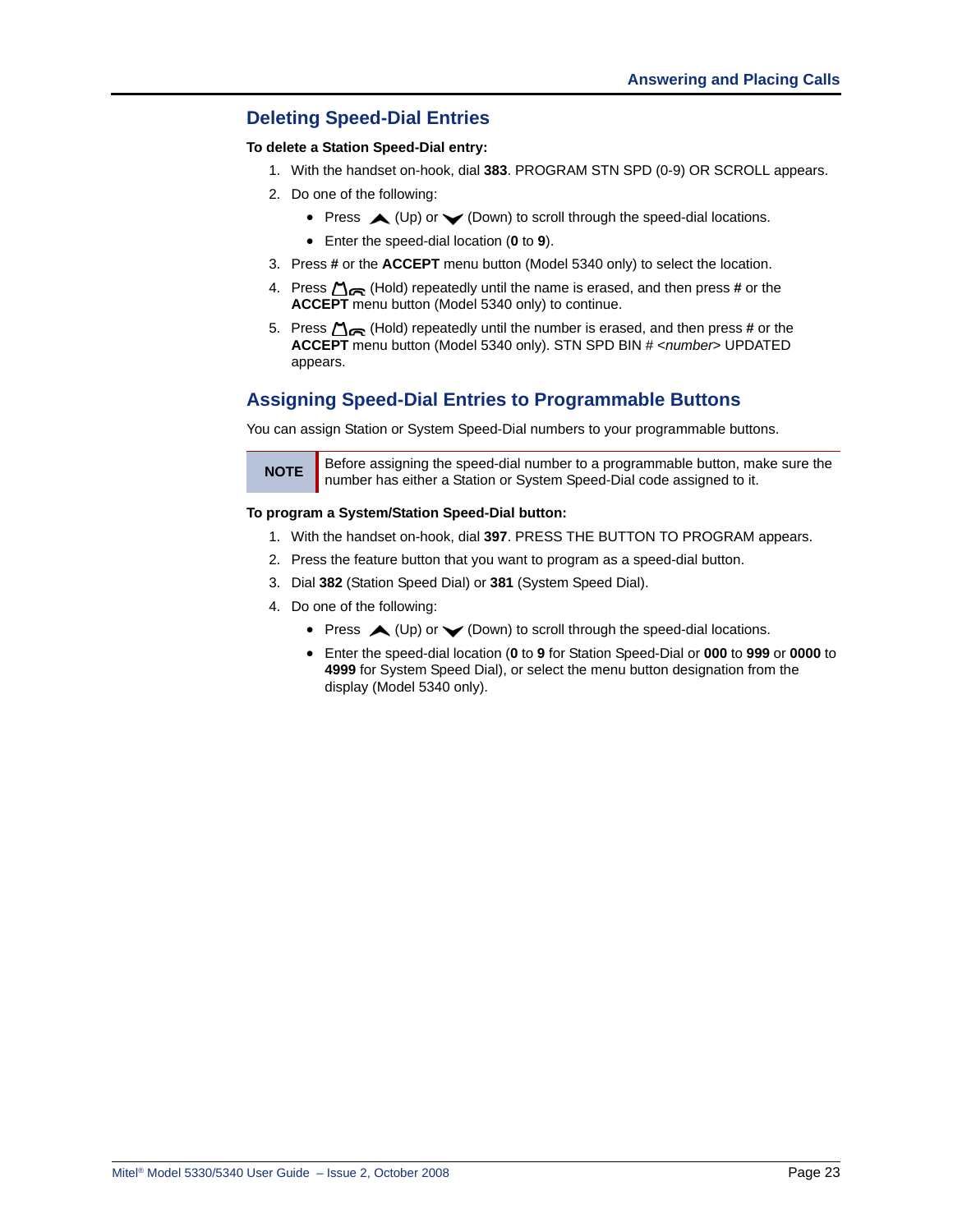# **Using the Directory**

<span id="page-37-0"></span>You can use the Directory to find internal or external contacts or find and activate system features. The directory uses Intelligent Directory Search (IDS), which is similar to the "text on 9 keys" (T9) predictive search feature used for mobile phones. The Directory has the following three subdirectories:

- **Intercom**: Find and dial internal numbers.
- **Outside**: Find and dial external numbers listed in the company directory.
- **Feature**: Find and activate system features.

When searching the directory, dialpad buttons can represent several characters, as shown in the following table. As you enter characters, the entries that best match the characters entered appear. The system connects the character sequence to possible directory matches. For example, to find the name "Jones," dial **56637**.

| <b>Button</b>                | <b>Characters Represented</b>                             |
|------------------------------|-----------------------------------------------------------|
| 0                            | 0                                                         |
| 1                            | 1                                                         |
| 2                            | 2 A B C a b c Ç â ä à å ç Ä Å á                           |
| 3                            | 3 D E F d e f é ê ë è É                                   |
| 4                            | 4 G H I g h i ï î ì í                                     |
| 5                            | 5 J K L j k l                                             |
| 6                            | 6 M N O m n o ô ö ò Ö ó ñ Ñ                               |
| 7                            | 7 Q P R S q p r s                                         |
| 8                            | 8 T U V t u v ü û ù Ü ú                                   |
| 9                            | 9 W X Y Z w x y z ÿ                                       |
| $\blacktriangle$ (Up)        | Scroll to next entry                                      |
| $\blacktriangleright$ (Down) | Scroll to previous entry                                  |
| $\star$                      | Cancel search                                             |
| #                            | Activate selection                                        |
| $\Box$ m (Hold)              | Move the cursor to the left, deleting existing characters |

See [page 25](#page-38-0) for detailed instructions on using the directory.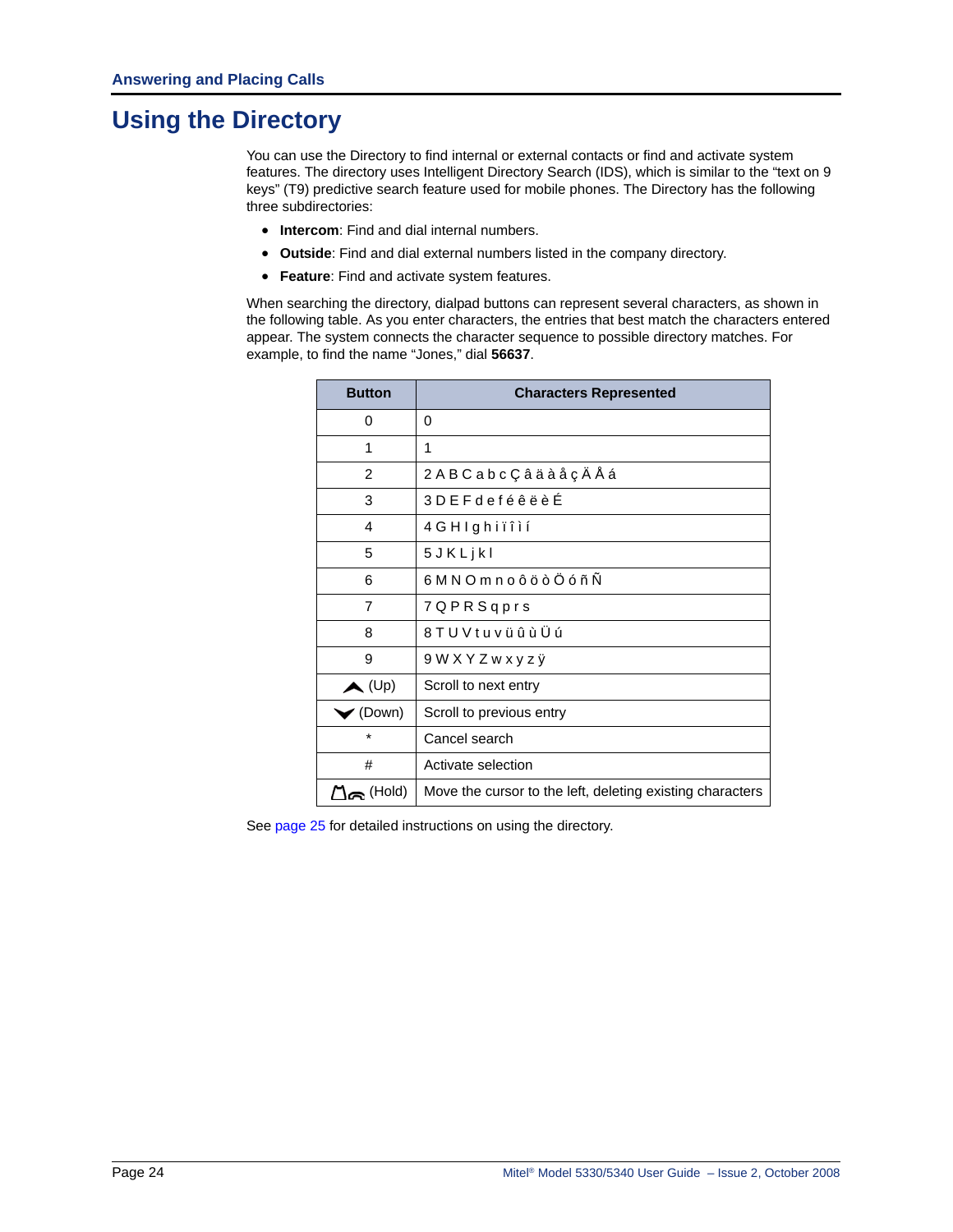#### <span id="page-38-0"></span>**To search for a directory name or feature:**

- 1. Dial **307**, and then press one of the following:
	- **1** for the IC directory.
	- **2** for the Outside directory.
	- **3** for the Feature directory.
	- The directory menu button (**IC**, **OUTSIDE**, or **FEATURE**—Model 5340 only).
- 2. Press the dialpad buttons to enter (up to 20) characters. See the table on [page 24](#page-37-0) for dialpad button character descriptions.
- 3. Press (Up) or (Down) or the **>>** (Next) or **<<** (Previous) menu buttons (Model 5340 only) to scroll through the entries.

**NOTE** The IC directory may display two similar entries, one without an asterisk and one with an asterisk. The entry without an asterisk is the primary extension—the entry with an asterisk is a secondary extension.

4. Press **#** (or the menu button next to the entry [Model 5340 only]) while the display shows the entry to dial a number or activate a feature code.

### **Using Account Codes**

<span id="page-38-1"></span>Account codes record information for telephone record reports. You may be required to enter account codes when placing calls. Contact your system administrator for more information about using account codes.

There are three types of account codes:

- **Standard account codes**: Automatically entered into the telephone record report whenever you place a call.
- **Forced account codes**: Entered before you can place an outside call.
- **Optional account codes**: Entered at any time during a call.

#### **To enter an optional account code:**

- 1. While off-hook, press  $\circledR$  (Special), and then dial 390.
- 2. Enter the optional account code, and then press **#**.

#### **To set an account code for all calls placed from your endpoint:**

Dial **391** followed by the account code, and then press **#**. This code is used for all calls made from your endpoint until it is disabled.

#### **To disable the code:**

Dial **391**, and then press **#**. ACCOUNT CODE CLEARED appears.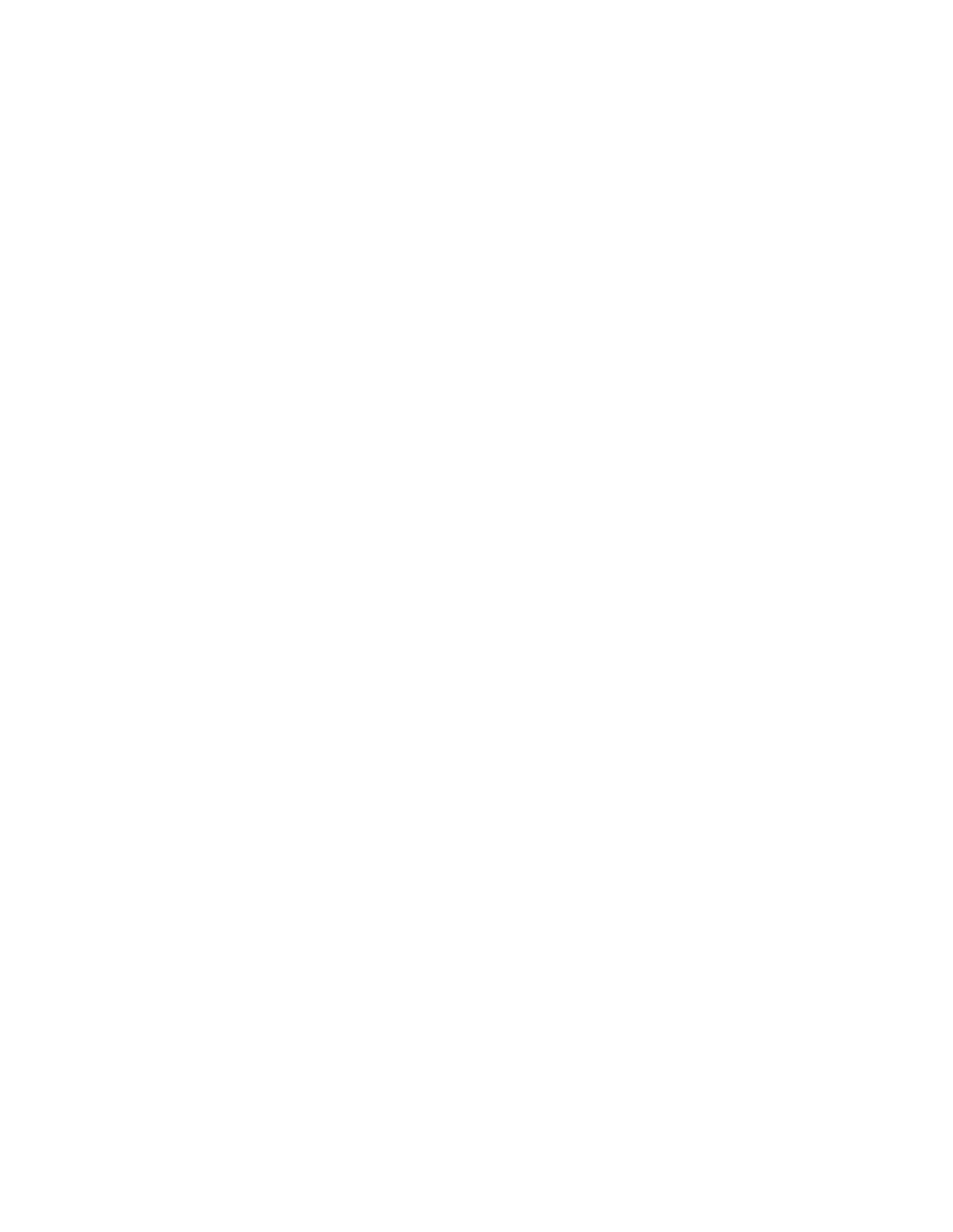# Call Features

The following sections describe call-related features.

# **Using Handsfree Mode**

<span id="page-40-2"></span>You can use Handsfree Mode to activate the speakerphone.

The Ring Intercom Always feature prevents calls from being answered in Handsfree Mode (see the following section).

You cannot use Handsfree Mode if you are using a headset, or if you have more than one endpoint assigned to an extension number.

#### **To use Handsfree Mode:**

With the handset on-hook, dial **319**. HANDSFREE MODE ON appears. Dial **319** again to turn Handsfree Mode off.

# **Using Ring Intercom Always**

<span id="page-40-1"></span>If another extension has Handsfree Mode enabled for incoming internal calls (see the previous section), you can use Ring Intercom Always to override Handsfree Mode on the extension, requiring the called party to pick up the handset to answer your call.

#### **To override Handsfree Mode for the current call:**

- 1. Before you enter the extension number, press **#**. RING EXTENSION NUMBER appears.
- 2. Dial the extension number.

#### **To use Ring Intercom Always to always send non-handsfree calls:**

With the handset on-hook, dial **377**. RING IC ALWAYS ON appears. Dial **377** again to turn Ring Intercom Always off.

# **Using Mute**

<span id="page-40-0"></span>You can use Mute to temporarily turn off your microphone, preventing the other party on the call from hearing you.

**To mute or unmute the microphone:**

While on a call, press  $\mathcal{N}$  (Mute). MICROPHONE MUTE ON appears. When the microphone is muted, the Mute button lamp is lit. Press **X** (Mute) again to unmute.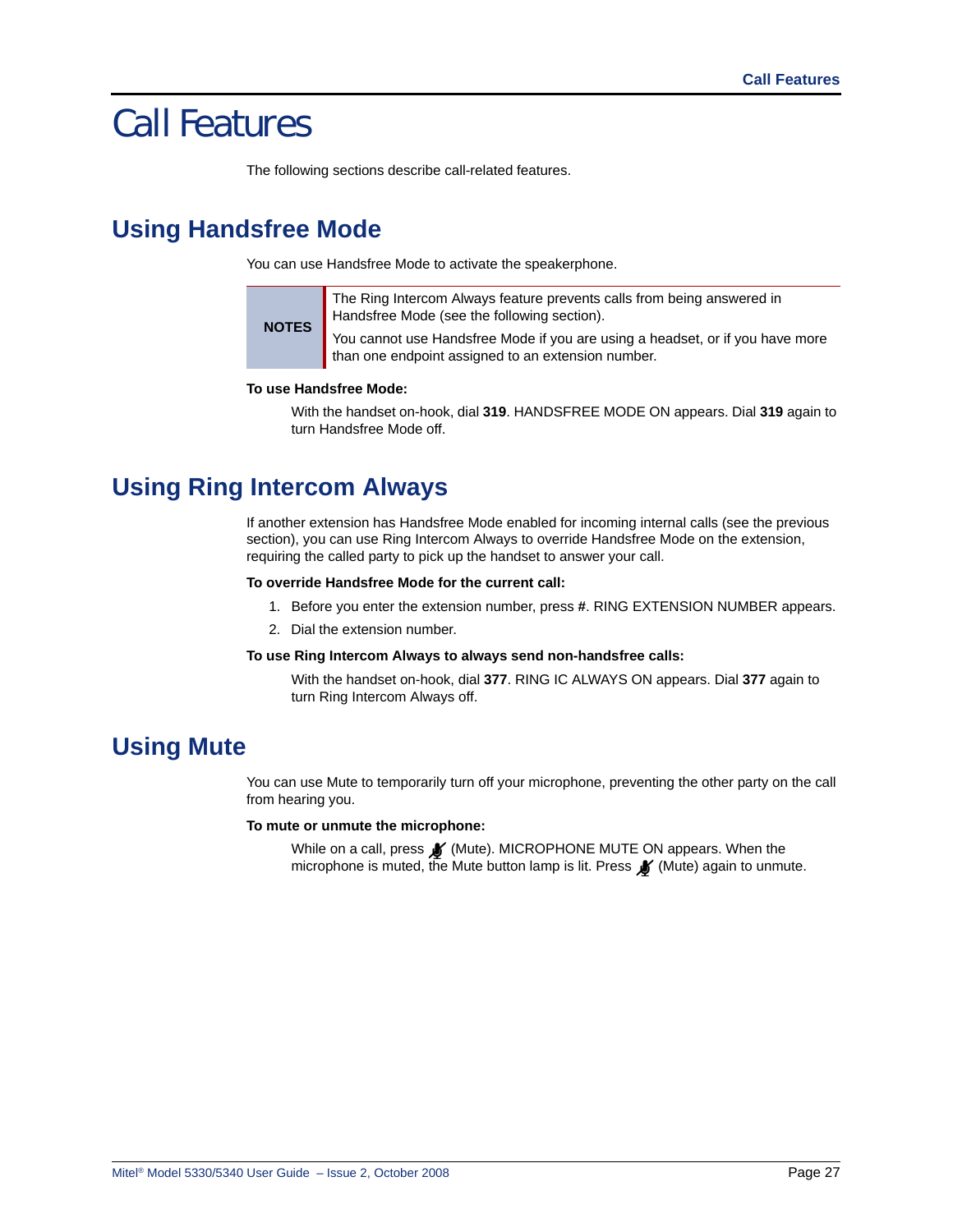# **Placing Calls On Hold**

You can place calls on either Individual Hold or System Hold.

- <span id="page-41-1"></span>• **Individual Hold**: Places an internal or external call on hold at your endpoint.
- <span id="page-41-2"></span> • **System Hold**: Places an external call on hold in the system. You can then pick up the call from any endpoint that indicates a flashing Call button for the call, including the endpoint that placed it on hold.

#### **To place a call on Individual Hold:**

- 1. Press  $\bigcap_{n\in\mathbb{N}}$  (Hold). ENTER EXTENSION NUMBER appears.
- 2. Hang up or place another call.

#### **To place an outside call on System Hold:**

- 1. Press  $\circledR$  (Special), and then dial 335. ENTER EXTENSION NUMBER appears.
- 2. Hang up or place another call.

#### **To return to a call that is on hold:**

**Press**  $\bigcap_{i=1}^n$  (Hold), and then lift the handset or press  $\mathbf{f}(\mathbf{j})$  (Speaker). <*Caller*> WAS HOLDING appears.

# **Entering a Hookflash**

<span id="page-41-3"></span>Some telephone companies require you to enter a hookflash (a quick hang up and release) for feature access.

#### **To enter a hookflash:**

While off-hook, press (X) (Special), and then dial 330 or press the FLASH menu button (Model 5340 only).

# **Transferring Calls**

<span id="page-41-0"></span>You can transfer calls to other extensions or external numbers. You can also transfer conference calls. See ["Transferring a Conference" on page 31](#page-44-0) for more information.

### **Transferring Calls to Other Extensions**

#### **To transfer a call to another extension:**

- 1. While on the call, press  $\log$  (Transfer), and then enter the extension number.
- 2. Do one of the following:
	- Wait for an answer, announce the call, and then hang up. If the extension is unavailable, press the flashing **IC** or **Call Key** button to return to the caller.
	- Hang up to transfer the call and disconnect the call from your endpoint.



If your system administrator has enabled Transfer-on-Connect for your endpoint, you are automatically connected to calls transferred to your extension after the transferring party hangs up. If this option is turned off, you must press a **Call Key** button to answer calls transferred to your extension.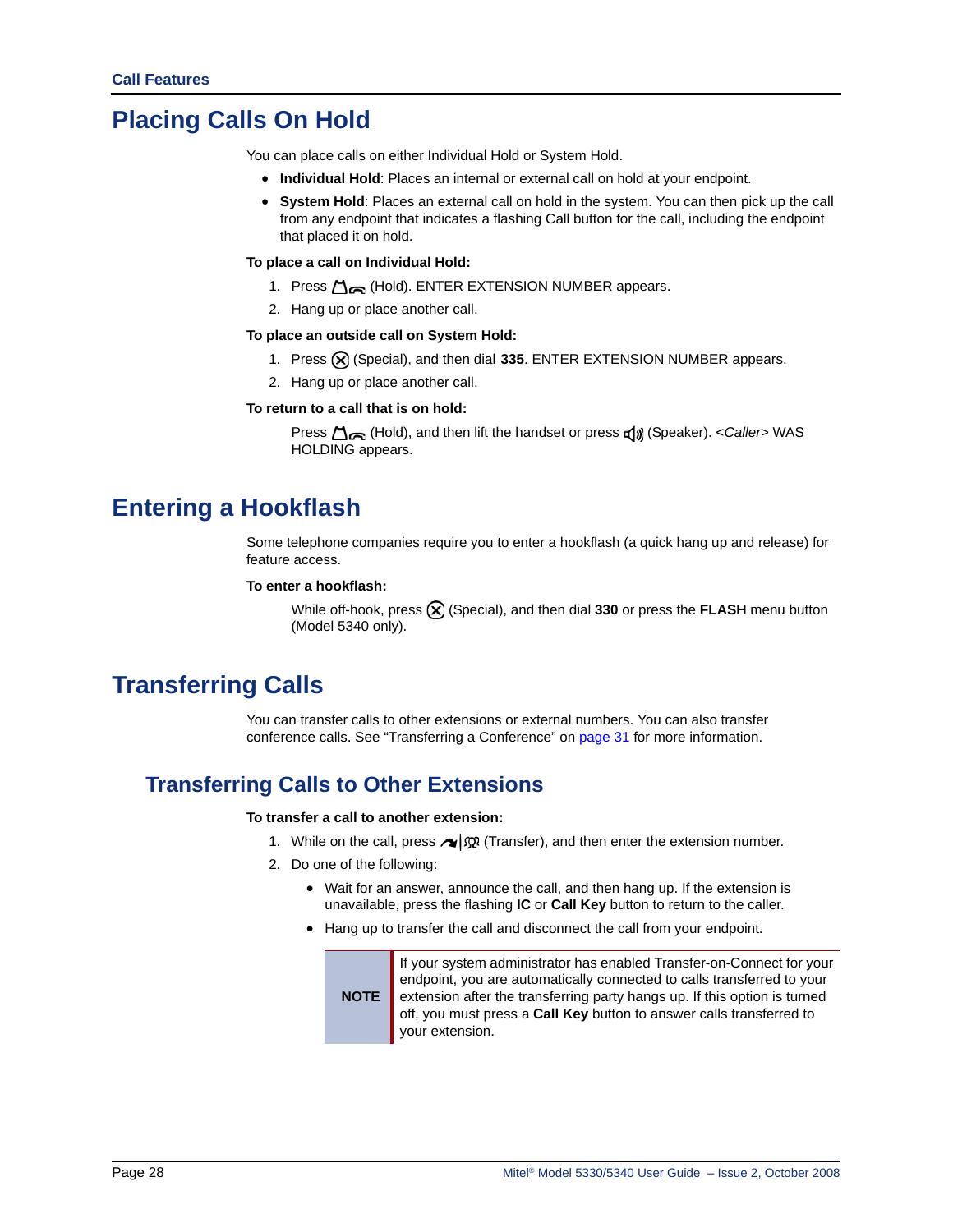### **Transferring Calls to External Numbers**

#### **To transfer a call to an external number:**

- 1. While on the call, press  $\sim$   $\mathbb{S}^2$  (Transfer).
- 2. Press the **Outgoing** button or the Outgoing Call access code (the default code is **8**) to select an outside line.
- 3. Dial the phone number.
- 4. Do one of the following:
	- Wait for an answer, announce the call, and then hang up. If the extension is unavailable, press the flashing **Call Key** button to return to the caller.
	- Hang up to transfer the call and disconnect the call from your endpoint.

### <span id="page-42-1"></span>**Using Reverse Transfer**

You can use Reverse Transfer (Call Pick Up) to answer calls that are ringing or holding at other extensions. For example, if you receive a call while you are away from your desk, you can pick up the call from another extension.

#### **To use Reverse Transfer:**

- 1. Lift the handset, and then press **4**. ENTER EXTENSION NUMBER appears.
- 2. Dial the extension or hunt group number where the call is ringing or holding. The call is transferred to the endpoint you are using and you are connected to the caller.

# **Viewing Your System Information**

If you are on a call, you can temporarily view your user information (your user name and your extension number) and the date and time.

#### **To display your user information and the date and time:**

Press  $\circledR$  (Special), and then dial **300**.

# **Viewing Caller ID Information**

<span id="page-42-0"></span>If you are currently connected to an external caller with Caller ID, you can toggle between the caller's name and number. If the name is unavailable, CANNOT ACCESS FEATURE appears.

#### **To show the outside party's name/number:**

Press  $\circledR$  (Special), and then dial 379.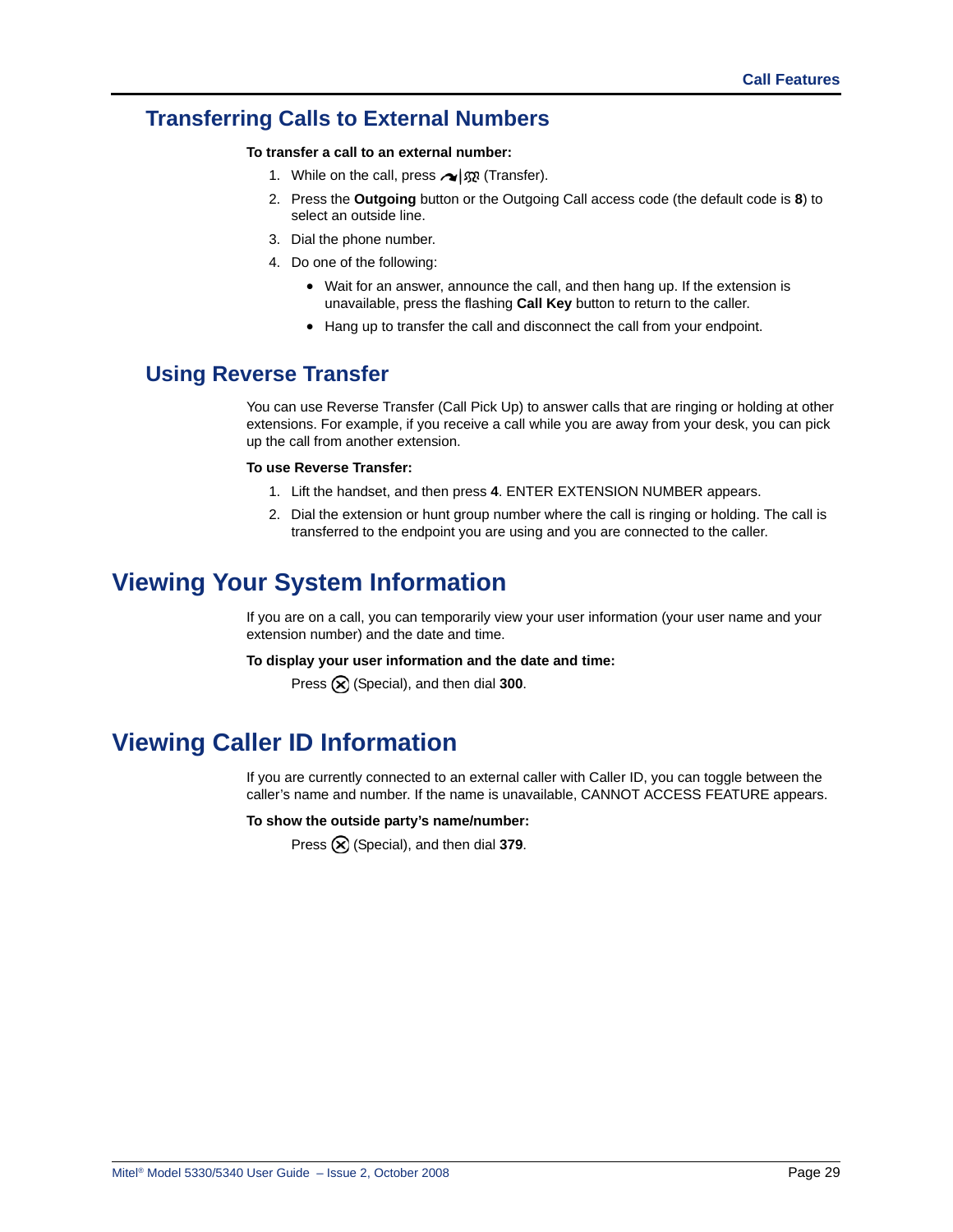# **Forwarding Calls**

You can use Manual Call Forwarding (see [page 30\)](#page-43-1) or System Forwarding (see [page 30\)](#page-43-0) to forward calls.

## <span id="page-43-1"></span>**Manual Call Forwarding**

<span id="page-43-2"></span>The following table describes Manual Call Forwarding options.

| <b>Call Forward Feature</b> | <b>Description</b>                                               | <b>Code/Menu Button</b><br>(Model 5340 only) |
|-----------------------------|------------------------------------------------------------------|----------------------------------------------|
| Call Forward All Calls      | All incoming calls are forwarded.                                | 355                                          |
|                             |                                                                  | ALL                                          |
| Call Forward if no          | All incoming calls are forwarded if                              | 356                                          |
| Answer                      | not answered. (The timer is set by<br>the system administrator.) | NO ANSWER                                    |
| Call Forward If Busy        | When your endpoint is busy, all                                  | 357                                          |
|                             | incoming calls are forwarded without<br>ringing.                 | <b>BUSY</b>                                  |
| Call Forward If No.         | All incoming calls are forwarded if                              | 358                                          |
| Answer/Busy                 | your endpoint is busy, or if you do<br>not answer.               | NO ANSWER/BUSY                               |

#### **To use Manual Call Forwarding:**

- 1. Press the **Fwd All** button (Model 5330) or **Forward** button followed by the menu button designation (Model 5340), or dial the Manual Call Forwarding feature code from the previous table. ENTER FORWARD DEST appears.
- 2. Enter the extension number, or press the **Outgoing** button or the **Outside** menu button (Model 5340 only), and then dial the telephone number. On the Model 5340, you can press the **MESSAGE CENTER** menu button to forward calls to the Message Center (voice mailbox). FWD ALL CALLS TO <*number*> appears.

#### **To cancel a Manual Call Forwarding request:**

- **Model 5330**: Press the **Fwd All** button, and then press #  $\mathbf{d}(\mathbf{y})$  (Speaker), or lift the handset.
- **Model 5340**: Press **Forward** button, and then press the **FWD OFF** menu button.

### <span id="page-43-0"></span>**System Forwarding**

<span id="page-43-3"></span>You can use System Forwarding to route calls based on the type of call and the idle or busy status of your endpoint. You cannot program the System Forward destination. You can only turn it on or off. Contact your system administrator for more information.

#### **To turn on or turn off System Forwarding:**

Dial **354**. SYSTEM FORWARD ON appears. Dial **354** again to turn System Forwarding off.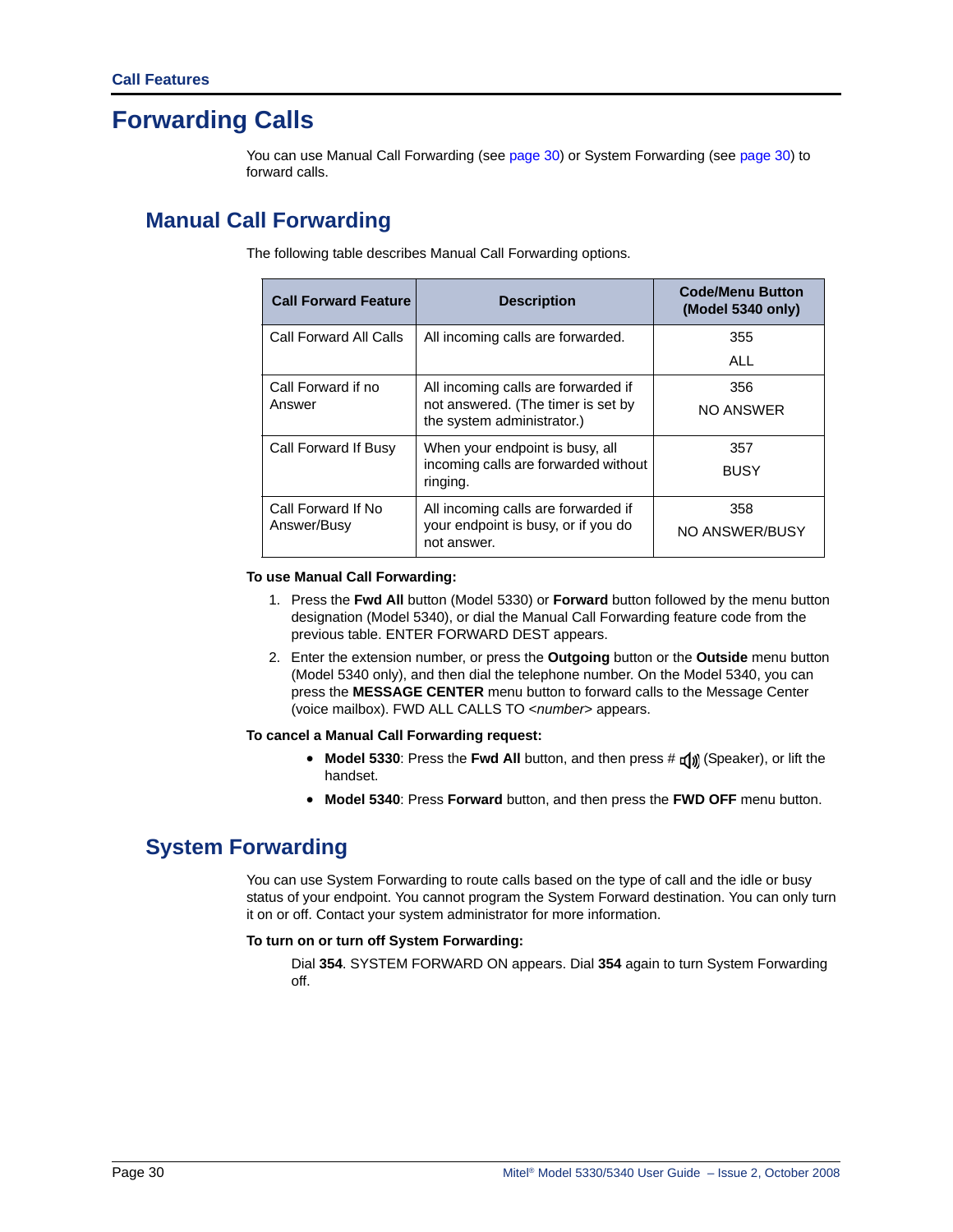# **Placing Conference Calls**

<span id="page-44-1"></span>You can place a conference call with up to three internal or external parties (for a total of four parties, including yourself).

#### **To place a conference call:**

- 1. While on the first call, press the **Conference** button to place the call on hold. CALL NEXT PARTY TO CNF appears.
- 2. Place a call to the next conference party (for external calls, press the **Outgoing** button or the Outgoing Call access code [**8** is the default code], and then dial the number).
- 3. After the party answers, announce the conference, and then press the **Conference** button to place the call on hold. If necessary, repeat this step to add the remaining conference party.
- 4. Press the **Conference** button again or the **CONNECT TO CNF** menu button (Model 5340 only) to start the conference. CNF IN PROGRESS appears.

### **Adding a Conference Party**

<span id="page-44-2"></span>You can add a conference party during the conference.

#### **To add a conference party:**

- 1. Press the **Conference** button or the **ADD PARTY** menu button (Model 5340 only). This leaves the conference parties connected.
- 2. Place a call to the party to be added to the conference, and then announce the conference. Press the **Conference** button (twice) or the **CONNECT TO CNF** menu button (Model 5340 only) to add the party and rejoin the conference.

### <span id="page-44-0"></span>**Transferring a Conference**

<span id="page-44-4"></span>You can transfer an existing conference to another extension.

#### **To transfer a conference:**

- 1. During the conference, press  $\bigcap_{i=1}^{\infty}$  (Transfer), and then dial the extension number.
- 2. Announce the conference (if desired), and then hang up. CONFERENCE TFR from <*name*> appears on the called party's display. The party must then press the flashing **Conference** button to connect to the conference.

### **Dropping Out of a Conference**

<span id="page-44-3"></span>You can drop out of a conference and return to the conference later.

#### **To drop out of a conference:**

Press the **Conference** button or (Hold), and then hang up. ENTER EXTENSION NUMBER appears. This removes you from the conference but leaves the other parties connected.

#### **To return to the conference:**

Press the flashing **Call Key** button. CONFERENCE WAS HOLDING appears, and you are reconnected to the conference.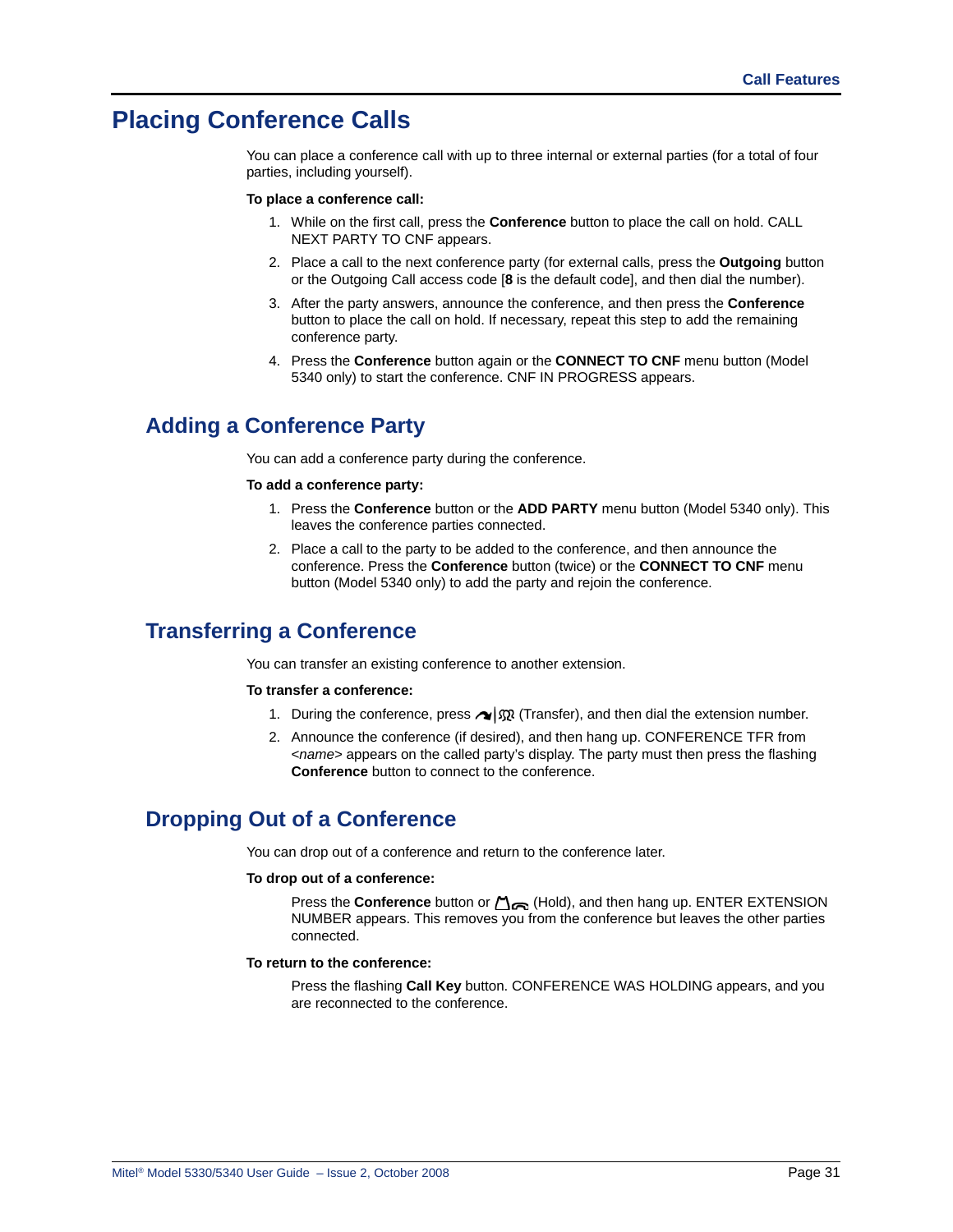### **Ending a Conference and Placing all Parties on Hold**

You can end a conference and place all conference parties on Individual Hold, allowing you to toggle between the held parties and speak to one party at a time.

#### <span id="page-45-2"></span>**To end a conference and place all parties on Individual Hold:**

Press the **Conference** button, and then press (Hold). CONFERENCE PARTIES ON HOLD appears.

#### **To toggle between the held callers:**

Press (Hold) twice for internal parties or the applicable **Call Key** button for external parties.

# <span id="page-45-0"></span>**Using Record-A-Call**

**.**

**NOTE** This feature is not supported for peer-to-peer (P2P) calls. Contact your system administrator for more information.

You can use Record-A-Call to record an ongoing call as a mailbox message.<sup>1</sup> You can then retrieve the message from your voice mailbox. The Record-A-Call feature stays active after the other party hangs up, so you can add to the recorded call with your own message.

#### **To use Record-A-Call:**

- 1. While on a call, press (Special), and then dial **385**, or press the **RECORD-A-CALL**  menu button (Model 5340 only). REQUESTING RECORD-A-CALL appears.
- 2. Enter the voice mailbox number where you want the recording to be saved. RECORD-A-CALL IN PROGRESS appears, and both you and the calling party hear a confirmation tone (if enabled).

**NOTE** Your system administrator can assign the Record-a-Call voice mailbox destination. If so, you do not need to enter the voice mailbox number.

#### <span id="page-45-1"></span>**To stop Record-A-Call:**

Do one of the following:

- Press  $(\widehat{X})$  (Special), and then dial 385.
- Press the **CANCEL RECORDING** menu button (Model 5340 only).
- Hang up.

## **Using Group Listen**

<span id="page-45-3"></span>You can use Group Listen to activate the speaker while you use the handset or headset to continue speaking. This allows other people to hear the other party on the call while the other party can only hear you (through the handset microphone). You cannot use Group Listen in Handsfree Mode.

#### **To use Group Listen:**

While on a call, press  $\left(\bigtimes\right)$  (Special), and then dial **312**. GROUP LISTEN ON appears, and you hear a confirmation tone. The other party does not hear the confirmation tone. Dial **312** again to turn Group Listen off.

<sup>1.</sup> This feature may or may not be enabled for your system.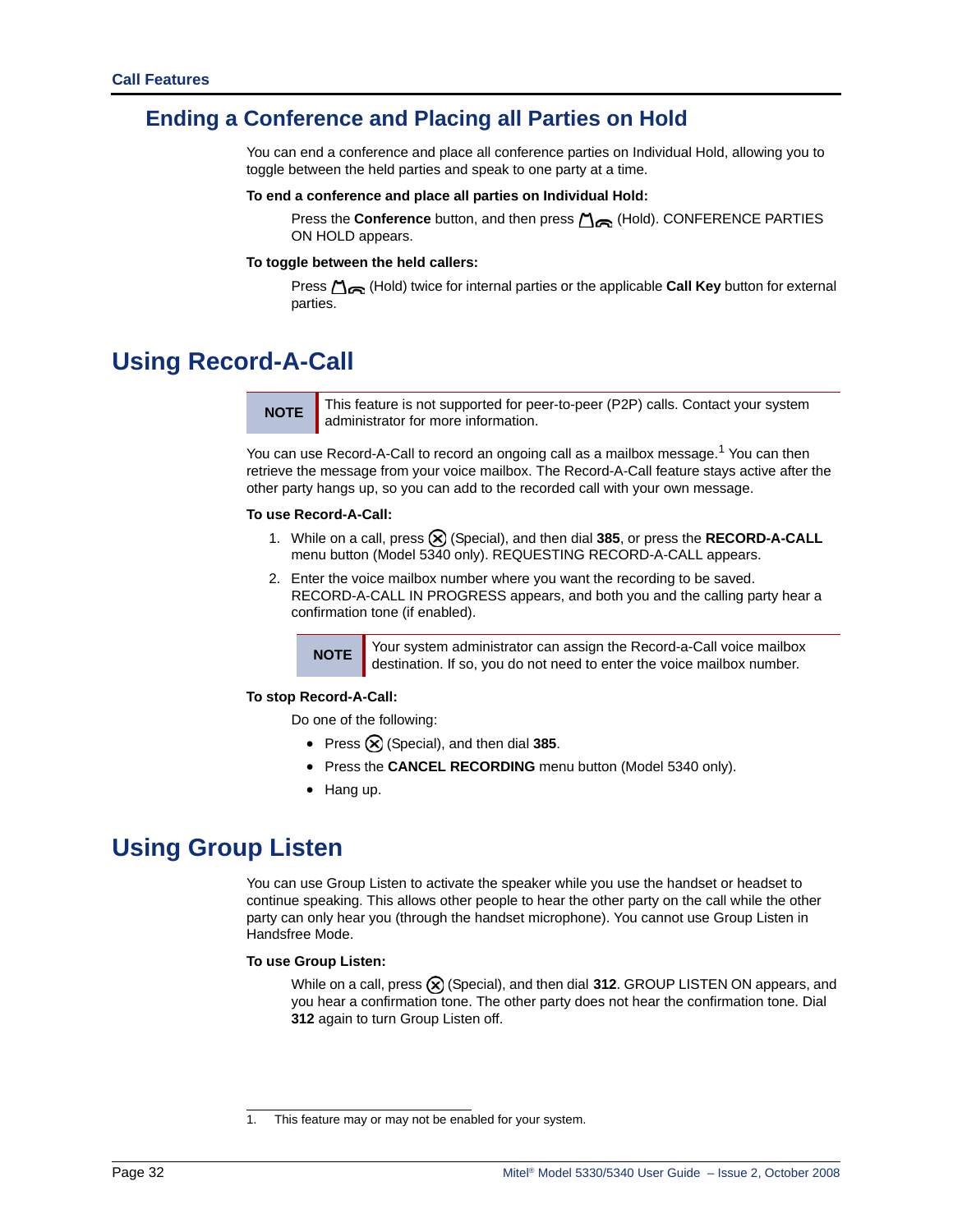# **Using Call Logging**

Your call logs are records of your most recent missed, received, and dialed calls. A maximum of 20 entries are stored in each call log.<sup>2</sup>

You can use Call Logging to:

- <span id="page-46-0"></span>• View recent call activity.
- View caller ID information.
- Return or redial calls.

#### **To use Call Logging:**

- 1. Dial **333** or the **LOGS** menu button (Model 5340 only).
- 2. Select one of the following options:
	- Press **1** (MISS) or the **MISSED CALLS** menu button (Model 5340 only) for missed calls.
	- Press **2** (RCV) or the **RECEIVED CALLS** menu button (Model 5340 only) for received calls.
	- Press **3** (DL) or the **DIALED CALLS** menu button (Model 5340 only) for dialed calls.
	- Press **4** (CLR) or the **CLEAR LOGS** menu button (Model 5340 only) to clear all entries.
- 3. Press (Up) or (Down) or the **>>** (Next) or **<<** (Previous) menu buttons (Model 5340 only) to scroll through the entries.

The display shows the party's name and the extension or outside number (if available) and the date and time.

If no Caller ID information is available, UNKNOWN CALLER appears.

#### **To return a call or redial a number listed in a call log:**

Press **#** or the **CALL NOW** menu button (Model 5340 only) while the display shows the number.

#### **To delete individual call log entries:**

Press **0** or the **DELETE** menu button to delete the displayed entry, or press the **DEL ALL**  menu button (Model 5340 only) to delete all entries in the current call log.

<sup>2.</sup> This feature may or may not be enabled for your system.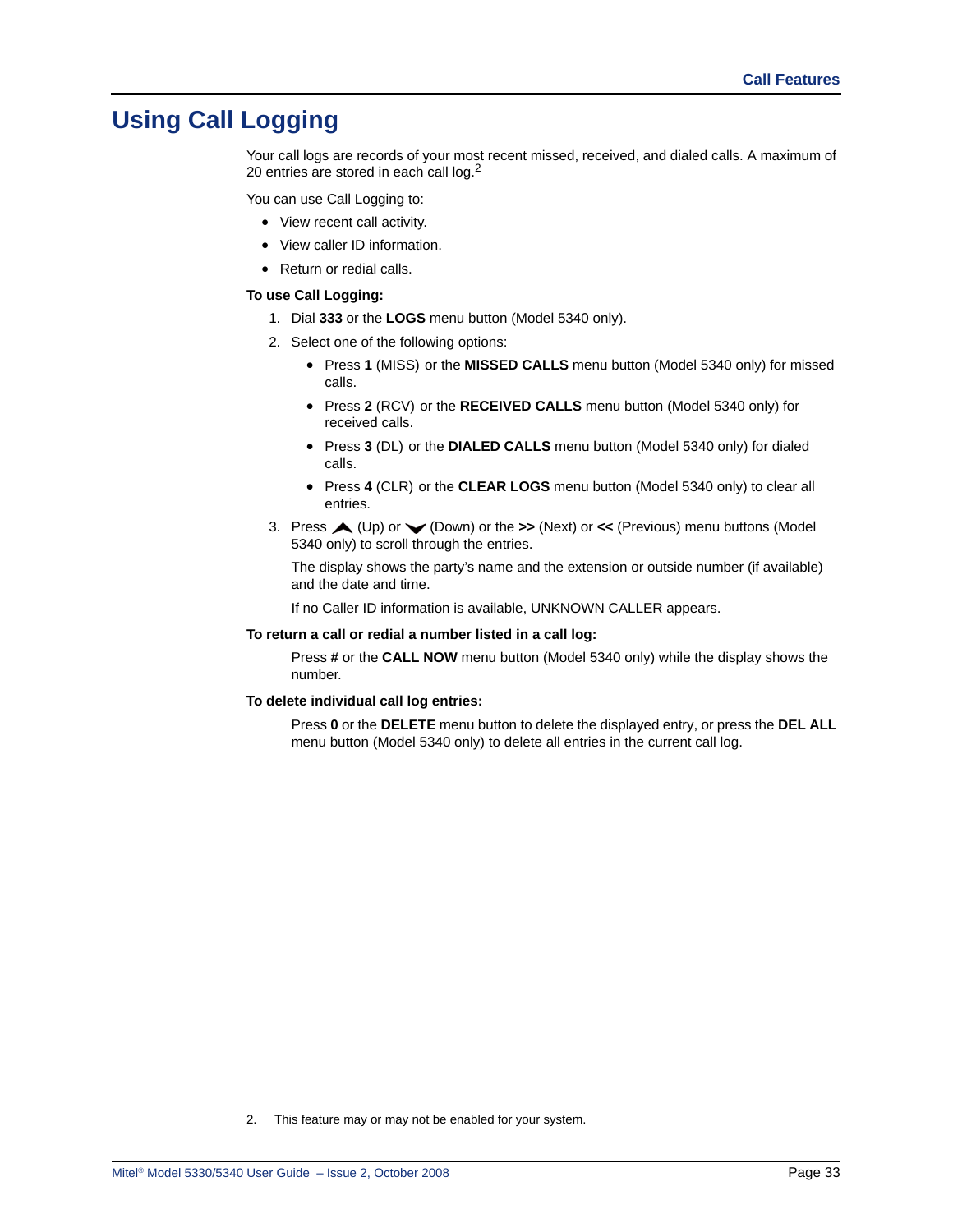# **Using Secondary Extension Buttons**

Secondary Extension buttons must be programmed by your system administrator. You can use programmable buttons as "secondary extensions." Secondary Extensions are assigned to other extensions in the system (primary extensions) Because Secondary Extension buttons are programmed by the system administrator, you cannot change the buttons (for example, assign features to the buttons).

When programmed, you can use Secondary Extension buttons to:

- Place an internal call to the primary extension.
- View the call activity at the primary extension.
- Transfer calls to the primary extension.
- Answer a call that is ringing or holding on any **Call Key** button at the primary extension.

|              | The system administrator must set up the Call Key buttons for internal calls or<br>you cannot use Secondary Extensions at the primary extension.<br>You can use Secondary Extension buttons to notify you when a given number<br>of calls are waiting at the primary extension. |
|--------------|---------------------------------------------------------------------------------------------------------------------------------------------------------------------------------------------------------------------------------------------------------------------------------|
| <b>NOTES</b> | If a Secondary Extension button is flashing (the primary extension has an<br>incoming call), you can press # before you press the flashing Secondary<br>Extension button to call the primary extension and not answer the incoming<br>call.                                     |

# **Remote Programming**

You can use Remote Programming to access the DND and Call Forwarding features from another system endpoint or an external phone.<sup>3</sup>

**NOTE**

A Direct Inward System Access (DISA) number is required to use Remote Programming from an external phone. Contact your system administrator for more information.

## **Entering a Remote Programming Password**

Before using Remote Programming, you should enter a new password.

#### **To enter a Remote Programming password:**

- 1. Dial **392**. ENTER PASSWORD appears.
- 2. Enter your current password (the default password is your extension number), followed by **#**. CHANGE PASSWORD TO appears.
- 3. Enter the new password followed by **#**. VERIFY PASSWORD appears.
- 4. Enter the new password again followed by **#**. DATABASE UPDATED appears.

To change the station password from another phone, see ["Using Remote Programming to](#page-48-0)  [Change the Password" on page 35](#page-48-0).

<sup>3.</sup> This feature may or may not be enabled for your system.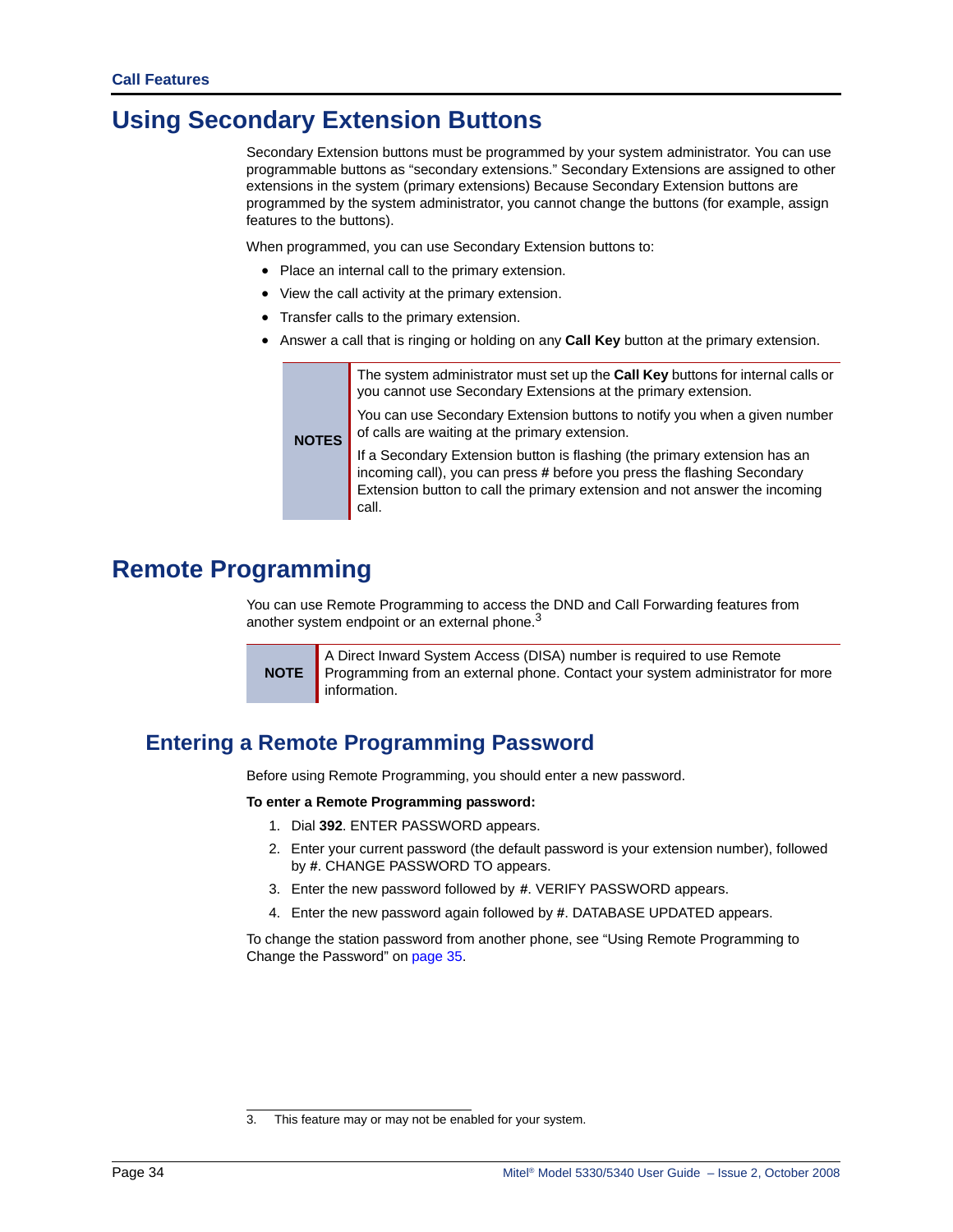### <span id="page-48-0"></span>**Using Remote Programming to Change the Password**

You can use Remote Programming to change the station (endpoint) password.

#### **To use Remote Programming to change the station password:**

- 1. Do one of the following:
	- Call your DISA number (provided by your system administrator). If necessary, enter your (DISA) password.
	- Use any endpoint on the system.
- 2. Dial **359**.
- 3. Enter your extension number.
- 4. Enter your password followed by **#**.
- 5. Dial **392**.
- 6. Enter the new password followed by **#**.
- 7. Enter the new password again followed by **#**.

### **Using Remote Programming to Change DND Settings**

See ["Using Do-Not-Disturb \(DND\)" on page 39](#page-52-0) for more information about using DND.

#### <span id="page-48-1"></span>**To use Remote Programming to turn on DND:**

- 1. Do one of the following:
	- Call your DISA number (provided by your system administrator). If necessary, enter your (DISA) password.
	- Use any endpoint on the system.
- 2. Dial **359**.
- 3. Enter your extension number.
- <span id="page-48-2"></span>4. Enter your password followed by **#**.
- 5. Dial **370**.
- 6. Enter the DND message number (01 to 20), and then enter the second-line message text (if applicable).

#### **To use Remote Programming to turn off DND:**

Follow steps [1](#page-48-1) through [4](#page-48-2) above, and then dial **371**.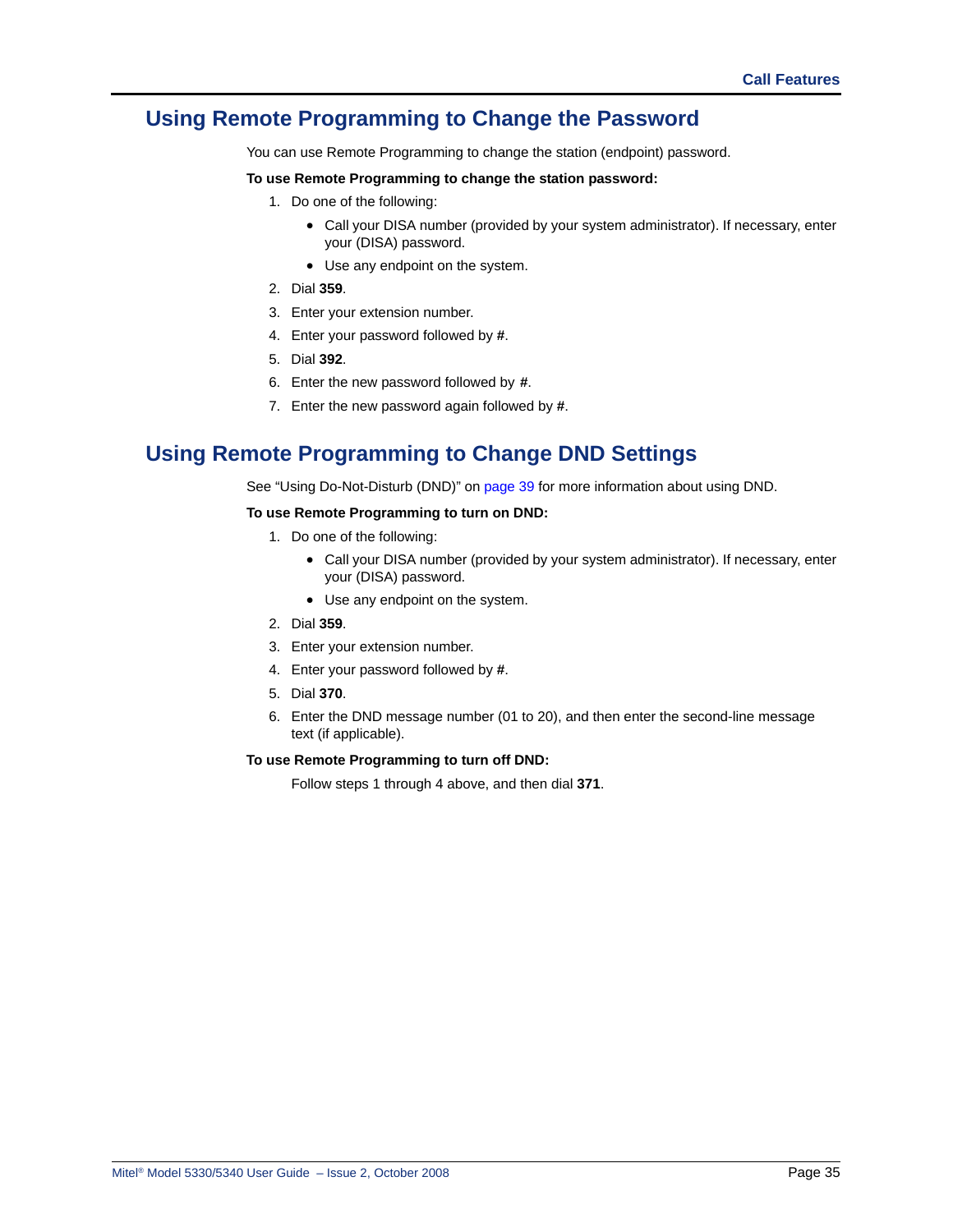## **Using Remote Programming to Forward Calls**

See ["Manual Call Forwarding" on page 30](#page-43-1) for more information about Manual Call Forwarding.

#### **To use Remote Programming to turn on Manual Call Forwarding:**

- 1. Do one of the following:
	- Call your DISA number (provided by your system administrator). If necessary, enter your (DISA) password.
	- Use any endpoint on the system.
- 2. Dial **359**.
- 3. Enter your extension number.
- 4. Enter your password followed by **#**.
- 5. Dial one of the following Call Forwarding feature codes:
	- **355** (All)
	- **356** (No answer)
	- **357** (Busy)
	- **358** (No Answer/Busy)
- 6. Enter either an extension number or (8) followed by a telephone number.

#### **To turn off Call Forwarding:**

Dial **355**, and then hang up.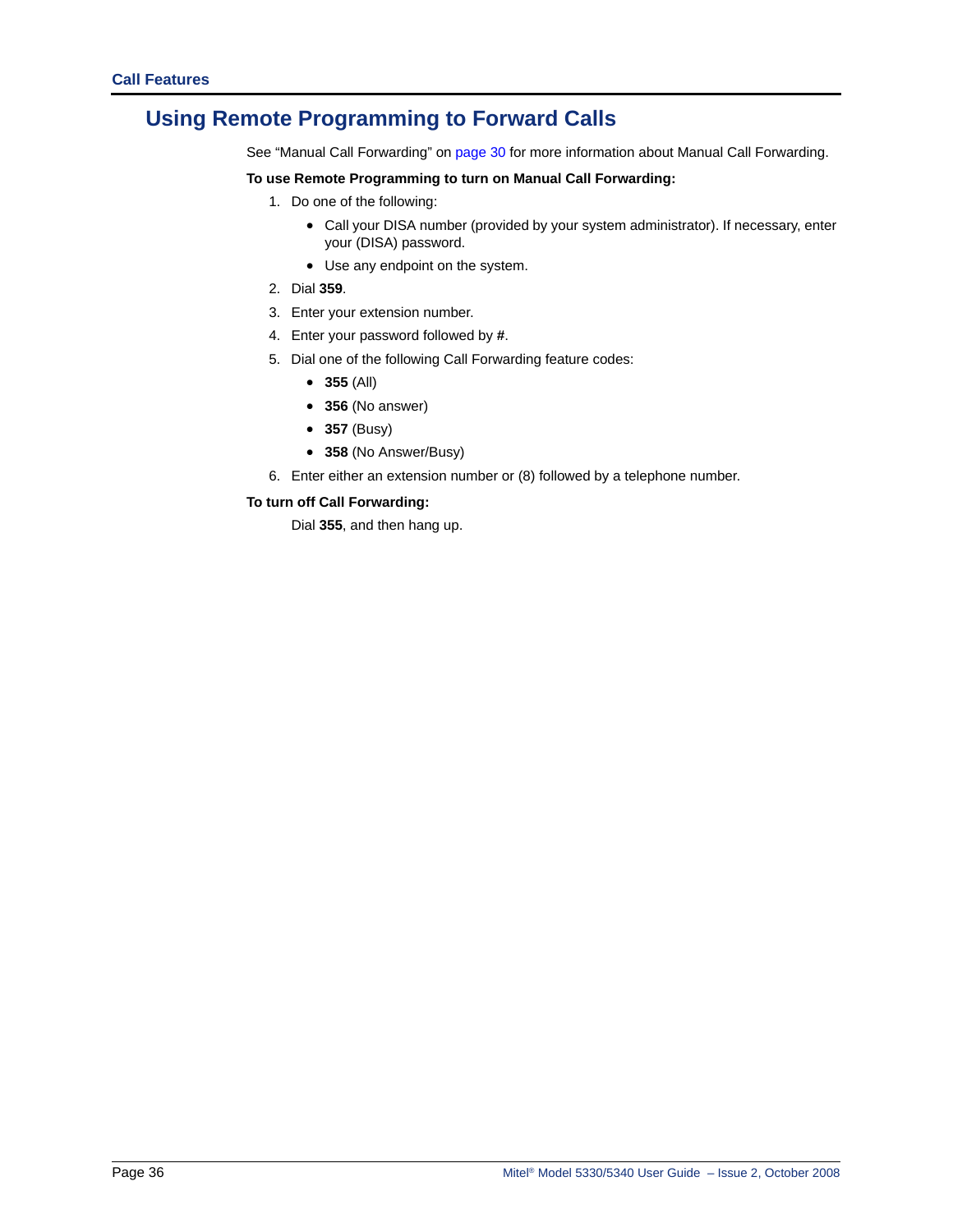# Messages

This section describes the following system messaging features:

- **Inter-station messages**: Inter-station messages are alerts sent to your endpoint by other internal parties, notifying you to contact the party who left the message. The Sog (Message) button and Message/Ring Indicator flash to notify you of the new message. You can then either delete the message or reply to the message, which automatically places a call to the party who left the message.
- **Do-Not-Disturb (DND) messages**: Messages that other internal parties see when your endpoint is in DND. See ["Using Do-Not-Disturb \(DND\)" on page 39.](#page-52-1)
- **Reminder Messages**: Messages that you can use to notify yourself of upcoming appointments, meetings, and so on. See ["Using Reminder Messages" on page 40](#page-53-0).
- **Pages**: Announcements sent over endpoint speakers or external speakers. See ["Paging](#page-54-0)  [Other System Users" on page 41](#page-54-0).
- **Voice messages**: System voice mail messages.

**NOTE** Because a variety of voice mail products work with the Mitel 5000 system, this guide does not include voice mail instructions. For voice mail instructions, refer to the voice mail user guide for your system. For example, refer to the *Enterprise Messaging, Basic Voice Mail, and Embedded Voice Mail Card User Guide,* part number 835.3205, or the *NuPoint Messenger Messaging User Guide* on the [Mitel Web site](http://edocs.mitel.com) (http://edocs.mitel.com). Contact your system administrator for more information about your voice mail system.

# **Leaving Messages at Other Extensions**

You can leave inter-station or voice mail messages for other internal parties.

#### **To leave an inter-station or voice message for a busy IC extension:**

- 1. Press S<sub>pq</sub> (Message) or the LEAVE MESSAGE menu button (Model 5340 only). HANG UP OR WAIT FOR MSG CENTER appears.
- 2. Do one of the following:
	- Hang up to leave an inter-station message. MESSAGE LEFT FOR <*name*> appears.
	- Stay on the line to connect to the message center (usually voice mail).

#### **To leave an inter-station message without placing an internal call:**

- 1. Dial **367** (Leave Message), or press (Message), and then press the **LEAVE MESSAGE** menu button (Model 5340 only). LEAVE MESSAGE ON EXTENSION appears.
- 2. Enter the extension number. MESSAGE LEFT FOR <*name*> appears.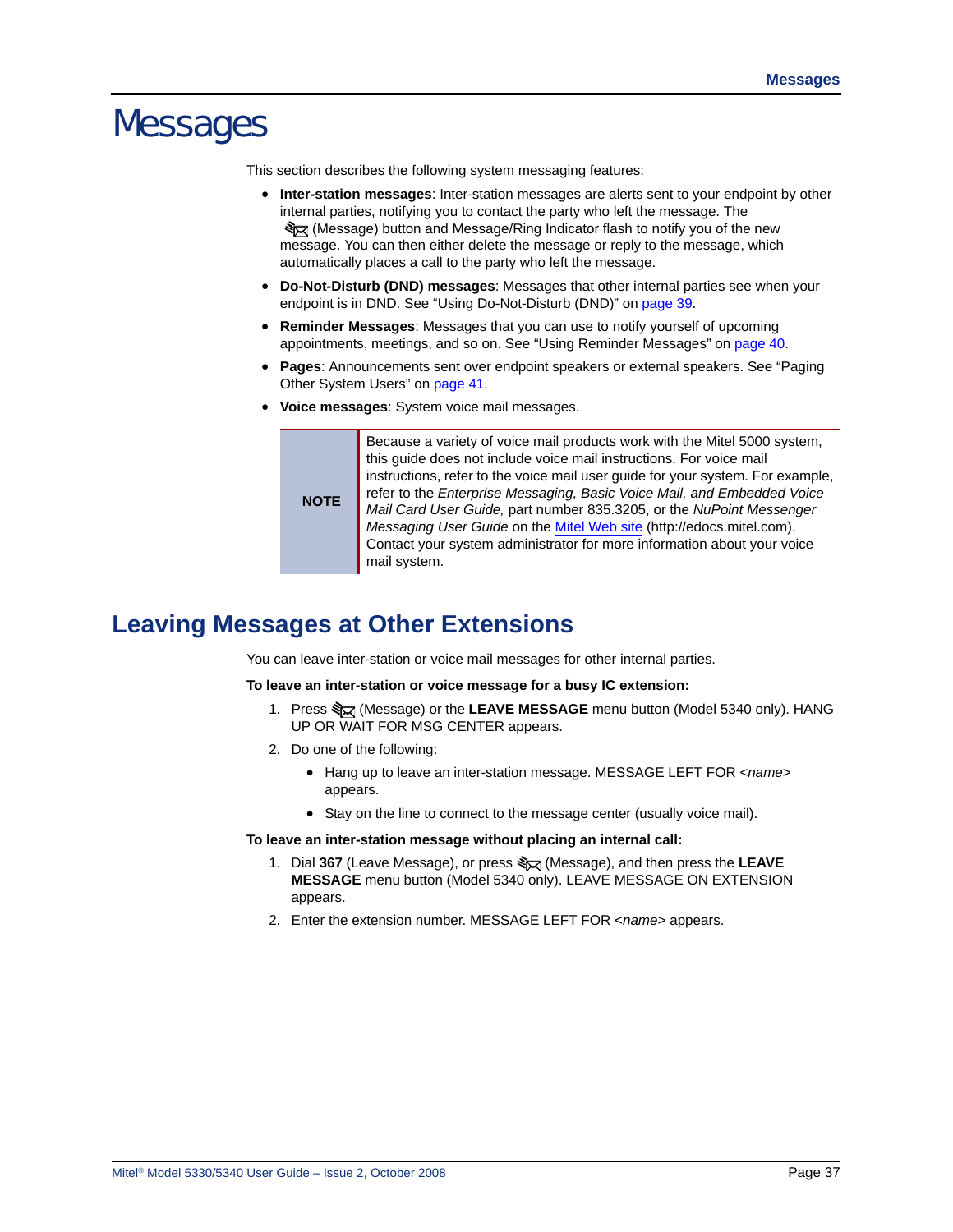# **Viewing and Responding to Messages**

When you have waiting messages, the क्षेत्र्यु (Message) button and Message/Ring Indicator flash and the display shows the number of waiting messages.



**NOTE** If your handset or speakerphone is off-hook when you view an inter-station message, you automatically call the party who left the message.

The display shows new messages as follows:

- Inter-station messages sent by other internal parties are indicated by the party's programmed user name.
- Voice messages are indicated by FROM MBOX <*your extension number*>.

#### **To view or respond to messages:**

- 1. With the handset on-hook, press  $\mathcal{L}$  (Message) or the **VIEW MESSAGE** menu button (Model 5340 only). Messages are displayed as first in/first out. If there is more than one message, you can repeatedly press  $\frac{1}{2}$  (Message) to scroll through the messages.
- 2. When the desired message is displayed, press #, or lift the handset for privacy, and then press # to respond. [If your handset is off-hook and you press  $\mathcal{L}\left(\mathcal{A}\right)$  (Message), you automatically place a call to the party or message center who left the message.]

### **Canceling Messages Left at Other Extensions**

You can cancel messages left at other extensions.

#### **To cancel a message left at another extension:**

- 1. Dial **366** or press (Message), and then press the **CANCEL MESSAGE** menu button. CANCEL MESSAGE ON EXT # appears.
- 2. Enter the extension number where you left the message. MESSAGE CANCELED FOR <*name*> appears.

### **Deleting Waiting Inter-Station Messages**

You can delete waiting inter-station messages.

**NOTE** To delete waiting voice messages, you must connect to your voice mailbox.

**To delete waiting inter-station messages:**

- 1. Press (Message) or the **VIEW MESSAGE** menu button (Model 5340 only). MSG <*message information*> appears.
- 2. Press **\*** or the **DELETE** menu button (Model 5340 only) to delete the displayed message.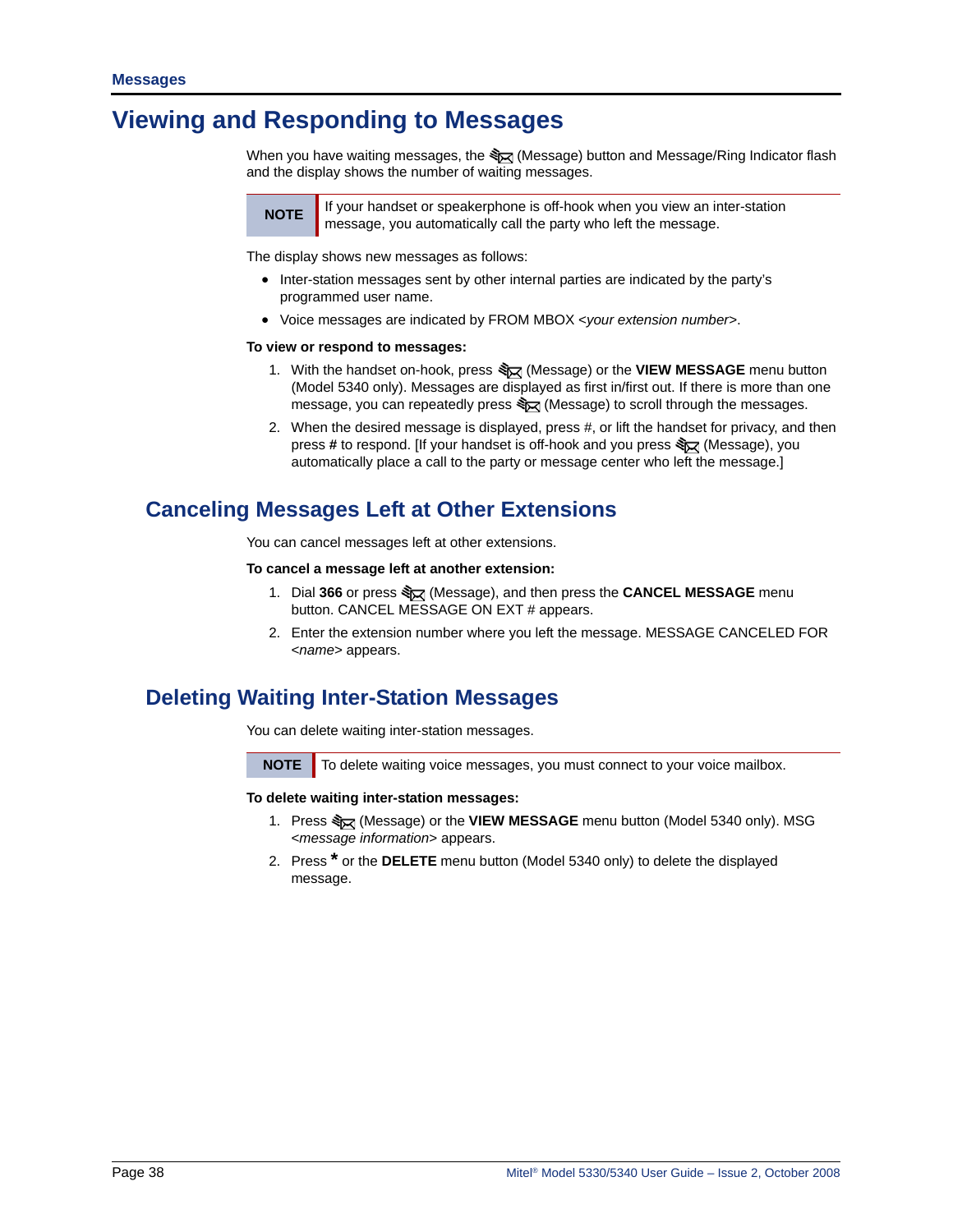# <span id="page-52-1"></span><span id="page-52-0"></span>**Using Do-Not-Disturb (DND)**

<span id="page-52-2"></span>You can use DND to stop calls and pages to your extension. When activated, internal calling parties see your selected DND message. DND does not block queue callbacks, recalls, and incoming external calls. The following table shows the 20 default DND messages. If your system administrator changes your DND messages, you can record the new messages in the "New Message" column for reference.

| Code | <b>Default Mes-</b><br>sage  | <b>New Message</b> | Code              | <b>Default Message</b> | <b>New Message</b> |
|------|------------------------------|--------------------|-------------------|------------------------|--------------------|
| 01   | Do-Not-Disturb               |                    | 11                | Out of Town 'Til       |                    |
| 02   | Leave a Message              |                    | $12 \overline{ }$ | Out of Office          |                    |
| 03   | In Meeting Until             |                    | 13                | <b>Out Until</b>       |                    |
| 04   | In Meeting                   |                    | 14                | With a Client          |                    |
| 05   | On Vacation/<br>Holiday 'Til |                    | 15                | With a Guest           |                    |
| 06   | On Vacation/<br>Holiday      |                    | 16                | Unavailable            |                    |
| 07   | Call Me At                   |                    | 17                | In Conference          |                    |
| 08   | At the Doctor                |                    | 18                | Away from Desk         |                    |
| 09   | On a Trip                    |                    | 19                | Gone Home              |                    |
| 10   | On Break                     |                    | 20                | Out to Lunch           |                    |

You can enter a second line of text (up to 20 characters) for DND messages. For example, if you select IN MEETING UNTIL, you can enter "3:30" on the second line. When other internal parties try to call you, their displays show "IN MEETING UNTIL 3:30."

#### **To turn on DND:**

- 1. Press the **DND** button. SELECT DND MSG # (01-20) appears.
- 2. Do one of the following:
	- Press  $\triangle$  (Up) or  $\triangle$  (Down) to scroll through the messages.
	- Enter the two-digit number for the DND message from the preceding table.
	- Press the **SCROLL** menu button (Model 5340 only), and then press the **PREVIOUS** or **NEXT** menu buttons to scroll through the list.
- 3. If applicable*,* enter the additional text for the DND description. See ["Using the Dialpad](#page-34-0)  [Buttons to Enter Characters" on page 21](#page-34-0) for dialpad character descriptions.
- 4. Press  $\mathbf{r}(\mathbf{y})$  (Speaker) or the **ACCEPT** menu button (Model 5340 only).

#### **To turn off DND:**

Press the DND button, or press the DND menu button (Model 5340 only), and then press DND OFF. DO-NOT-DISTURB OFF appears.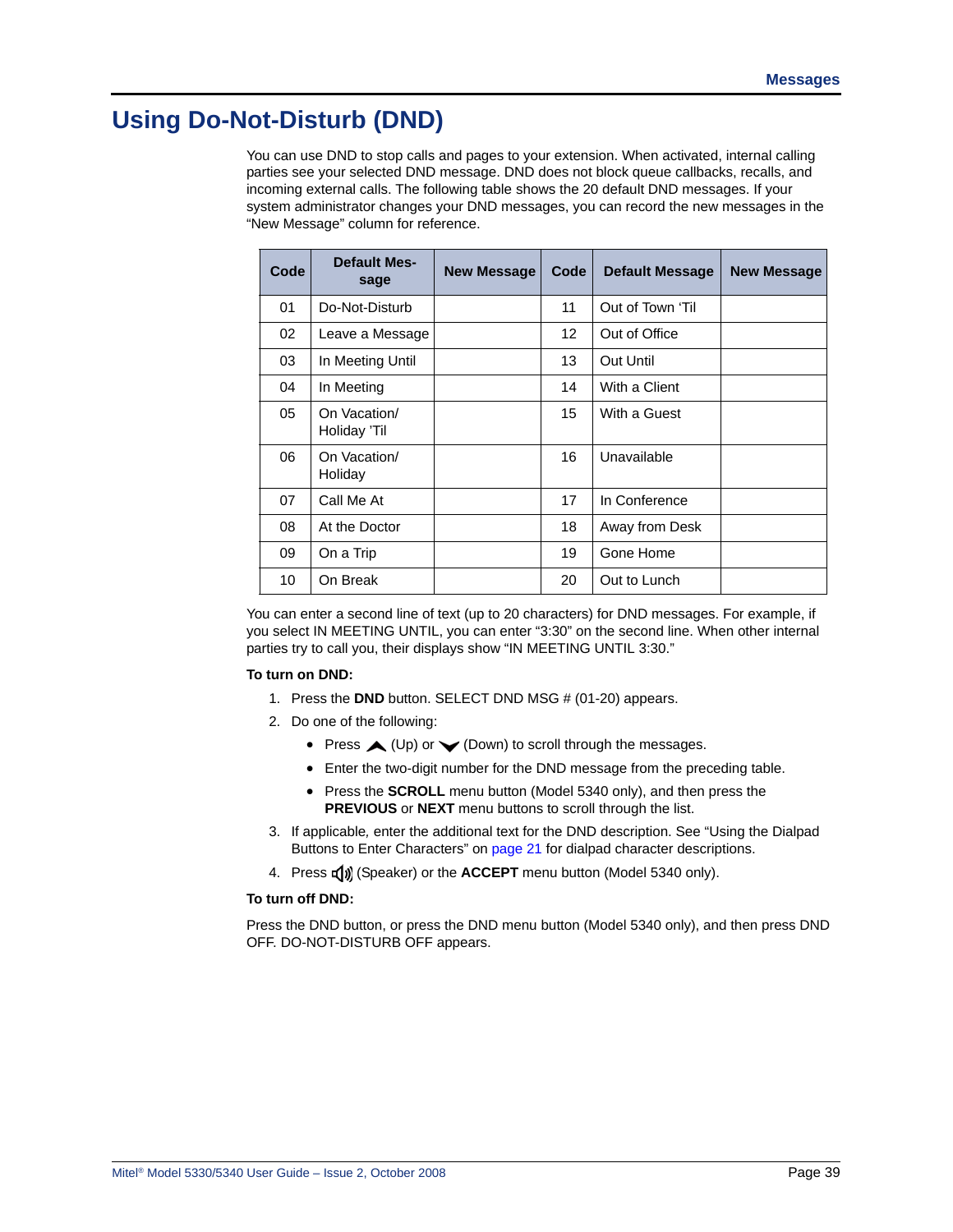# <span id="page-53-0"></span>**Using Reminder Messages**

You can use Reminder Messages to alert you at a selected time, up to 24 hours in advance. At the selected time, the Reminder Message signals you with eight short tones and your display shows the message, even if you are on a call.

The following table shows the 20 default Reminder Messages. If your system administrator changes your Reminder Messages, you can record the new messages in the "New Message" column for reference.

| Code | <b>Default Mes-</b><br>sage | <b>New Message</b> | Code            | <b>Default Mes-</b><br>sage | <b>New Message</b> |
|------|-----------------------------|--------------------|-----------------|-----------------------------|--------------------|
| 01   | Meeting                     |                    | 11              | Call Engineering            |                    |
| 02   | <b>Staff Meeting</b>        |                    | 12 <sup>2</sup> | Call Marketing              |                    |
| 03   | Sales Meeting               |                    | 13              | Call Accounting             |                    |
| 04   | Cancel Meeting              |                    | 14              | Cancel DND                  |                    |
| 05   | Appointment                 |                    | 15              | Cancel Call Fwd             |                    |
| 06   | Place Call                  |                    | 16              | <b>Take Medication</b>      |                    |
| 07   | Call Client                 |                    | 17              | Make Reservation            |                    |
| 08   | Call Customer               |                    | 18              | Review Schedule             |                    |
| 09   | Call Home                   |                    | 19              | Lunch                       |                    |
| 10   | Call Corporate              |                    | 20              | Reminder                    |                    |

#### **To set a Reminder Message:**

- 1. With the handset on-hook, dial **305**. SELECT REMINDER MESSAGE # (01-20) appears.
- 2. Do one of the following:
	- Enter the two-digit number for the message from the table above.
	- Press  $\triangle$  (Up) or  $\triangle$  (Down) to scroll through the messages.
- 3. Press # or the **ACCEPT** menu button (Model 5340 only) to select the message.
- 4. Enter the time you wish to receive the message in hours and minutes (for example, **0900** or **900** for **9:00**). Then press **#**. The display shows the Reminder Message state.

*If your system is set for 24-hour format,* you must enter the applicable time  $(1400 = 2:00$  P.M.).

*If your system is set for 12-hour display format,* press **1** for A.M. or **2** for P.M*.*

#### **To cancel all Reminder Message requests:**

With the handset on-hook, dial **306**. REMINDER MSGS CANCELED appears.

#### **To clear a received Reminder Message:**

With the handset on-hook, press **\***.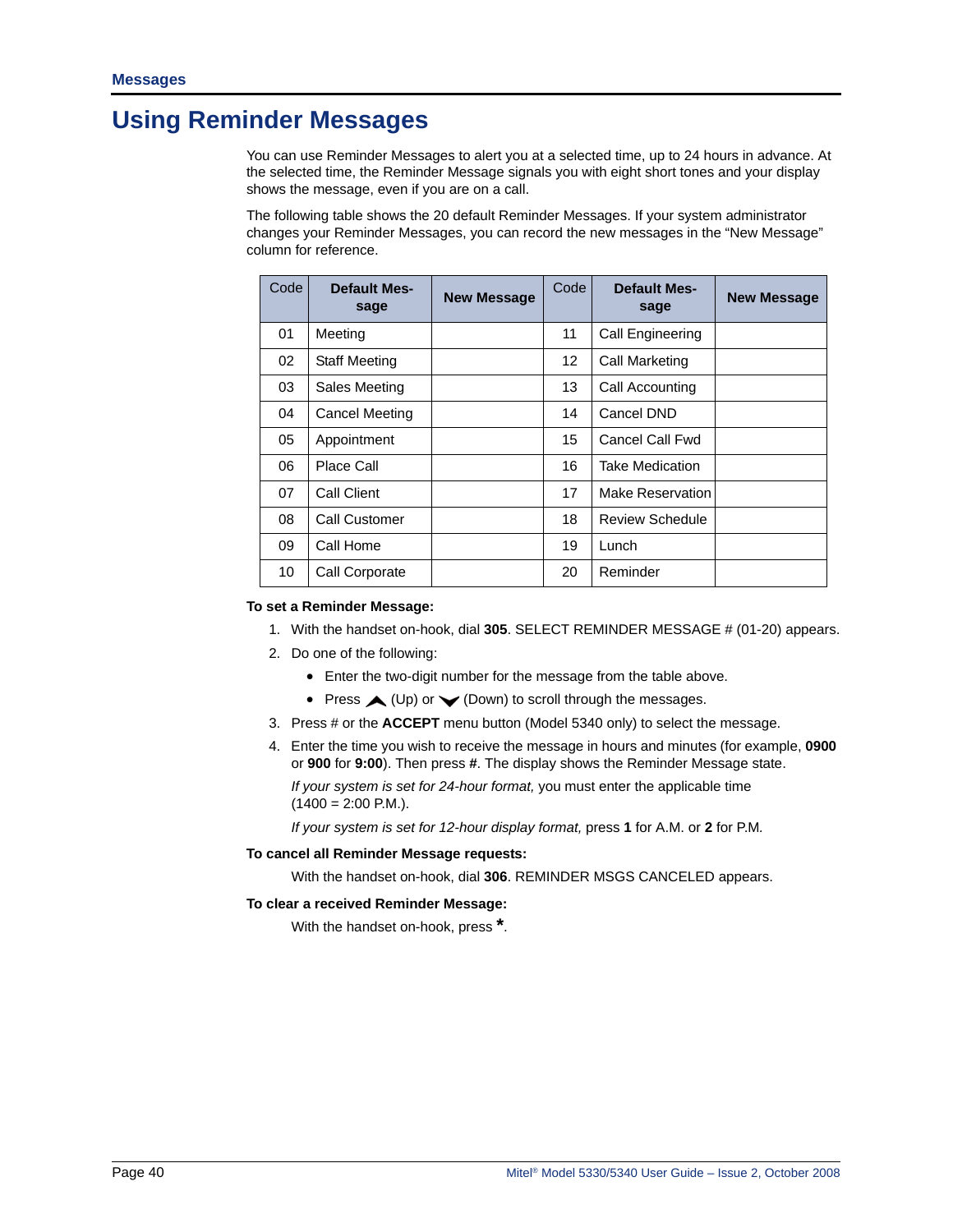# <span id="page-54-0"></span>**Paging Other System Users**

You can place page announcements through endpoint speakers or external speakers (if applicable). Your system may use page zones to prevent announcements from transmitting through every endpoint in the system. Each page zone contains a different combination of extensions and external paging equipment.

Contact your system administrator for page zone information. You can use the following table to save the page zone information for future reference.

| Page Zone Name | <b>Number</b> | <b>Description</b> |
|----------------|---------------|--------------------|
|                |               |                    |
|                |               |                    |
|                |               |                    |
|                |               |                    |

### **Placing a Page Announcement**

**To place a page announcement:**

- 1. Press **7**.
- 2. Enter the page-zone number (**0** to **9**).
- 3. Wait for the tone, make your announcement, and then hang up.

### **Enabling or Disabling the Paging Feature**

You can enable or disable the Page feature for your extension. If your extension is assigned to more than one page zone, the Page on/off feature code enables or disables your extension for all pages zone (you cannot select individual zones).

#### **To enable or disable paging for your endpoint:**

Dial **325** to enable paging. PAGE RECEIVE ON appears. Dial **325** again to disable paging.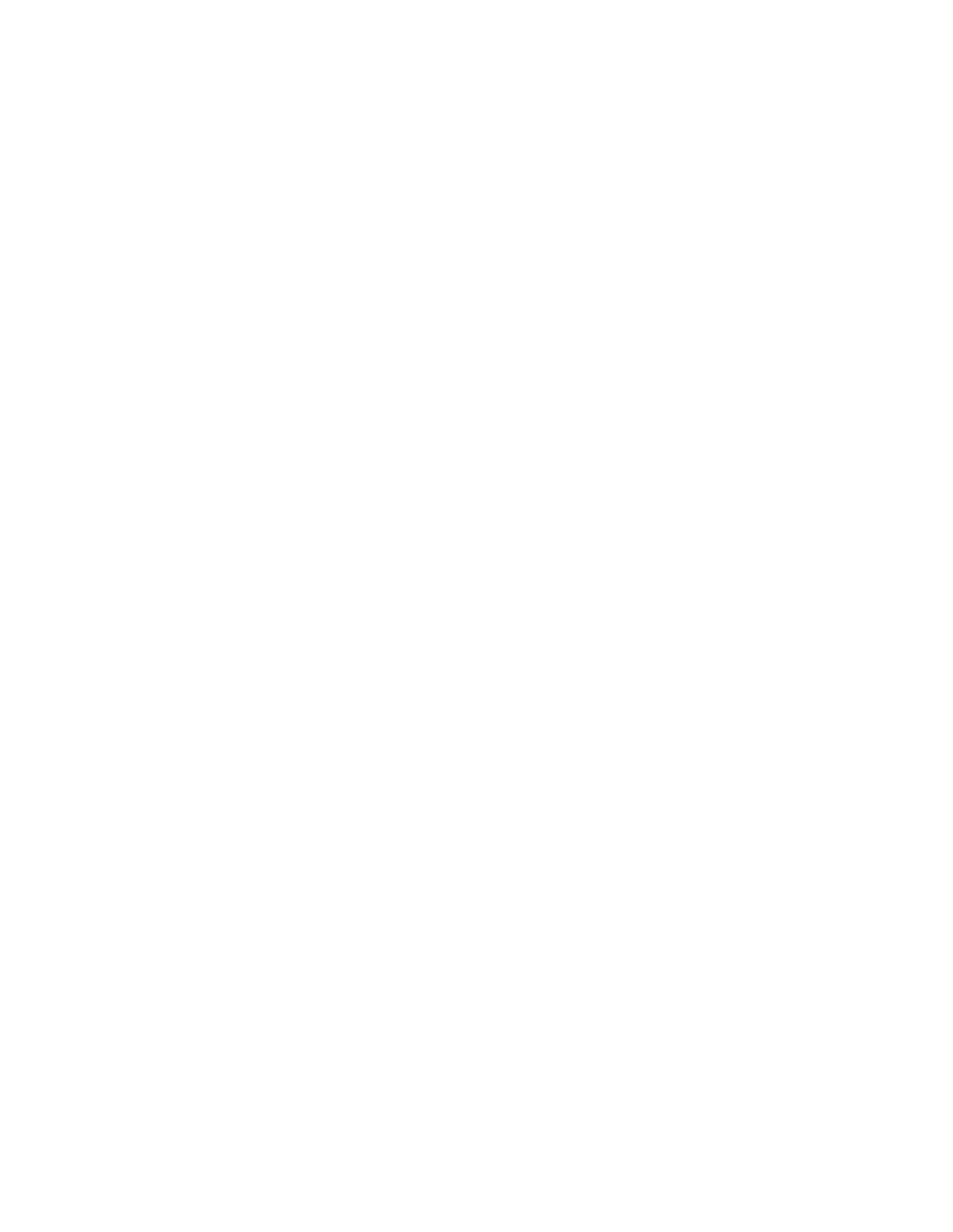# Hunt Groups

Hunt groups are groups of internal parties (agents) who share a common (hunt group) extension number. Calls can either be placed to the hunt group (using the hunt group extension number) or to a specific agent (using the agent's extension number). Hunt groups are programmed by the system administrator.

Hunt groups types are either "UCD" or "ACD."

- **UCD Hunt Groups**: Uniform Call Distribution (UCD) agents do not log in to the hunt group to receive calls.
- <span id="page-56-2"></span><span id="page-56-1"></span><span id="page-56-0"></span> • **ACD Hunt Groups**: Automatic Call Distribution (ACD) agents log in to the ACD hunt group to receive calls. Calls are distributed by either Agent IDs or extensions:
	- o *Agent IDs*: Each agent is assigned an Agent ID number for logging in to the hunt group (see the next section). Hunt group calls are distributed to logged-in agents according to their Agent ID number instead of their extension number. Agents can log in to any ACD hunt group endpoint.
	- o *Extensions*: Hunt group members do not use Agent IDs, and calls are distributed to endpoints where the agents are logged in.

# **Logging in to ACD Hunt Groups**

**NOTES**

You must log in to an ACD hunt group to receive hunt group calls. To stop calls, you either log out of the ACD hunt group or divert calls. See ["Diverting Hunt Group Calls" on page 45.](#page-58-0)

Only one agent can be logged in to an endpoint.

If the ACD Agent ID Automatic Connect option is enabled for your hunt group and you are using a headset, you are automatically connected to waiting calls when you log in. The first call you receive after you log in rings until you answer it; however, you are automatically connected to subsequent calls.

#### **To log in to or out of all ACD hunt groups in which you are a member:**

Dial **328** to log in to ACD hunt groups followed by your Agent ID, if necessary. AGENT LOGGED INTO ALL ACDS appears. Dial **328** again to log out of all ACD hunt groups.

#### **To log in to one or more ACD hunt groups:**

- 1. Dial **326**. The display shows AGENT LOGIN ACD HG #.
- 2. Do one of the following:
	- Enter the ACD hunt group number.
	- Press **#** to log in to all of your ACD hunt groups.

The display shows AGENT LOGIN AGENT ID.

3. Enter your Agent ID (if applicable), or press **#** if you do not have an agent ID. The display shows the log in status for one or all hunt groups.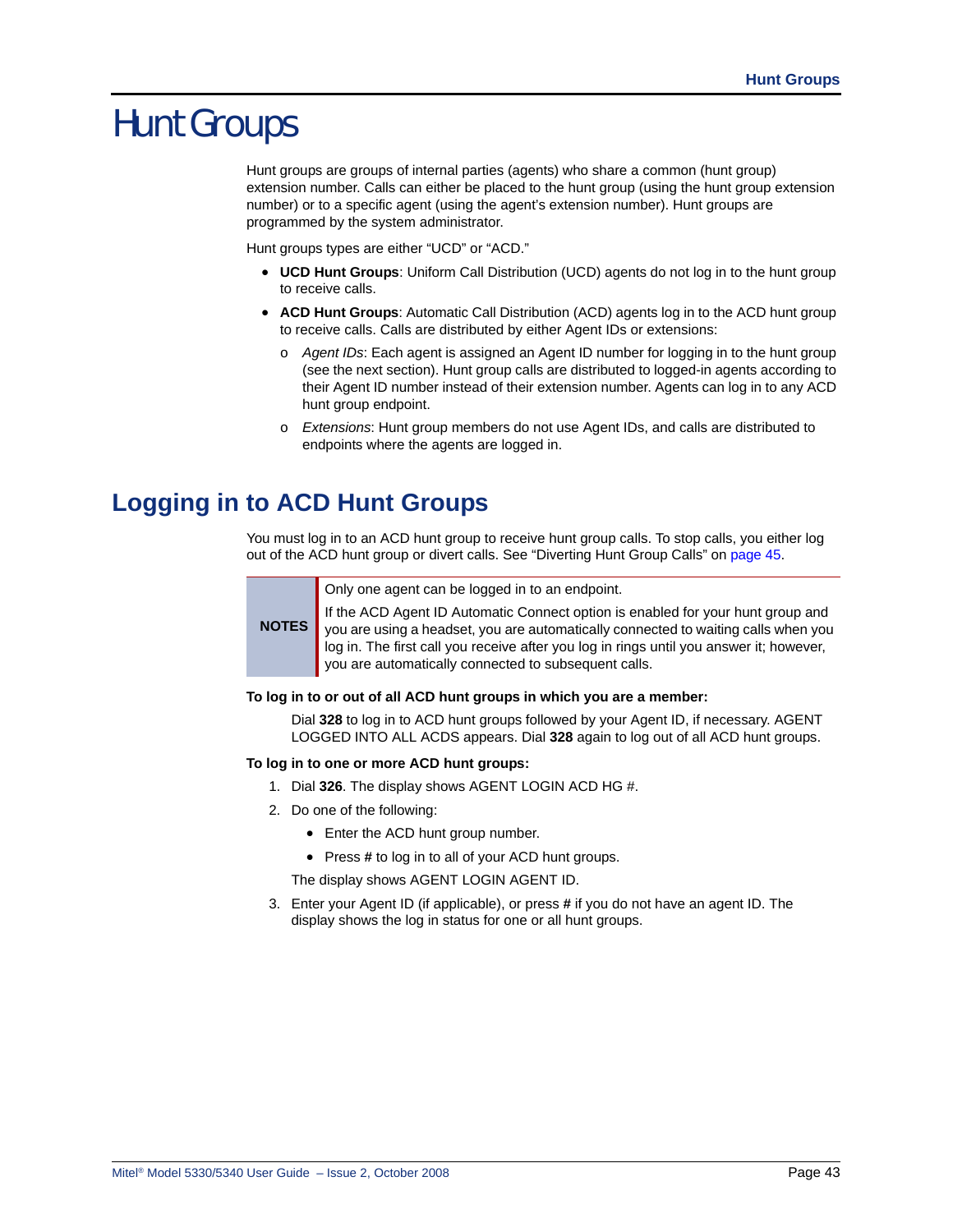# **Logging out of ACD Hunt Groups**

<span id="page-57-1"></span>You can log out of all ACD hunt groups at once or log out of each hunt group one at a time.

#### **To log out of one or more ACD hunt group:**

- 1. Do one of the following:
	- Dial **328** to log out of all of your ACD hunt groups. The display shows AGENT LOGGED OUT OF ALL ACDS.
	- Dial **327** to log out of one hunt group at a time.

*If you were logged in to only one hunt group*, the display shows AGENT LOGGED OUT OF HUNT GROUP *<number>.* 

*If you were logged in to more than one hunt group*, the display shows AGENT LOGOUT HG #. Enter the extension number of the ACD hunt group.

# **Stopping the ACD Hunt Group Wrap-up Timer**

<span id="page-57-2"></span>Each time you end an ACD hunt group call, a wrap-up timer starts. The default wrap-up time is 15 seconds. Your system administrator can change the wrap-up timer settings.

Until this timer expires, you will not receive another hunt group call; however, you can stop the wrap-up timer to allow calls to your extension.

#### **To stop the wrap-up timer:**

With the handset on-hook, dial **329**. The display shows ACD WRAP-UP TERMINATED.

# **Other Hunt Group Features**

The following features can be used by ACD or UCD hunt groups.

### **Requesting Agent Help**

<span id="page-57-0"></span>You can use Agent Help to request help from a designated "Agent Help Extension" (usually your supervisor) during a call. When your request call rings at the Agent Help Extension, the supervisor can join the call or reject the request.



**NOTE** Agent Help is not supported on peer-to-peer (P2P) calls. Contact your system administrator for more information.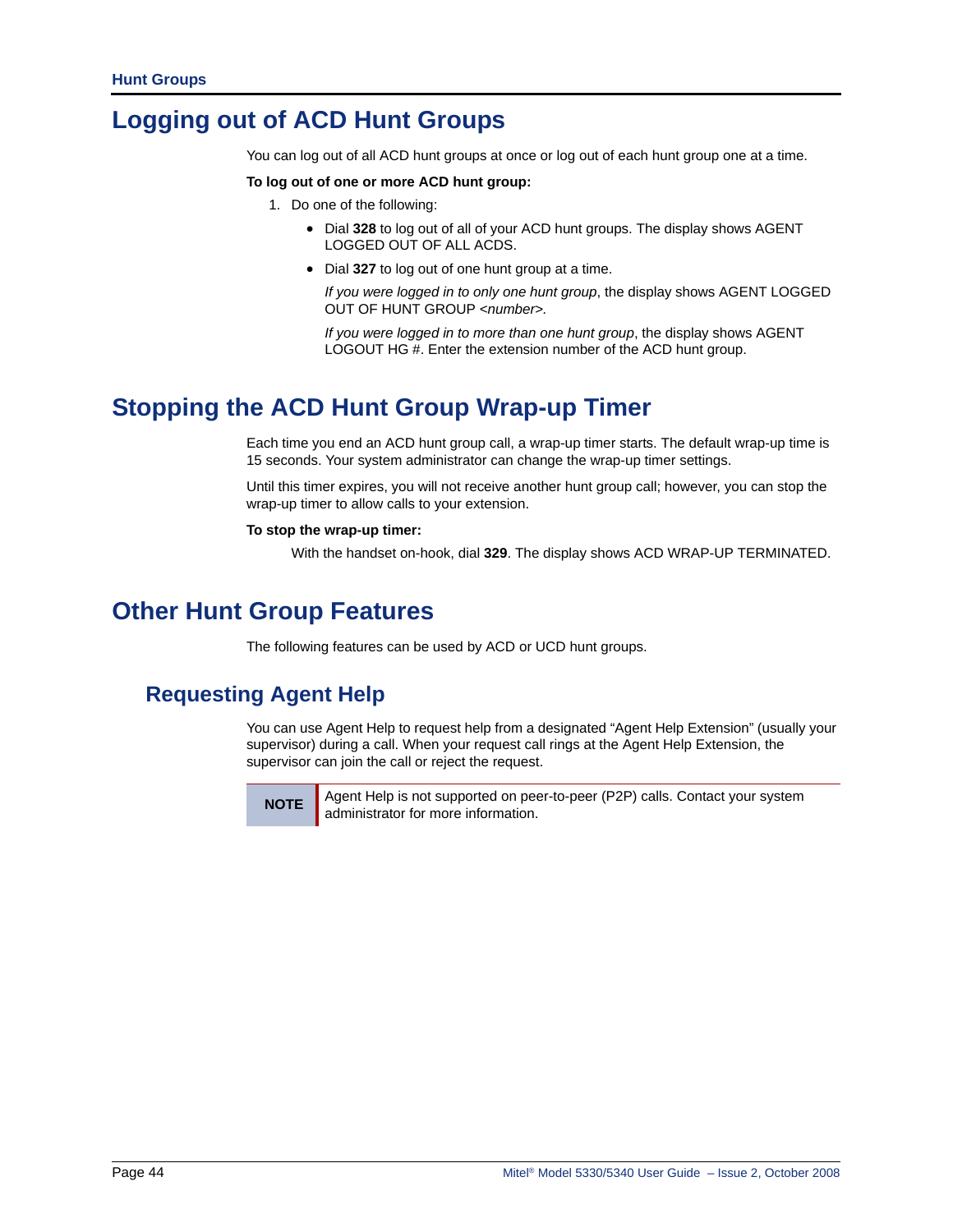#### **To use Agent Help:**

1. While you are on a hunt group call, press  $\circledast$  (Special), and then dial 375.

If you hear repeating tones, one of the following has occurred:

- The feature is not available at your endpoint.
- You already have four parties in your call.
- Not enough system circuits are currently available.
- The Agent Help Extension is in DND.

|      | If you hear repeating tones, one of the following has occurred: |  |
|------|-----------------------------------------------------------------|--|
|      | • The feature is not available at your endpoint.                |  |
| NOTE | • You already have four parties in your call.                   |  |
|      | • Not enough system circuits are currently available.           |  |

- The Agent Help Extension is in DND.
- 2. If not preprogrammed, dial the Agent Help extension number.

*If the Agent Help Extension accepts the call,* AGENT HELP IN PROGRESS appears. *If the Agent Help Extension rejects the call,* AGENT HELP REJECTED appears.

## <span id="page-58-0"></span>**Diverting Hunt Group Calls**

You can temporarily divert hunt group calls, preventing hunt group calls to your extension.

#### <span id="page-58-2"></span>**To divert hunt group calls:**

Dial **324** to divert calls. The display shows the feature state DIVERT HUNT GROUP CALLS. Dial **324** again to program your endpoint to accept calls.

# **Hunt Group Supervisor Features**

The following features can be used by hunt group supervisors only.

## **Accepting or Rejecting Agent Help Calls**

<span id="page-58-1"></span>Supervisors can accept or reject Agent Help calls.

#### **To accept an Agent Help request:**

Answer as usual. Your microphone is automatically muted.

#### **To reject an Agent Help request:**

Dial **376** or press the **REJECT HELP** menu button (Model 5340 only). AGENT HELP REJECTED appears.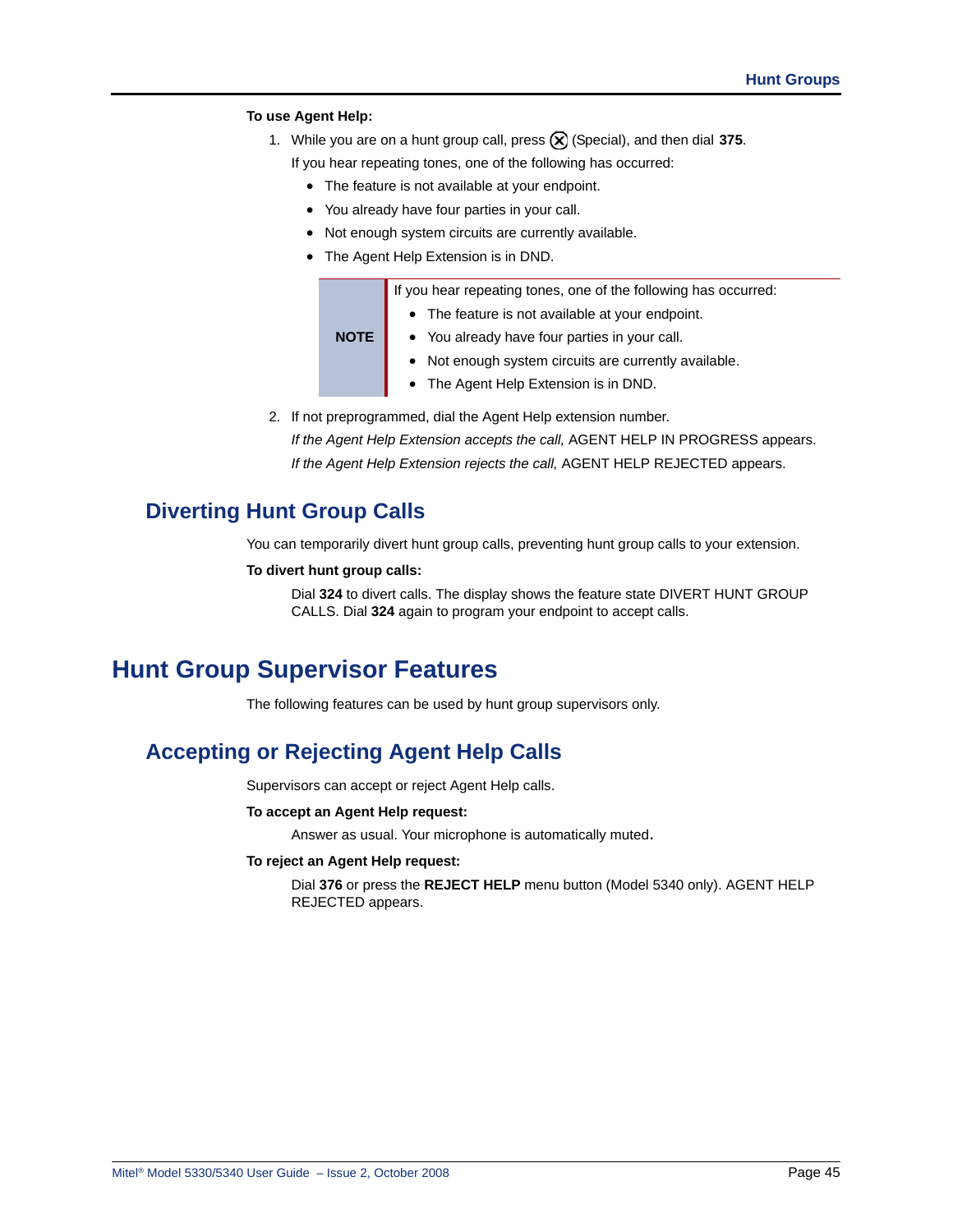### **Monitoring Calls**

<span id="page-59-1"></span>You can use Station Monitor to connect to a hunt-group call and hear both parties, but you cannot be heard by either one. inter-station Monitor stops if the hunt group member terminates, transfers, or transfers the call. You can barge-in or "steal" monitored calls, as described in the following sections. You can also record the call. See ["Using Record-A-Call" on page 32](#page-45-0) for more information about recording calls.

#### **To use Station Monitor:**

Dial **321** or press the **SIL MONITOR** menu button (Model 5340 only), and then enter the extension number. MONITORING EXT <*number*> appears. Monitored hunt group members may hear an "activation tone" when the feature is activated.

### **Using Barge-in**

<span id="page-59-0"></span>While monitoring a hunt group call, you can use Barge-in to join the call.

#### **To barge-in to a hunt-group call:**

Dial **386** or press the **Barge-in** menu button (Model 5340 only). BARGE-IN PROGRESS appears.

### **Stealing Hunt Group Calls**

<span id="page-59-2"></span>While monitoring a hunt group call, you can "steal" the call from the hunt group member, which disconnects the call from the agent and transfers the call to your extension.

#### **To steal a hunt group call:**

Dial **387** or press the **STEAL** menu button (Model 5340 only). CALL STOLEN FROM EXT <*number*> appears.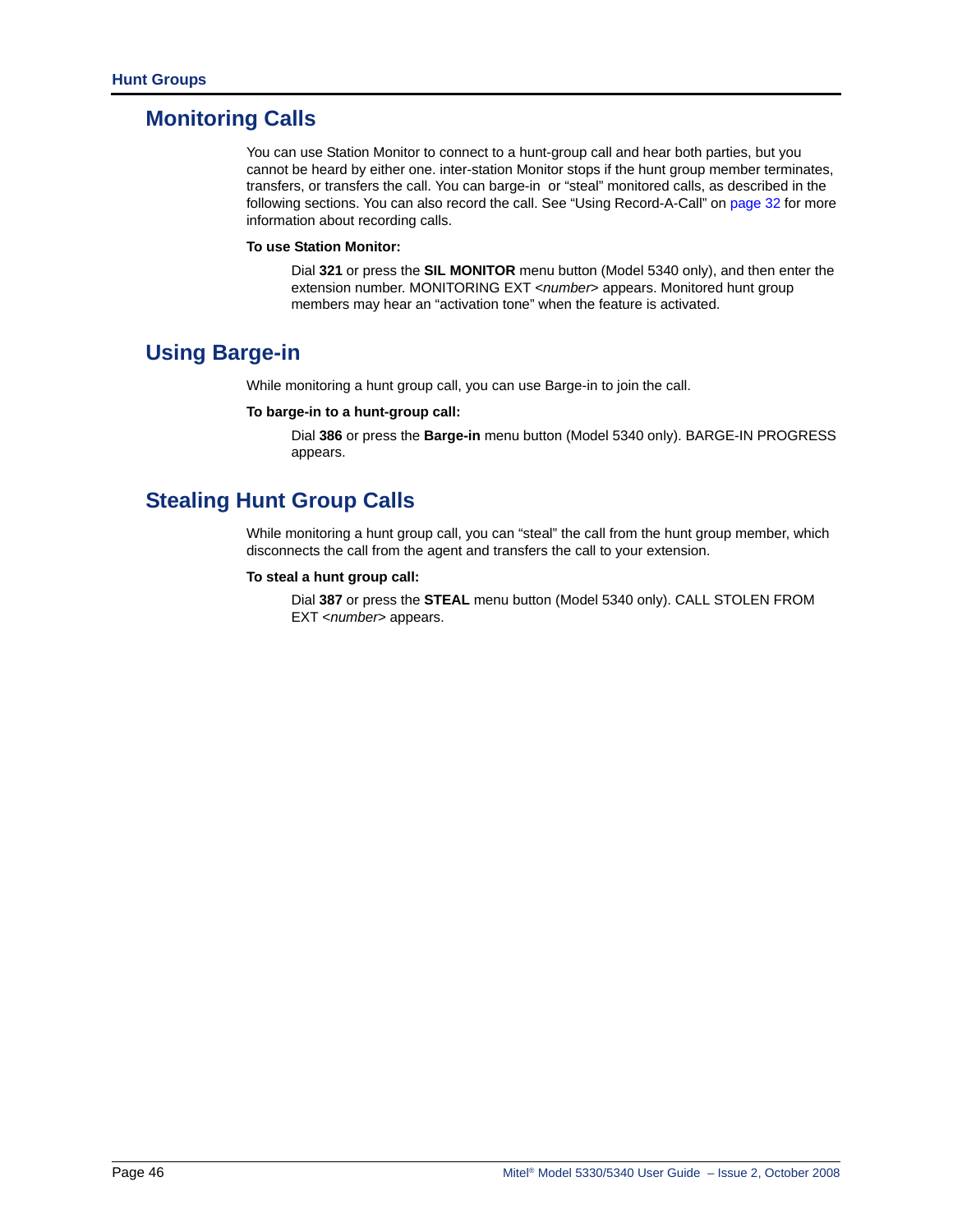# Cordless Devices

You can use the cordless handset and cordless headset to move around within your office or adjacent offices. The cordless headset and handset are optional accessories, ordered separately. Both cordless devices connect to your endpoint through the cordless module, which attaches to the back of the endpoint. The cordless headset rests and recharges in a headset cradle that attaches to the side of the endpoint. The cordless handset recharges in the handset cradle.

The Cordless Devices Application provides access to the configuration settings and information screens that apply to the cordless module and accessories. For more information, see "Pairing a Cordless Accessory with the Cordless Module" on page 49.

The cordless module is shown here. The endpoints features are explained below.



| <b>Feature</b>                       | <b>Function</b>                                                                                                                                                                                          |
|--------------------------------------|----------------------------------------------------------------------------------------------------------------------------------------------------------------------------------------------------------|
| 1 – Cordless Module                  | Attached to the back of the endpoint, the module<br>contains a light-emitting diode (LED) indicating that<br>a cordless device is in use; also indicates the<br>pairing of module and a cordless device. |
| 2 - Cordless Headset                 | Cordless handsfree operation for calls. If you are<br>using the cordless headset, you do not need to use<br>the handset.                                                                                 |
| 3 – Cordless Headset Charging Cradle | Provides power to recharge the cordless headset<br>battery.                                                                                                                                              |
| 4 – Cordless Handset Charging Cover  | Provides power to recharge the cordless handset<br>battery. Replaces the cover supplied with the<br>endpoint for corded handsets.                                                                        |
| 5 - Cordless Handset                 | Cordless operation for handset calls. (You can<br>transfer from the endpoint handset to the cordless<br>headset at any time.)                                                                            |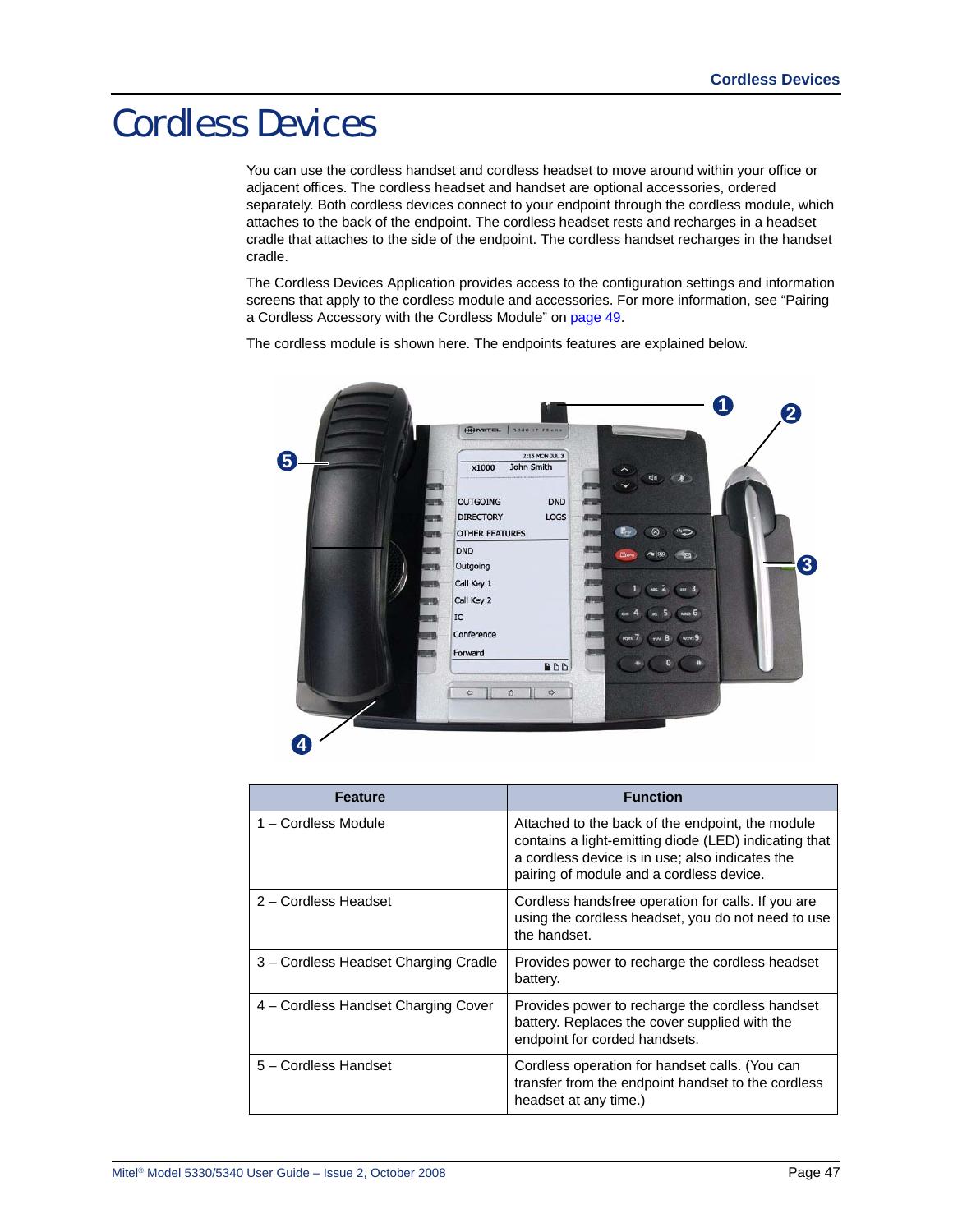# <span id="page-61-0"></span>**Cordless Module**

The cordless module is shown here.

### **A** CAUTION

**Endpoint Damage Hazard**. Attempting to remove the back plate on the endpoint to install the cordless module before disconnecting the endpoint power supply may damage the endpoint. For information about installing the cordless module, refer to the installation documentation that is shipped with the unit.



| <b>Feature</b>                     | <b>Function</b>                                                             |
|------------------------------------|-----------------------------------------------------------------------------|
| 1 – Cordless Module pairing button | Initiates pairing between the cordless module and a<br>cordless device.     |
| 2 – Cordless Headset Cradle cable  | Connects to the cordless module to provide power<br>to the charging cradle. |

# **Handset and Headset Combinations**

The following combinations of corded and cordless headset and handset are supported on the Model 5330/5340 endpoint:

- Corded handset only
- Corded headset only
- Corded handset and corded headset
- Cordless handset only
- Cordless headset only
- Cordless handset and cordless headset
- Corded handset and cordless headset
- Corded headset and cordless handset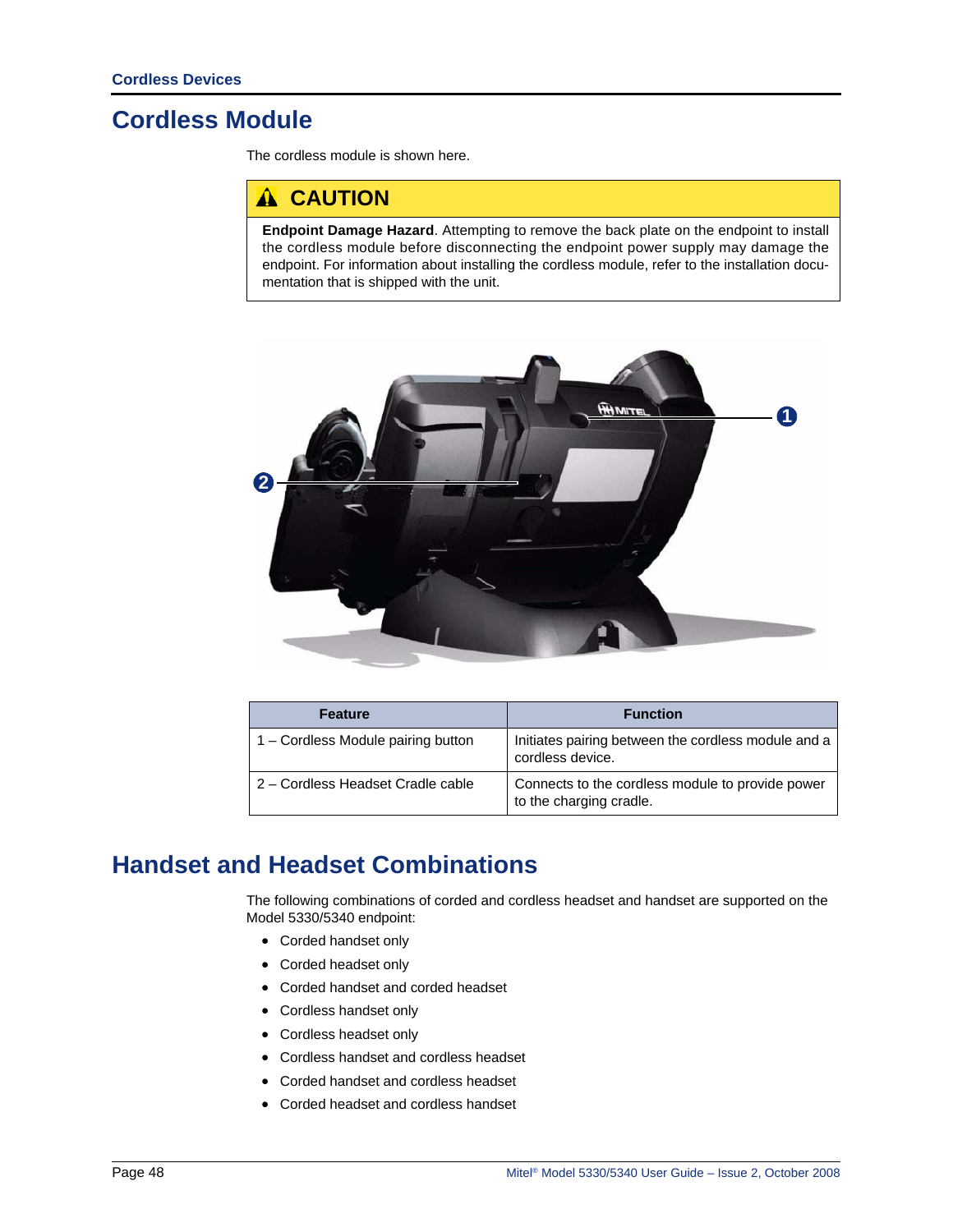# <span id="page-62-0"></span>**Pairing the Cordless Module and Devices**

Before using the cordless handset or headset, each device must establish communication with the cordless module using a procedure called pairing.

> An IP endpoint can have only one cordless handset and one cordless headset. A cordless handset or headset can be paired with only one IP endpoint at a time.

**NOTES** Pairing a new cordless handset or headset with the IP endpoint overwrites the configuration of any previous handset or headset.

Pairing cannot be performed when the cordless device is already in use.

#### **To pair a cordless device:**

- 1. Ensure that the battery of the cordless device to be paired is at least partially charged.
- 2. Press and hold down the pairing button on the back of the cordless module (see [page 48\)](#page-61-0) for five seconds to activate endpoint pairing mode. The LED on the cordless module blinks. The Cordless Devices application opens on the endpoint and prompts you to press the pairing button on the cordless device.
- 3. Press and hold down the hookswitch on the cordless handset or headset for five seconds to activate the device pairing mode. The LED on the cordless device blinks. After a moment, the Cordless Devices application displays information for the device to be paired.
- 4. Press **Yes** to confirm pairing. The Cordless Devices application confirms the pairing by displaying the paired device name and its battery level indicator and the number of devices paired.
- 5. Press **Close** to exit.

#### **To unpair a cordless device:**

- 1. Press the blue **Applications** key, and then press **Cordless Devs**.
- 2. Press the device name you want to unpair. The information screen for the selected device appears.
- 3. Press **Unpair this Device**. If the device is in use, an error message appears. Otherwise, the device is unpaired, removed from the display, and can no longer be used to interact with the endpoint.
- 4. Press **Close**.

The cordless module has a blue LED that indicates the current status of the module. The handset is blinking, when the LED is on and off for an equal amount of time.

| <b>Blue LED</b>       | <b>Function</b>                                                          |
|-----------------------|--------------------------------------------------------------------------|
| Solid                 | Audio is active between the module and either the<br>handset or headset. |
| <b>Blinking</b>       | Pairing mode is active or a firmware upgrade is in<br>progress.          |
| Off                   | No audio is active.                                                      |
| Solid for two seconds | Pairing is successful.                                                   |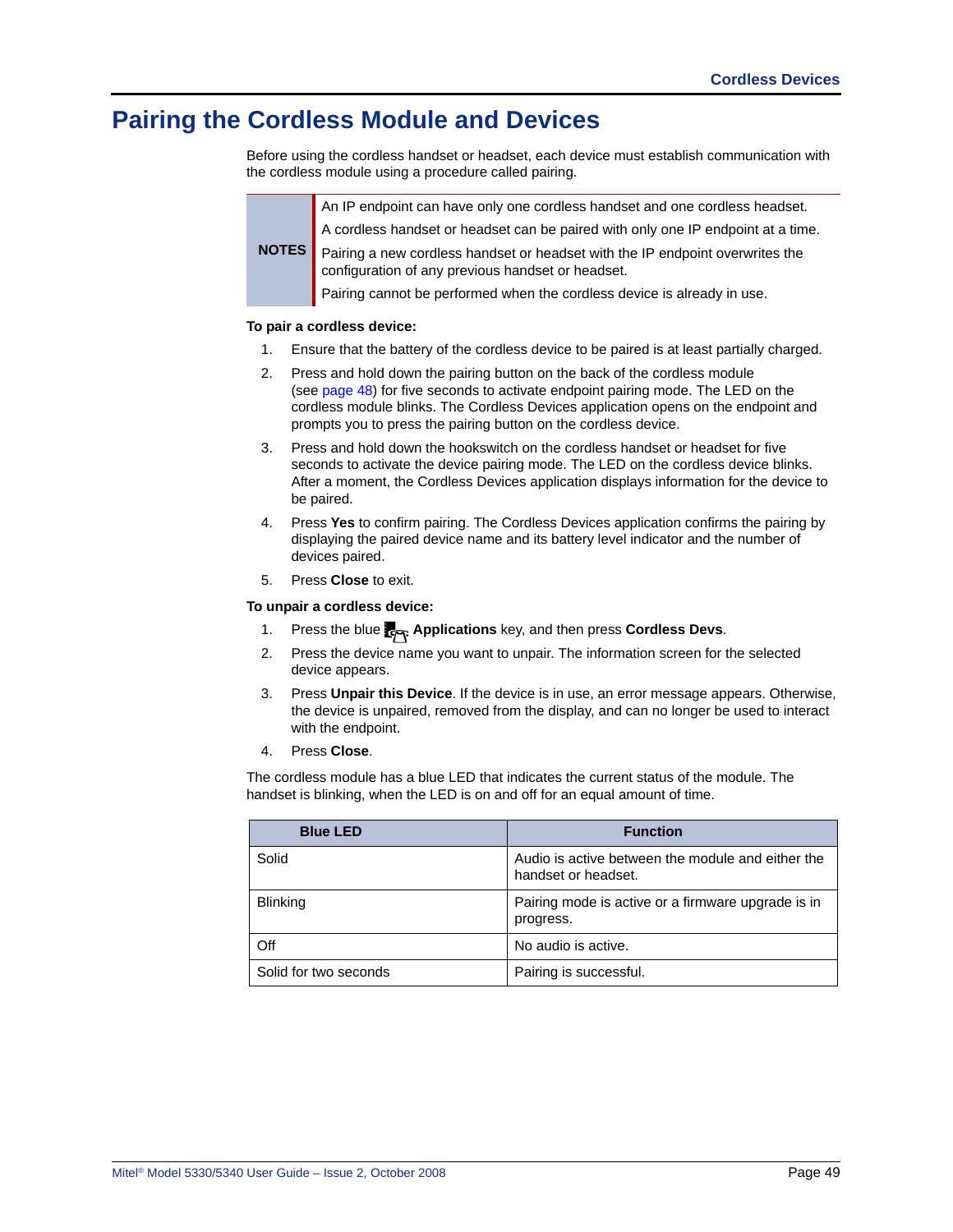# **Using a Cordless Device as a Remote Control**

When not being used to talk, the cordless handset/headset buttons can act as a remote control device to change display contrast, volume, and mute settings on the host IP endpoint. For example, in a remote handsfree conference setting, you can use the Volume and Mute buttons on a cordless device to adjust speaker levels and mute the microphone on an IP endpoint that is not within his reach.

# <span id="page-63-0"></span>**Alerting Tones and LEDs**

The cordless devices provide the following alerting tones:

| <b>Feature</b>                       | <b>Function</b>                                                                                                                |
|--------------------------------------|--------------------------------------------------------------------------------------------------------------------------------|
| Mute key on cordless device ON/OFF   | Two-pitch tone occurs immediately. Reminder tone<br>occurs 30 seconds after activation and then<br>regularly until deactivated |
| Mute key on endpoint ON/OFF          | No immediate tone. Reminder tone occurs 30<br>seconds after activation and then regularly until<br>deactivated.                |
| Low battery (within 10 minutes left) | Three beeps and 20 second pause repeated three<br>times.                                                                       |
| Low battery (within 2 minutes left)  | Three rapid beeps and 1.5 second pause repeated<br>three times.                                                                |
| Out of range                         | Repetitive 3-pitch tone until you are back in range.                                                                           |

**NOTES**

Audio indications are heard in the handset only when it is in use, and may interrupt voice transmission.

If you are out of range for more than 10 second i, any call that is in progress is dropped and not recovered.

# **Low Battery Level**

When the battery of a cordless device reaches a near-critical level, the endpoint displays a warning. Until the battery is recharged (or until it becomes fully discharged), the warning is repeated at each new call. To continue with a call while charging the cordless device, switch to speakerphone and then cradle the cordless device.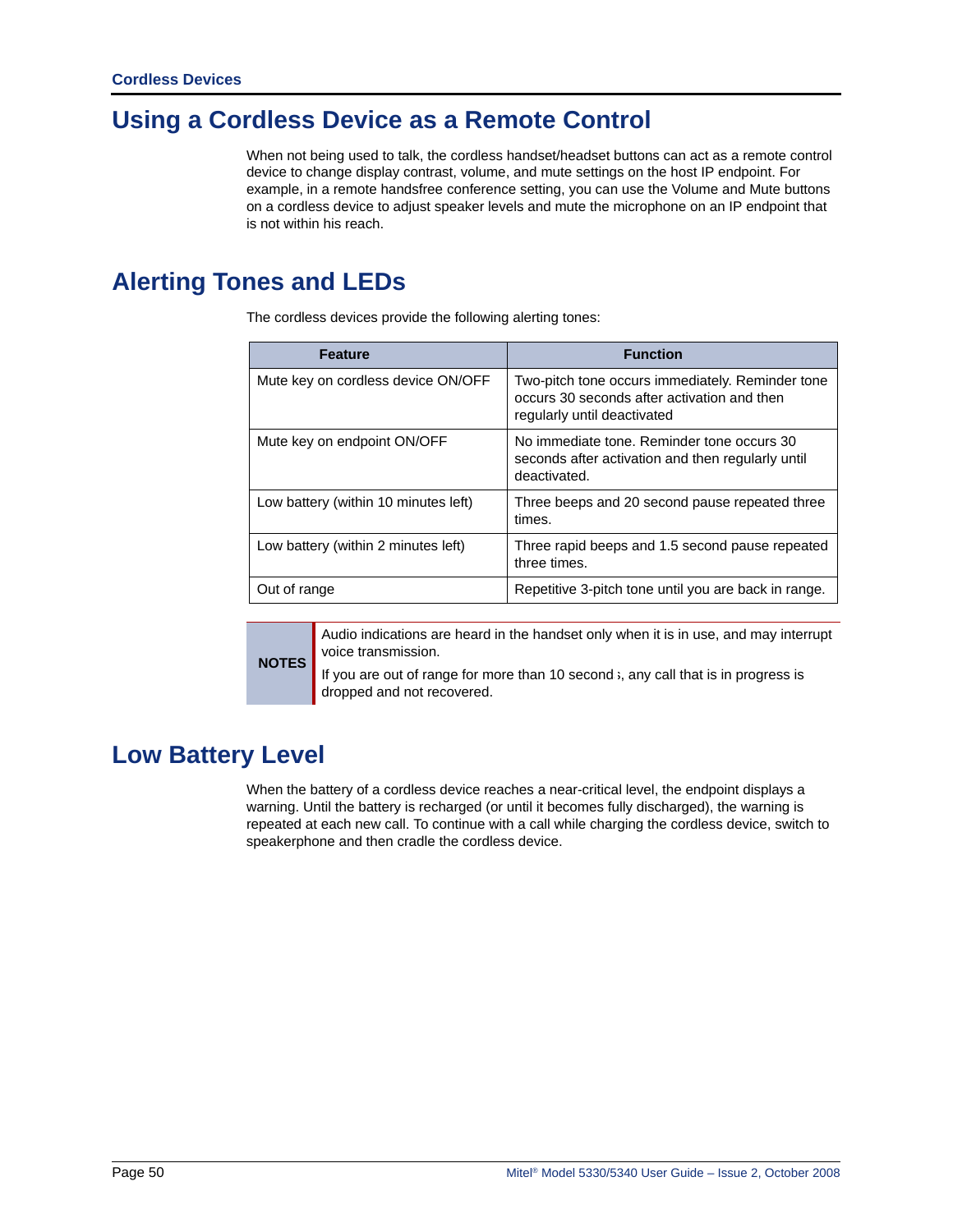# **Cordless Handset**

The cordless handset, shown below provides office mobility, allowing you to place and answer calls while away from your desk. Replacing the standard corded handset, the cordless handset contains a chargeable battery that charges in the handset cradle when not in use. To use the cordless handset, you must pair the handset with the endpoint. For more information, see "Pairing the Cordless Module and Accessories" on page 49.



## **Cordless Handset Features**

Cordless handset elements are shown in the following table.

| <b>Feature</b>                    | <b>Function</b>                                                                                                                                                                                                                                                                                                              |
|-----------------------------------|------------------------------------------------------------------------------------------------------------------------------------------------------------------------------------------------------------------------------------------------------------------------------------------------------------------------------|
| 1 - Cordless Handset LED          | Blue: LED indicating the status of the handset.                                                                                                                                                                                                                                                                              |
|                                   | Green: LED indicating the status of the handset<br>battery.                                                                                                                                                                                                                                                                  |
|                                   | For more information see page 52.                                                                                                                                                                                                                                                                                            |
| 2 – Hookswitch and pairing button | Lifting the handset from the cradle activates the<br>handset. If the handset is already out of the cradle,<br>pressing the hookswitch takes the handset off-hook.<br>Pressing the hookswitch again returns it to on-hook.<br>Pressing the hookswitch while on a speakerphone<br>all, moves the call to the cordless handset. |
| 3 – Mute button                   | Mute allows you to turn the microphone off during a<br>call.                                                                                                                                                                                                                                                                 |
| 4 - Volume Up and Down button     | Up and Down buttons provide volume control for the<br>ringer and handset/headset.                                                                                                                                                                                                                                            |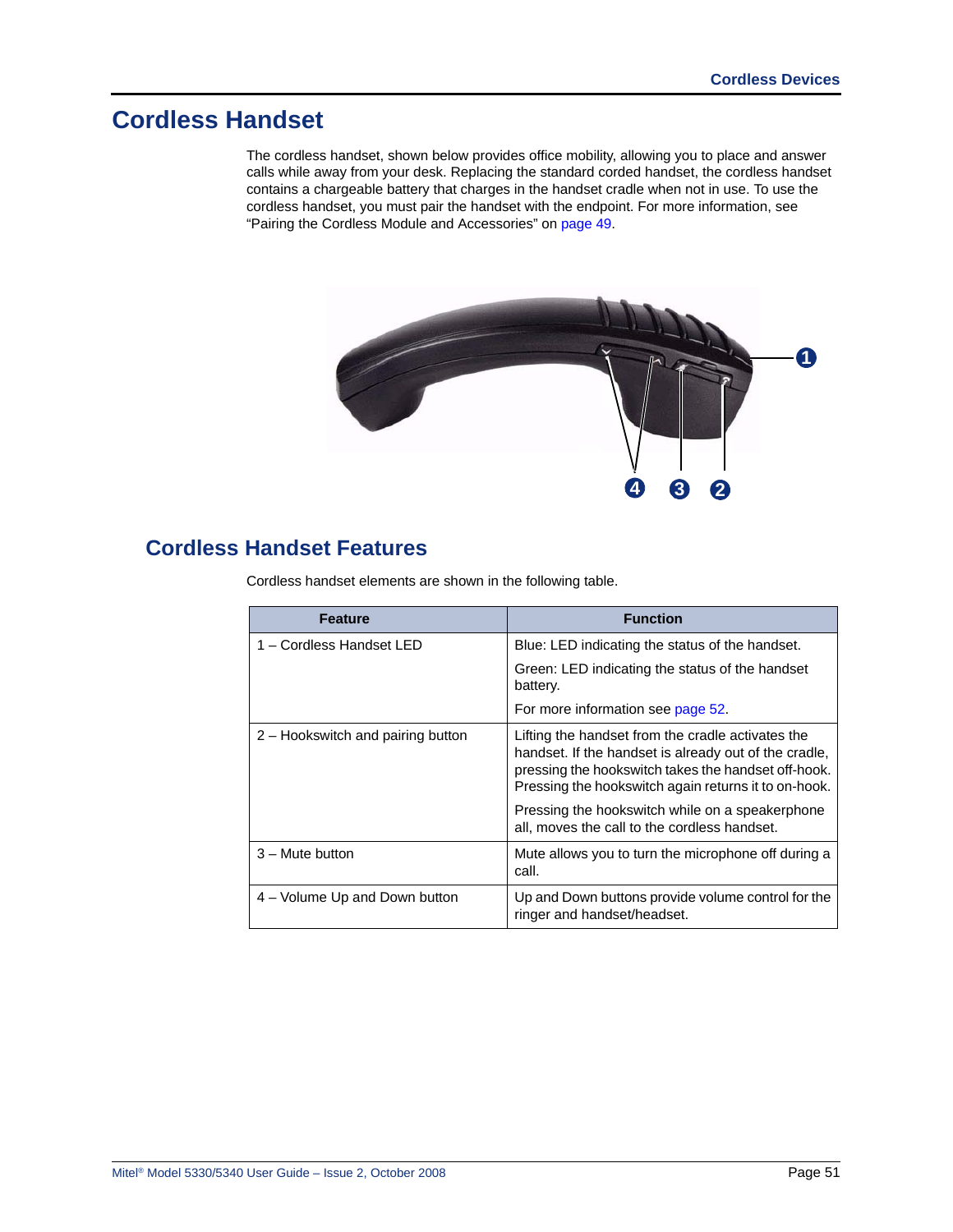### **Answering Calls**

**To answer a call:** 

Do one of the following:

- Lift the cordless handset.
- If the handset is already out of the cradle, press the hookswitch button on the handset.

# **Hanging Up**

#### **To hang up:**

Do one of the following:

- Replace the cordless handset in the cradle.
- Press the hookswitch button on the handset.

### <span id="page-65-0"></span>**Cordless Handset LEDs**

The handset has two LEDs:

- Blue indicates the operational status of the handset.
- Green indicates the status of the electrical charge of the battery.

The handset is blinking, when the LED is on and off for an equal amount of time. The handset is winking, when the LED is on for a short period of time and off for a longer period of time.

| <b>Led Color</b> | <b>LED State</b> | <b>Indicates</b>                                                                                                                                                                                                                                                                                                                                                                                                                                                           |
|------------------|------------------|----------------------------------------------------------------------------------------------------------------------------------------------------------------------------------------------------------------------------------------------------------------------------------------------------------------------------------------------------------------------------------------------------------------------------------------------------------------------------|
| <b>Blue</b>      | Solid            | Handset is muted.                                                                                                                                                                                                                                                                                                                                                                                                                                                          |
|                  | <b>Blinking</b>  | Handset is in pairing mode.                                                                                                                                                                                                                                                                                                                                                                                                                                                |
|                  | Winking          | Active audio path between handset and<br>module.                                                                                                                                                                                                                                                                                                                                                                                                                           |
|                  | Off              | No audio path between handset and module.                                                                                                                                                                                                                                                                                                                                                                                                                                  |
|                  |                  | Battery is dead.                                                                                                                                                                                                                                                                                                                                                                                                                                                           |
| Green            | Solid            | Battery is fully charged.                                                                                                                                                                                                                                                                                                                                                                                                                                                  |
|                  | <b>Blinking</b>  | Battery is charging.                                                                                                                                                                                                                                                                                                                                                                                                                                                       |
|                  | Off              | When handset is cradled and the LED does<br>not flash or illuminate, this indicates an<br>absence of battery power. During the first<br>$30 - 60$ minutes that the light is off, the<br>battery may be trickle charging. If that is the<br>case, the LED resumes normal behavior<br>within that 60–minute period. If the LED<br>remains off for more than 60 minutes, then<br>either the battery is no longer chargeable or<br>there is a problem in the charging circuit. |

**NOTE** It is normal for the handset LED to cycle between blinking and solid as battery charge is maintained.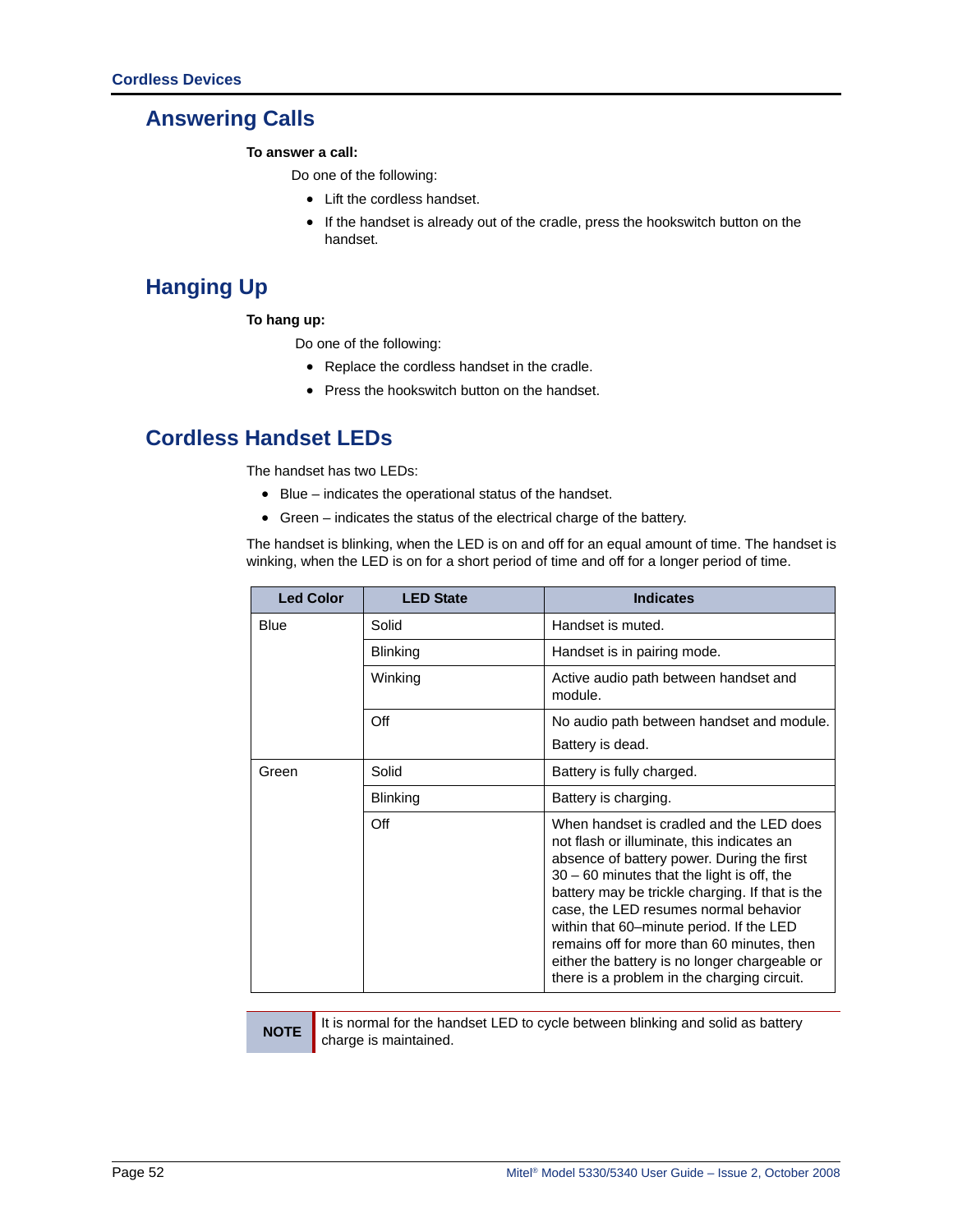# **Cordless Headset**

The cordless headset offers the same capability as the cordless handset to make and answer endpoint calls away from your desk, while adding the convenience of hands-free operation.

When not in use, the cordless headset sits in the headset charging cradle. For more information on alerting tones and LEDs, see ["Alerting Tones and LEDs" on page 50](#page-63-0).

To use the cordless headset, you must pair the headset with the endpoint. For more information, see ["Pairing the Cordless Module and Devices" on page 49.](#page-62-0)

### **Cordless Headset Features**

The cordless headset is shown here.



### **Answering Calls**

#### **To answer a call:**

Do one of the following:

- Lift the cordless headset from the cradle.
- If the headset is already out of the cradle, press the hookswitch button on the headset.

### **Hanging Up**

If you are out of range for more than 10 seconds, any call that is in progress is dropped and not recovered.

#### **To hang up:**

Do one of the following:

- Replace the cordless headset in the cradle.
- If the headset is already out of the cradle, press the hookswitch button on the headset.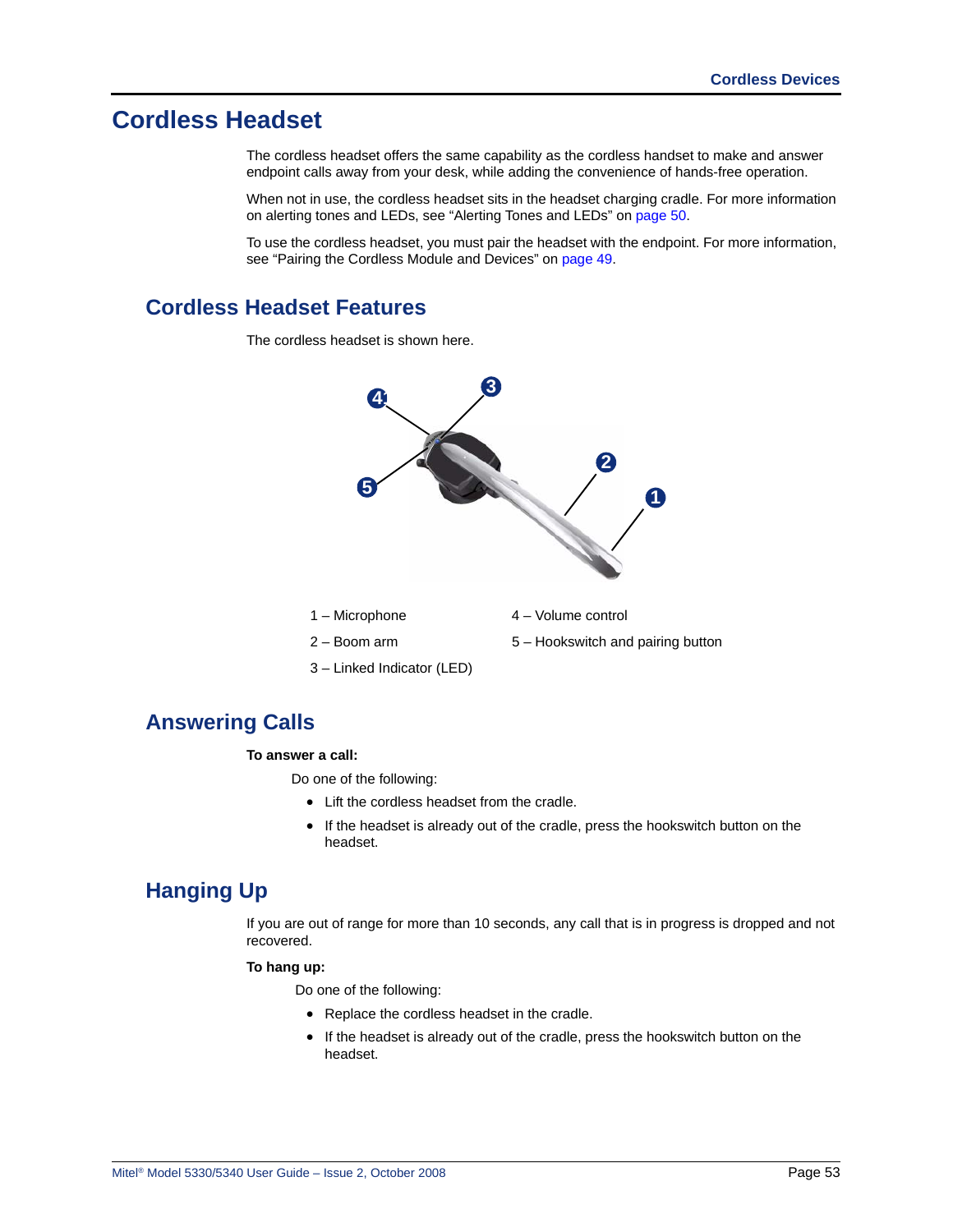# **Cordless Headset LEDs**

There are two LEDs associated with the cordless headset:

- Blue Indicates the operational status of the headset
- Green Indicates the status of the electrical charge of the battery

The handset is blinking, when the LED is on and off for an equal amount of time. The handset is winking, when the LED is on for a short period of time and off for a longer period of time.

| <b>Led Color</b>     | <b>LED State</b>    | <b>Indicates</b>                                               |
|----------------------|---------------------|----------------------------------------------------------------|
| Blue (on<br>headset) | Solid               | Headset microphone is muted.                                   |
|                      | Blinking            | Headset is in pairing mode.                                    |
|                      | Winking             | Active audio path between Headset and<br>Module.               |
|                      | Solid for 2 seconds | Indicates one of the following:                                |
|                      |                     | Pairing successful                                             |
|                      |                     | New battery installed                                          |
| Green (on<br>cradle) | Solid               | Battery is fully charged.                                      |
|                      | Blinking            | Battery is charging.                                           |
|                      | Winking             | Indicates low voltage when headset is<br>uncradled.            |
|                      | Off                 | When headset is cradled, indicates battery is<br>not charging. |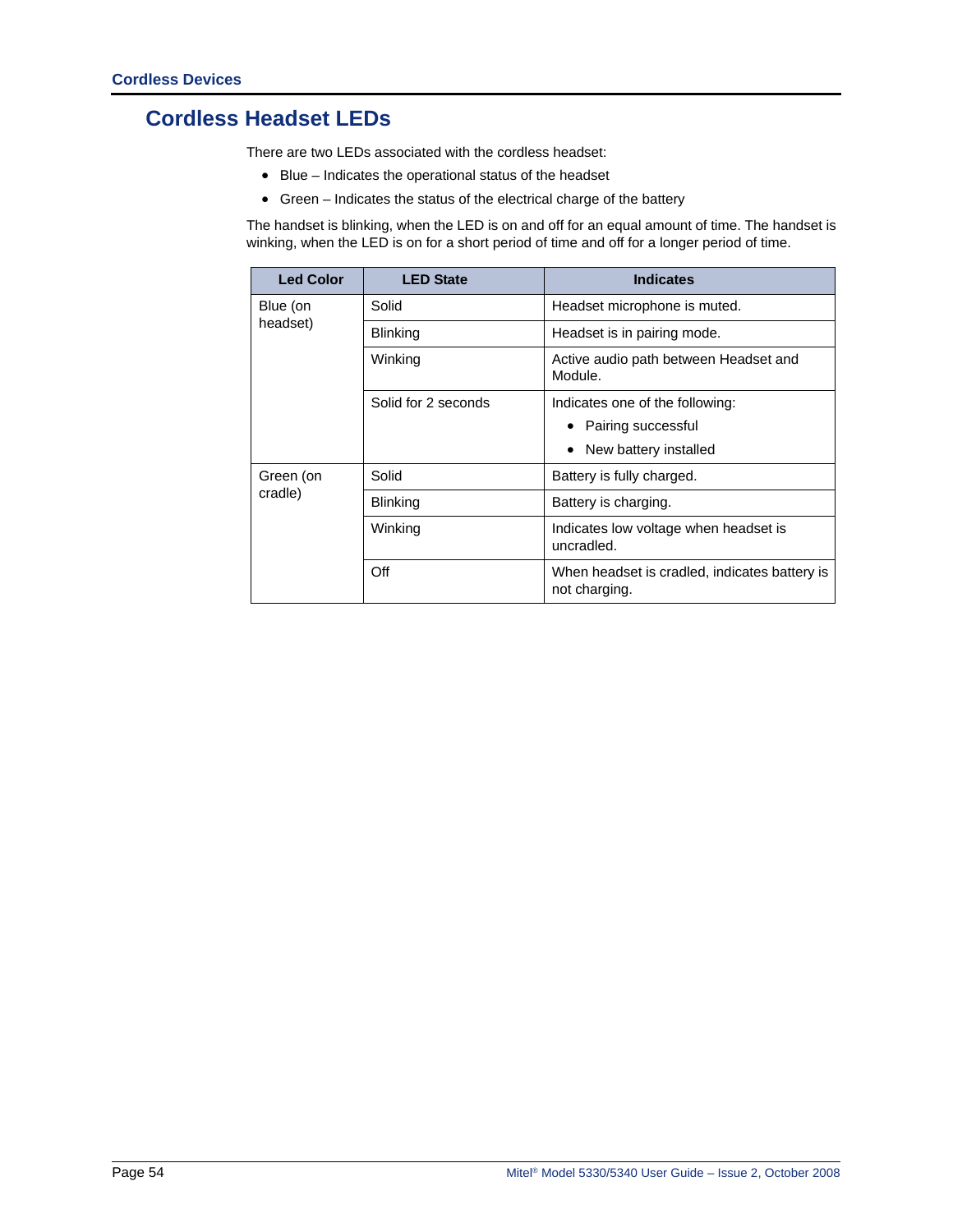# Troubleshooting

The following sections can help you solve problems that you may be experiencing with your endpoint. Troubleshooting topics include:

- **Contact Information**: Information about system administrator contacts.
- **Error Messages**: Error messages and descriptions.
- **Troubleshooting Tips**: Possible problems and methods to solve them.

# **Contact Information**

<span id="page-68-0"></span>Your system administrator can help you with items such as changing your settings or modifying endpoint features. System administrator duties include:

- Adding new user accounts.
- Setting the date and time.
- Programming System Speed-Dial numbers.
- Making database changes, such as changing user names and extension numbers.

Contact your system administrator with questions that are not covered in this user guide. If you need further assistance, you can find provider information on the [Mitel Web site](http://www.mitel.com) [\(www.mitel.com\). All sales, service, and support are coordinated at the local level.](http://www.mitel.com)

# **Error Messages**

<span id="page-68-1"></span>The following error messages may appear when using your endpoint.

| <b>Message</b>                           | Reason                                                                                                                                            |
|------------------------------------------|---------------------------------------------------------------------------------------------------------------------------------------------------|
| <b>CANNOT ACCESS FEATURE</b>             | The feature is enabled but other feature-related<br>conditions were not met. Make sure that all feature-<br>related conditions are met and retry. |
| CANNOT ACCESS RESERVED<br><b>FEATURE</b> | Your system does not support the feature. Contact your<br>system administrator for more information.                                              |
| <b>INVALID FEATURE CODE</b>              | The feature code entered does not exist. Retry using<br>the correct feature code (see page 12).                                                   |
| <b>INVALID EXTENSION NUMBER</b>          | The extension number entered does not exist. Retry<br>using a valid extension number.                                                             |
| NO UPDATE PERFORMED                      | The feature was not completed or one or more feature<br>conditions were not met.                                                                  |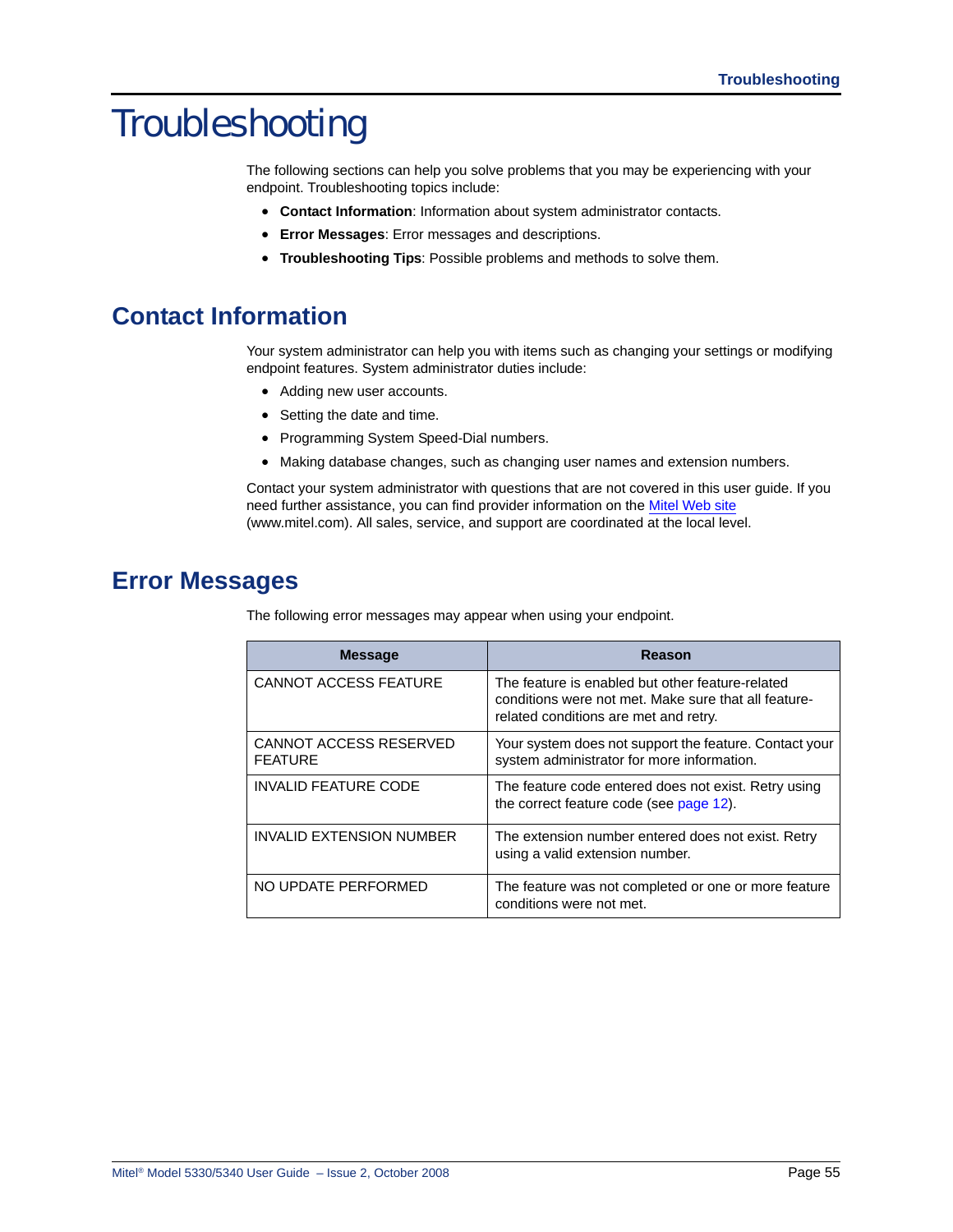# **Troubleshooting Tips**

The following table includes troubleshooting tips for endpoint and system features.

**NOTE** You can often correct problems that you may be experiencing by resetting the endpoint to the default settings. See ["Resetting the Endpoint to the Default](#page-29-0)  [Settings" on page 16.](#page-29-0)

<span id="page-69-1"></span><span id="page-69-0"></span>

| <b>Problem</b>                                                                                                                                                                                                            | <b>Possible Solution</b>                                                                                                                                                                                                                                                                                                                                       |
|---------------------------------------------------------------------------------------------------------------------------------------------------------------------------------------------------------------------------|----------------------------------------------------------------------------------------------------------------------------------------------------------------------------------------------------------------------------------------------------------------------------------------------------------------------------------------------------------------|
| The endpoint is not working properly.                                                                                                                                                                                     | Contact your system administrator.                                                                                                                                                                                                                                                                                                                             |
| I cannot use one or more of the<br>features described in this guide.                                                                                                                                                      | The feature may not be enabled. Contact your system<br>administrator for more information.                                                                                                                                                                                                                                                                     |
| I cannot program System Speed-Dial<br>numbers.                                                                                                                                                                            | Your system administrator programs System Speed<br>Dial numbers.                                                                                                                                                                                                                                                                                               |
| I cannot change the time and date on<br>the endpoint display.                                                                                                                                                             | Your system administrator programs the time and date.<br>Contact your system administrator if you notice that the<br>date and time are incorrect.                                                                                                                                                                                                              |
| I am experiencing audio problems on<br>my endpoint such as echo, distorted<br>sound, or choppiness.                                                                                                                       | Contact your system administrator if you are having<br>audio problems.                                                                                                                                                                                                                                                                                         |
| The name on the display is incorrect.                                                                                                                                                                                     | Your system administrator assigns display names.                                                                                                                                                                                                                                                                                                               |
| I cannot use the local telephone<br>company star codes (for example,<br>*82, *69) when I press the Outgoing<br>button or use the Outgoing Call<br>access code (8 is the default code)<br>when calling an external number. | Rather than pressing the <b>Outgoing</b> button or 8 to<br>access an outside line, you must dial a Select Line<br>Group number before you can use the star codes. For<br>example, if your system is using the default Select Line<br>Group numbers, dial 92001 to access that line. After<br>you have dial tone, you can dial the star code and the<br>number. |
| I cannot use the Agent Help or<br>Record-a-Call features.                                                                                                                                                                 | If your system uses Peer-to-Peer (P2P) audio, you<br>cannot use these features when you are on a P2P call.<br>Contact your system administrator for more<br>information.                                                                                                                                                                                       |
| I cannot program a inter-station<br>Speed-Dial number to the button I<br>want.                                                                                                                                            | Before assigning the speed-dial number to a<br>programmable button, you must store the number with<br>either a inter-station or System Speed-Dial code.                                                                                                                                                                                                        |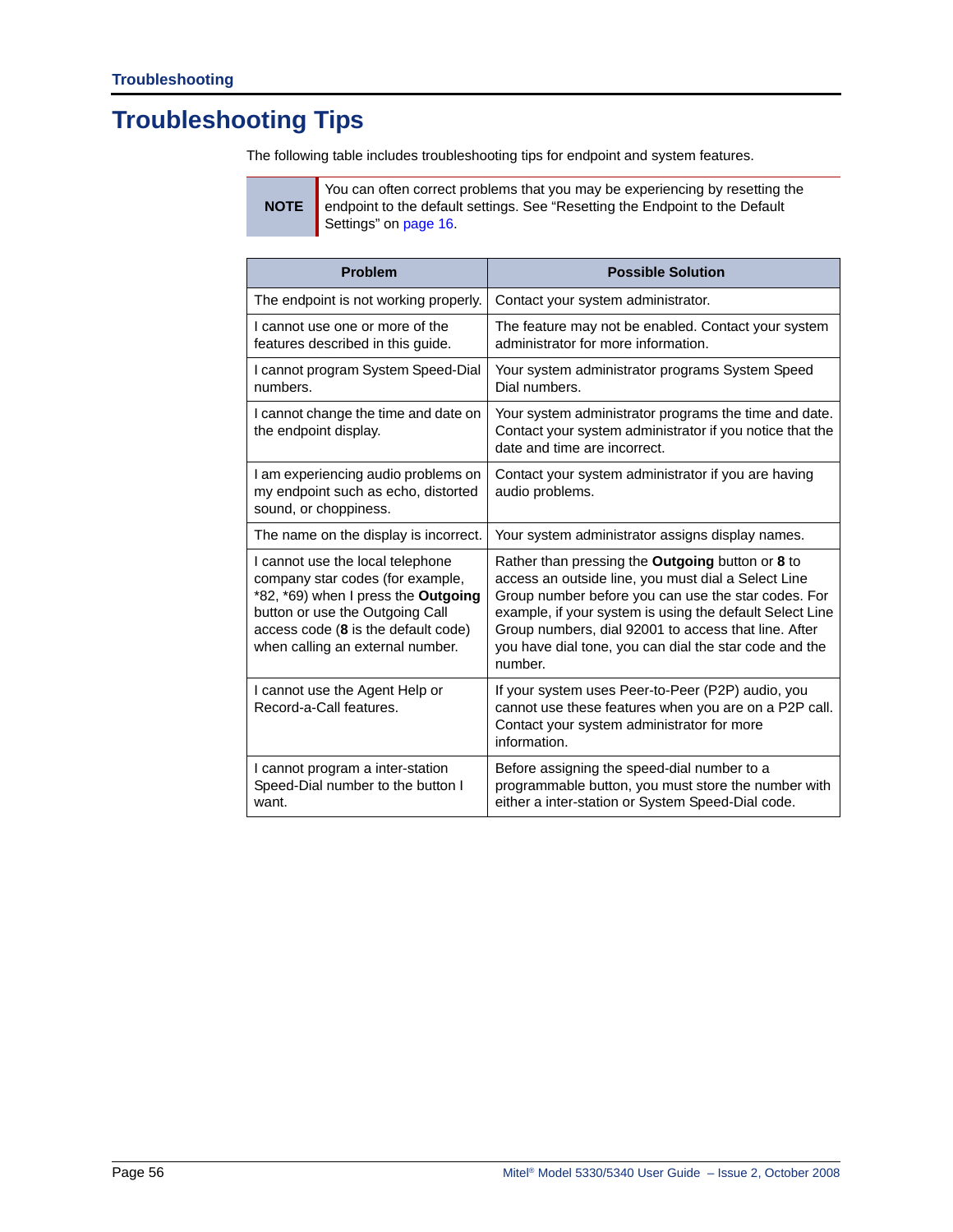# **Index**

### **A**

[Account codes, using 25](#page-38-1) Agent Help [accepting or rejecting 45](#page-58-1) [requesting 44](#page-57-0) [Agent, ACD hunt group 43](#page-56-0) [Answering calls 17](#page-30-0) [Audio problems 56](#page-69-0) Automatic [Access, using 17](#page-30-1) [Trunk Answer, using 18](#page-31-0)

### **B**

[Background music, background 11](#page-24-0) [Barge-in, using 46](#page-59-0) Buttons [DSS/BLF 15](#page-28-0) [feature 4](#page-17-0)

# **C**

Call Forward [Manual 30](#page-43-2) [System 30](#page-43-3) [using 30](#page-43-2) [Call logs, using 33](#page-46-0) [Callback, requesting 19](#page-32-0) [Caller ID information, displaying 29](#page-42-0) Calls [answering 17](#page-30-0) [camping-on to endpoint 19](#page-32-1) [conference, placing 31](#page-44-1) [emergency, placing 18](#page-31-1) [endpoint, queuing for 19](#page-32-0) [external, placing 20](#page-33-0) [forwarding 30](#page-43-2) [logs, using 33](#page-46-0) [muting the microphone 27](#page-40-0) [picking up \(reverse transferring\) 29](#page-42-1)

[placing internal \(IC\) 19](#page-32-2) [recording 32](#page-45-1) [transferring 28](#page-41-0) [waiting 17](#page-30-2) [Camp-on, using 19](#page-32-1) [Canceling features 4](#page-17-1) Changing [keymaps 16](#page-29-1) [the language 11](#page-24-1) [volume levels 10](#page-23-0) [Characters, entering dialpad 21](#page-34-1) Codes [account 25](#page-38-1) [default system access 12](#page-25-1) [feature, default 12](#page-25-2) [Outgoing Call access 18,](#page-31-2) [20](#page-33-1) [Comfort and safety tips 6](#page-19-0) Conference calls [adding a party to 31](#page-44-2) [dropping out of 31](#page-44-3) [ending 32](#page-45-2) [placing 31](#page-44-1) [transferring 31](#page-44-4) [Contacts, information 55](#page-68-0) Cordless Devices Alerting Tones and LEDs 51

## **D**

**Default** [programmable buttons, resetting to 15](#page-28-1) [settings, returning the endpoint to 16](#page-29-2) [system access codes 12](#page-25-1) Dialpad [buttons 5](#page-18-0) [characters, entering 21](#page-34-1) [Direct Station Selection/Busy Lamp Field \(DSS/BLF\) 15](#page-28-0) Display [name, changing 56](#page-69-1) [Diverting hunt group calls 45](#page-58-2) [Do-Not-Disturb, using 39](#page-52-2)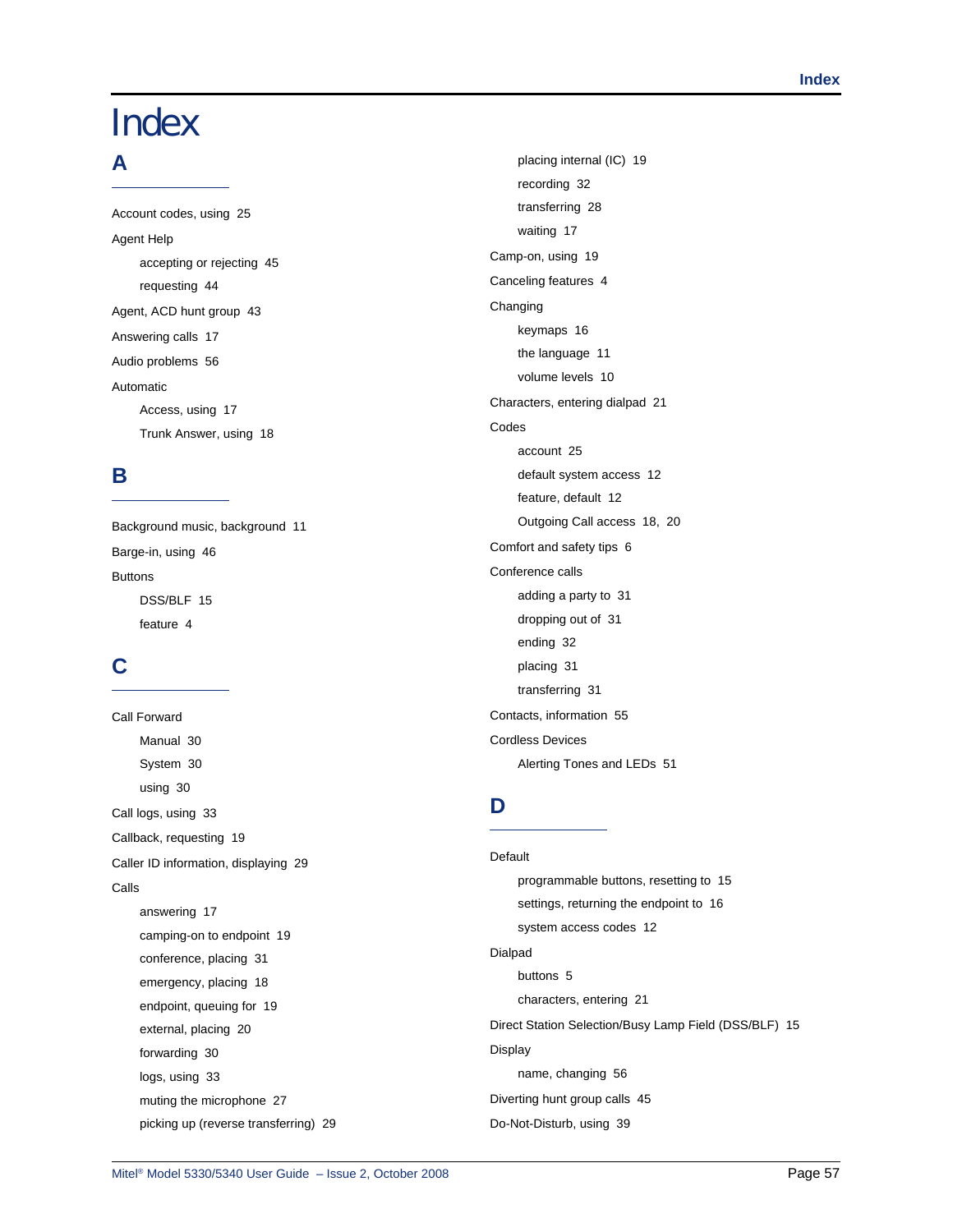### **E**

[Emergency calls, placing 18](#page-31-1) Endpoint [blank display 1](#page-14-0) [changing volume levels 10](#page-23-0) [comfort and safety 6](#page-19-0) [default settings, returning to 16](#page-29-2) [error tones 5](#page-18-1) features [dialpad buttons 5](#page-18-0) [feature buttons 4](#page-17-0) [menu buttons \(Model 5340\) 5](#page-18-2) [Navigation page buttons 5](#page-18-3) [programmable buttons 11](#page-24-2) [Ring/Message Indicator 4](#page-17-2) [speaker 4](#page-17-3) Model [5330 2](#page-15-0) [5340 3](#page-16-0) [ring tone, selecting 10](#page-23-1) [signals 5](#page-18-4) [viewing angle, changing 9](#page-22-0) Error [messages 55](#page-68-1) [tones, endpoint 5](#page-18-1) [Extension numbers 12](#page-25-1)

### **F**

#### Feature

[buttons 4](#page-17-0) [canceling 4](#page-17-1) [codes, using 12](#page-25-2)

[External calls, placing 20](#page-33-0)

### **G**

[Group Listen, using 32](#page-45-3)

### **H**

Handset [off-hook 5](#page-18-5) [off-hook, on-hook 5](#page-18-6) [on-hook 5](#page-18-5) Handsfree Mode [overriding 27](#page-40-1) [using 27](#page-40-2) [Headset, using 6](#page-19-1) Hold [Individual 28](#page-41-1) [System 28](#page-41-2) [Hookflash, entering 28](#page-41-3) Hunt groups [accepting or rejecting Agent Help 45](#page-58-1) [Agent Help, requesting 44](#page-57-0) [agent IDs 43](#page-56-0) [Automatic Call Distribution \(ACD\) 43](#page-56-1) [Barge-in, using 46](#page-59-0) calls [diverting 45](#page-58-2) [monitoring 46](#page-59-1) [stealing 46](#page-59-2) [logging out of 44](#page-57-1) [types 43](#page-56-2) [Uniform Call Distribution \(UCD\) 43](#page-56-1) [wrap-up timer 44](#page-57-2)

### **I**

[Individual Hold, using 28](#page-41-1) [Internal calls, placing 19](#page-32-2)

## **K**

[Keymaps, changing 16](#page-29-1)

### **L**

[Language, changing 11](#page-24-1) [Logs, call 33](#page-46-0)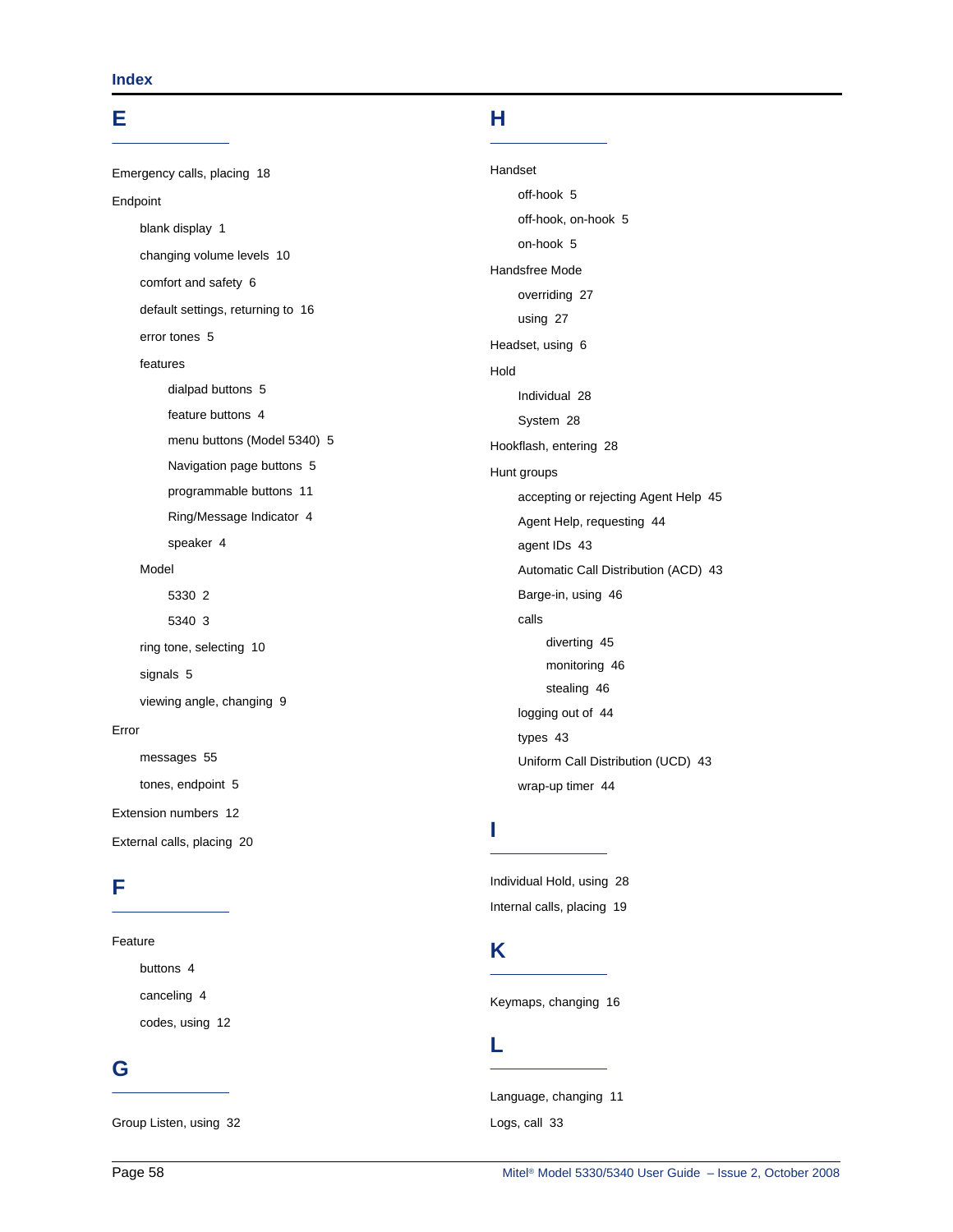#### **M**

[Members, hunt group 43](#page-56-0) [Menu buttons \(Model 5340\) 5](#page-18-0) Messages [canceling 38](#page-51-0) [deleting 38](#page-51-1) [Do-Not-Disturb 39](#page-52-0) [error 55](#page-68-0) [leaving 37](#page-50-0) [pages 41](#page-54-0) [Reminder 40](#page-53-0) [replying to 38](#page-51-2) [viewing 38](#page-51-2) [voice, listening to 38](#page-51-2) [Microphone, muting 27](#page-40-0) Model [5330 2](#page-15-0) [5340 3](#page-16-0) [Music, background 11](#page-24-0) [Mute, using 27](#page-40-0)

### **N**

[Navigation page buttons 5](#page-18-1) [Numbers, redialing external 20](#page-33-0)

## **O**

[Off-hook 5](#page-18-2) [On-hook 5](#page-18-2) [Outgoing Call access code 18,](#page-31-0) [20](#page-33-1)

### **P**

Paging [enabling or disabling 41](#page-54-1) [using 41](#page-54-0) Password, Remote Programming [changing 35](#page-48-0) [entering 34](#page-47-0) Placing calls [conference 31](#page-44-0) [external 20](#page-33-2) [internal 19](#page-32-0) Programmable buttons [assigning 11](#page-24-1) [resetting to default values 15](#page-28-0) [viewing button assignments 15](#page-28-1)

## **Q**

[Queuing for an endpoint 19](#page-32-1)

# **R**

[Record-A-Call, using 32](#page-45-0) [Redialing external numbers 20](#page-33-0) [Reminder Messages, using 40](#page-53-0) Remote Programming password [changing 35](#page-48-0) [entering 34](#page-47-0) [using 34](#page-47-1) [Reverse Transfer \(Call Pickup\), using 29](#page-42-0) [Ring Intercom Always, using 27](#page-40-1) [Ring Message Indicator 4](#page-17-0)

# **S**

[Selecting a ring tone 10](#page-23-0) [Settings, returning to default 16](#page-29-0) [Signals, endpoint 5](#page-18-3) [Speaker, external 4](#page-17-1) Speakerphone [description 4](#page-17-1) [Group Listen, using 32](#page-45-1) [handsfree calls 27](#page-40-2) Speed dial [Station, using 21](#page-34-0) [System, using 20](#page-33-3) [using 20](#page-33-4) [Star codes, telephone company 56](#page-69-0) Station messages [canceling 38](#page-51-0) [deleting 38](#page-51-1) [leaving 37](#page-50-0) [replying to 38](#page-51-2) [viewing 38](#page-51-2) [Station Monitor, using 46](#page-59-0) Station Speed Dial numbers [deleting 23](#page-36-0) [dialing 22](#page-35-0) [storing 21](#page-34-1) [using 21](#page-34-2)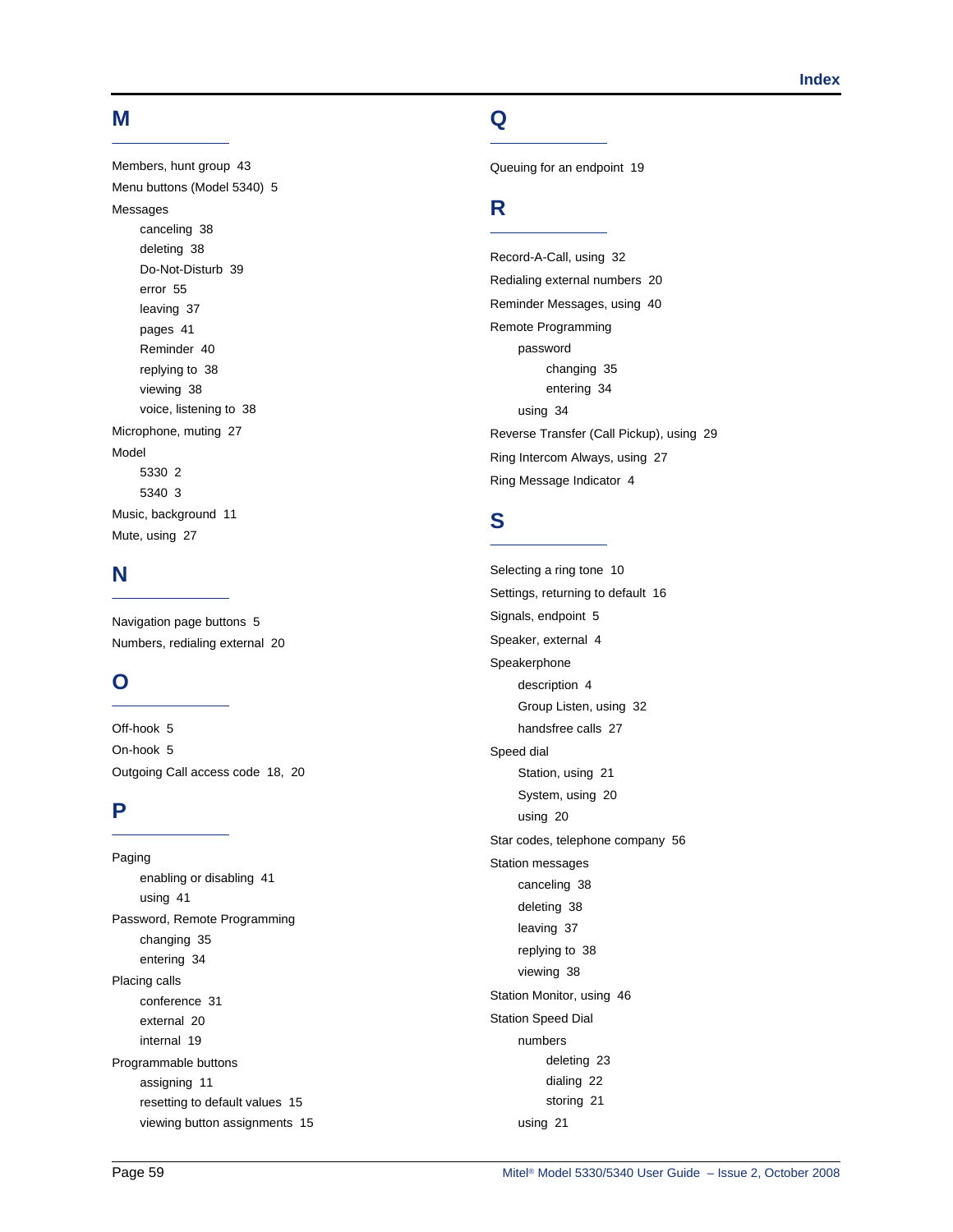#### **Index**

[Stealing calls 46](#page-59-1) System [forwarding 30](#page-43-0) [Hold 28](#page-41-0) [information, displaying 29](#page-42-1) [time and date, setting 56](#page-69-1) [System information, viewing 7](#page-20-0)

# **T**

[Time and date, system 56](#page-69-1) Tips [comfort and safety 6](#page-19-0) [troubleshooting 56](#page-69-2) [Transferring calls 28](#page-41-1) [Troubleshooting tips 56](#page-69-2)

## **V**

[Voice mail user guides 37](#page-50-1) Voice messages [deleting 38](#page-51-1) [leaving 37](#page-50-0) [listening to 38](#page-51-2) [Volume levels 10](#page-23-1)

# **W**

[Waiting calls, answering 17](#page-30-0) [Wrap-up timer, stopping 44](#page-57-0)